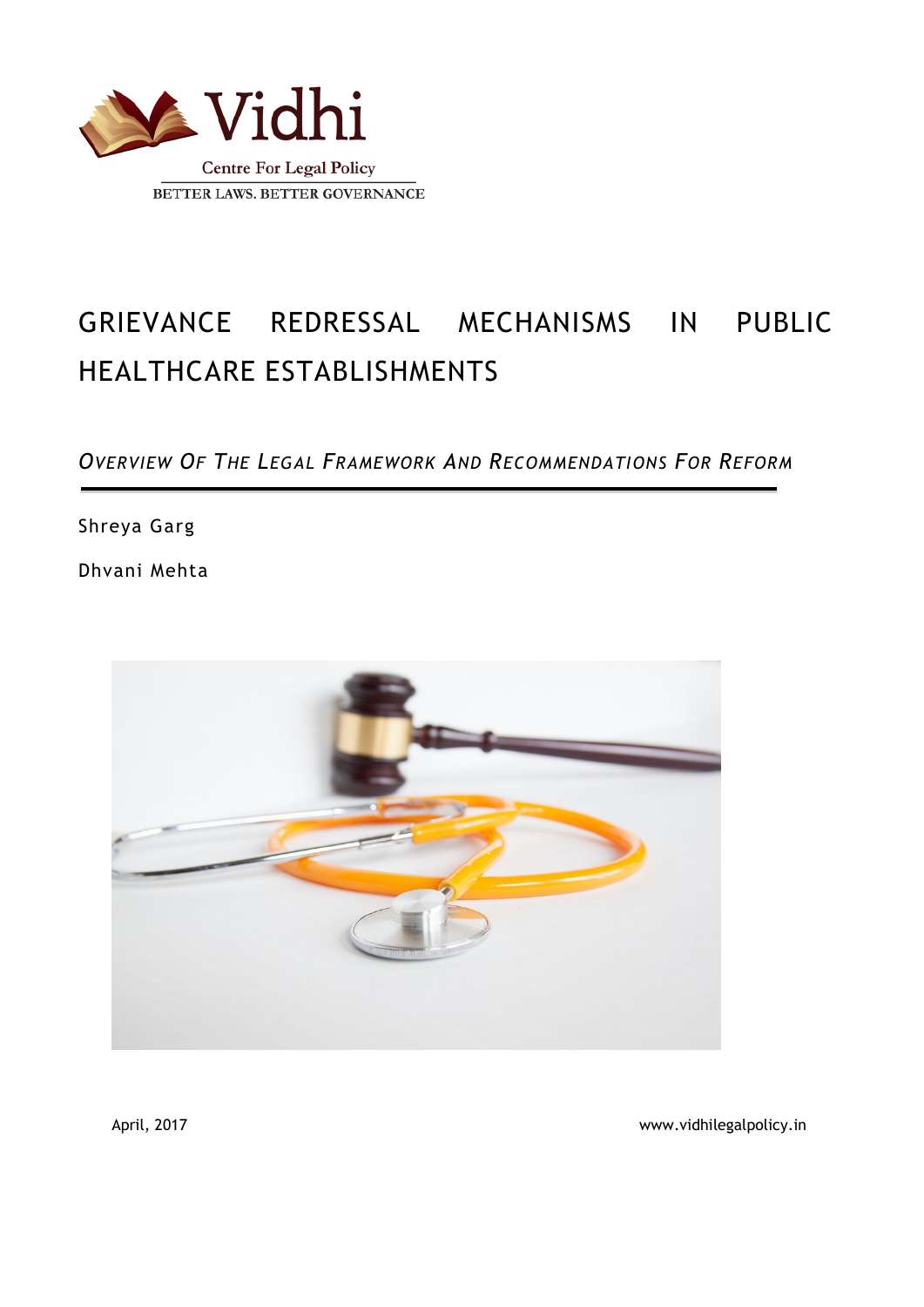This Report is an independent, non-commissioned piece of academic work. The authors would like to thank the following for their inputs: Vidhi Senior Resident Fellow, Sreenidhi Srinivasan and Vidhi interns, Jessamine Mathew, Shreya Shrivastava, Raghavi Vishwanath and Soumya Dasgupta. We would also like to thank Dr. J.N. Srivastava, Mr. K.S. Prasanth, Dr. Garima Gupta, Ms Niti Saxena, Mr. Amit Yadav and Ms. Indira Chakravarti for the interviews. Errors, if any, in the Report are the authors' alone.

The Vidhi Centre for Legal Policy is an independent think-tank doing legal research and assisting government in making better laws.

For more information, see [www.vidhilegalpolicy.in](http://www.vidhilegalpolicy.in/)

#### About the Authors

**Shreya Garg** and **Dhvani Mehta** are Senior Resident Fellows at the Vidhi Centre for Legal Policy, focussing on health and environment laws in India.

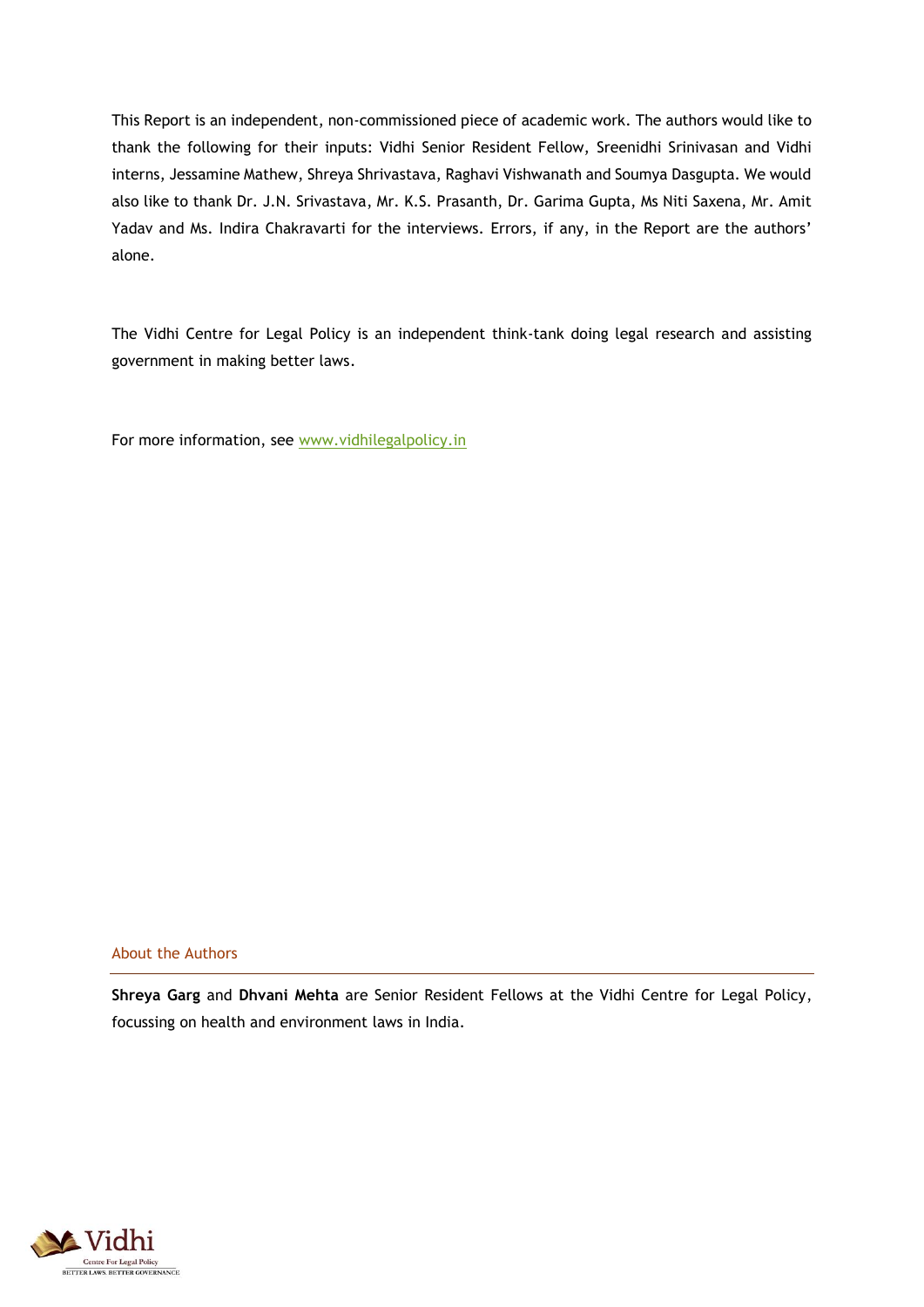# **CONTENTS**

| Ι.   |                                                                                          |
|------|------------------------------------------------------------------------------------------|
|      |                                                                                          |
|      |                                                                                          |
|      |                                                                                          |
|      |                                                                                          |
| ΙΙ.  |                                                                                          |
|      |                                                                                          |
|      |                                                                                          |
|      |                                                                                          |
| III. | LEGAL FRAMEWORK GOVERNING PUBLIC HEALTHCARE ESTABLISHMENTS  11                           |
|      |                                                                                          |
|      | B. The Clinical Establishments (Registration and Regulation) Act, 2010 12                |
|      | C. The Bureau of Indian Standards Act, 2016 and Bureau of Indian Standards Act, 1986. 13 |
|      |                                                                                          |
|      | 2. Applicability of the existing standards to health care services 13                    |
|      |                                                                                          |
|      | 1. Quantitative and Qualitative Health Standards under the NHM  15                       |
|      |                                                                                          |
|      |                                                                                          |
|      |                                                                                          |
|      |                                                                                          |
|      |                                                                                          |
|      |                                                                                          |
|      |                                                                                          |
|      |                                                                                          |
| IV.  | EMPIRICAL ANALYSIS OF COMPLAINTS AT GOVERNMENT HOSPITALS 30                              |
|      | A. Complaints with the High Courts, consumer courts and NHRC 30                          |
|      |                                                                                          |
|      |                                                                                          |
|      |                                                                                          |
|      |                                                                                          |
|      |                                                                                          |
|      |                                                                                          |
| V.   |                                                                                          |

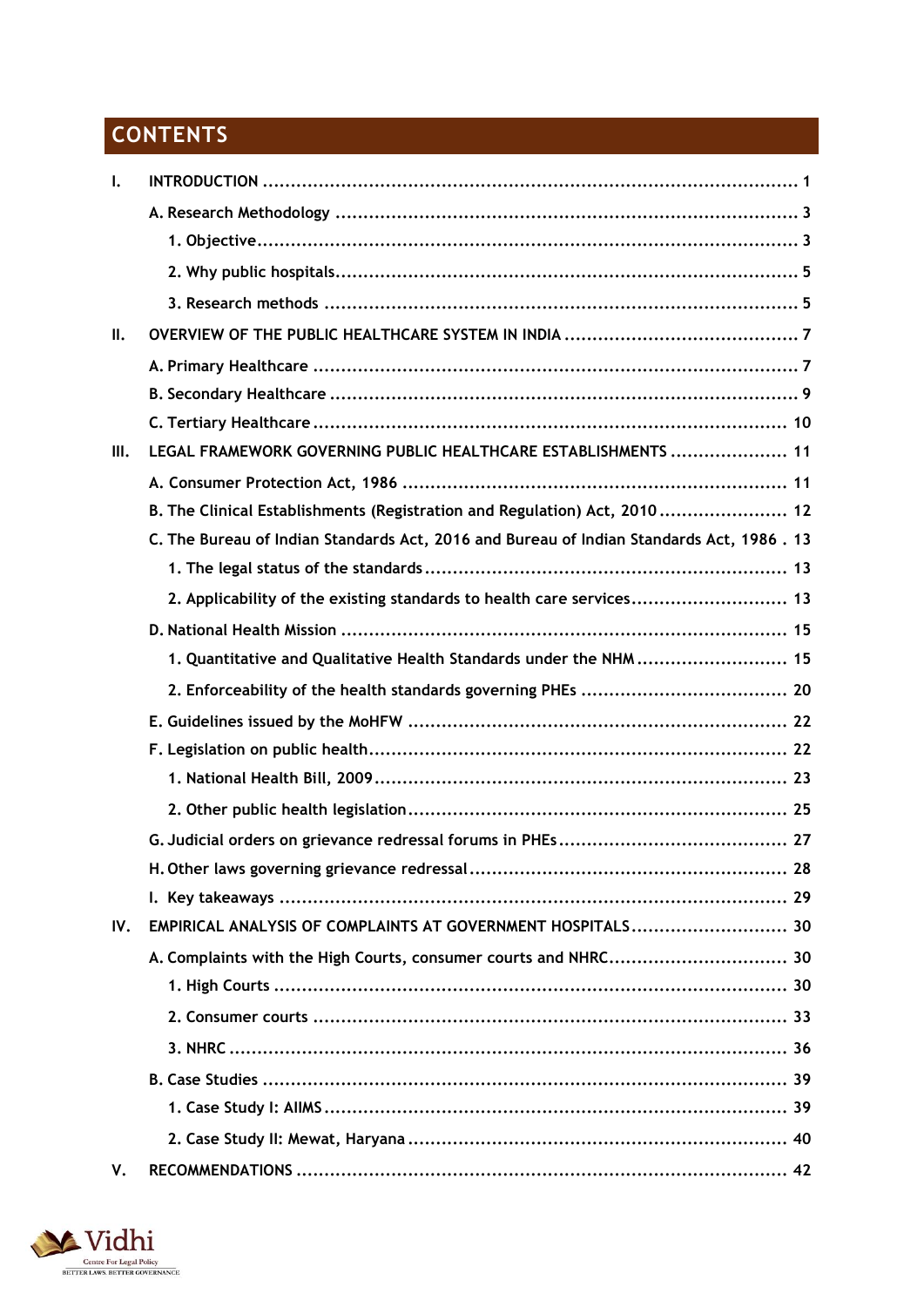| B. Setting up of an authority to streamline the handling of grievances 43         |
|-----------------------------------------------------------------------------------|
| 1. Option 1 ………………………………………………………………………………………… 43                                 |
| 2. Option 2 ………………………………………………………………………………………… 44                                 |
| C. Mandatory requirement of an internal grievance redressal mechanism in PHEs  45 |
|                                                                                   |
|                                                                                   |
| A. Questions posed in RTI applications to government hospitals in Delhi           |
|                                                                                   |
|                                                                                   |

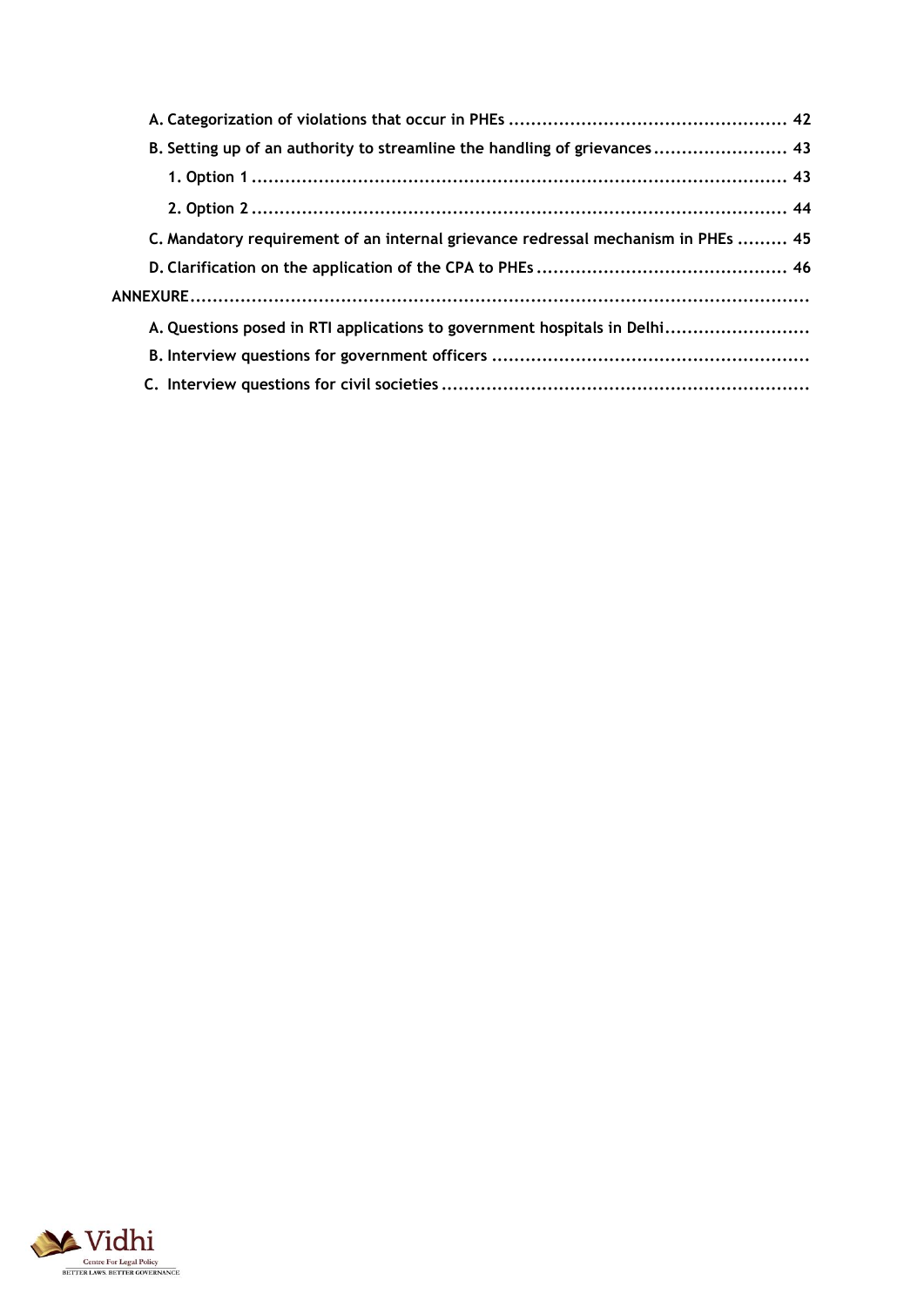# LIST OF TABLES AND FIGURES

| Figure 1: Kinds of complaints against PHEs in high courts across the country 31                     |
|-----------------------------------------------------------------------------------------------------|
| Figure 2: Nature of remedies given by the high courts across the country in complaint cases against |
| Figure 3: Year-wise number of complaints against PHEs in high courts across the country 33          |
| Figure 4: Kinds of complaints against PHEs in consumer courts across the country  34                |
| Figure 5: Nature of remedies given by the consumer courts (national and state) across the country   |
| Figure 6: Year-wise number of complaints against PHEs in consumer courts across the country  36     |
|                                                                                                     |
| Figure 8: Nature of remedies given by the NHRC in complaint cases against PHEs 38                   |
|                                                                                                     |
|                                                                                                     |
|                                                                                                     |

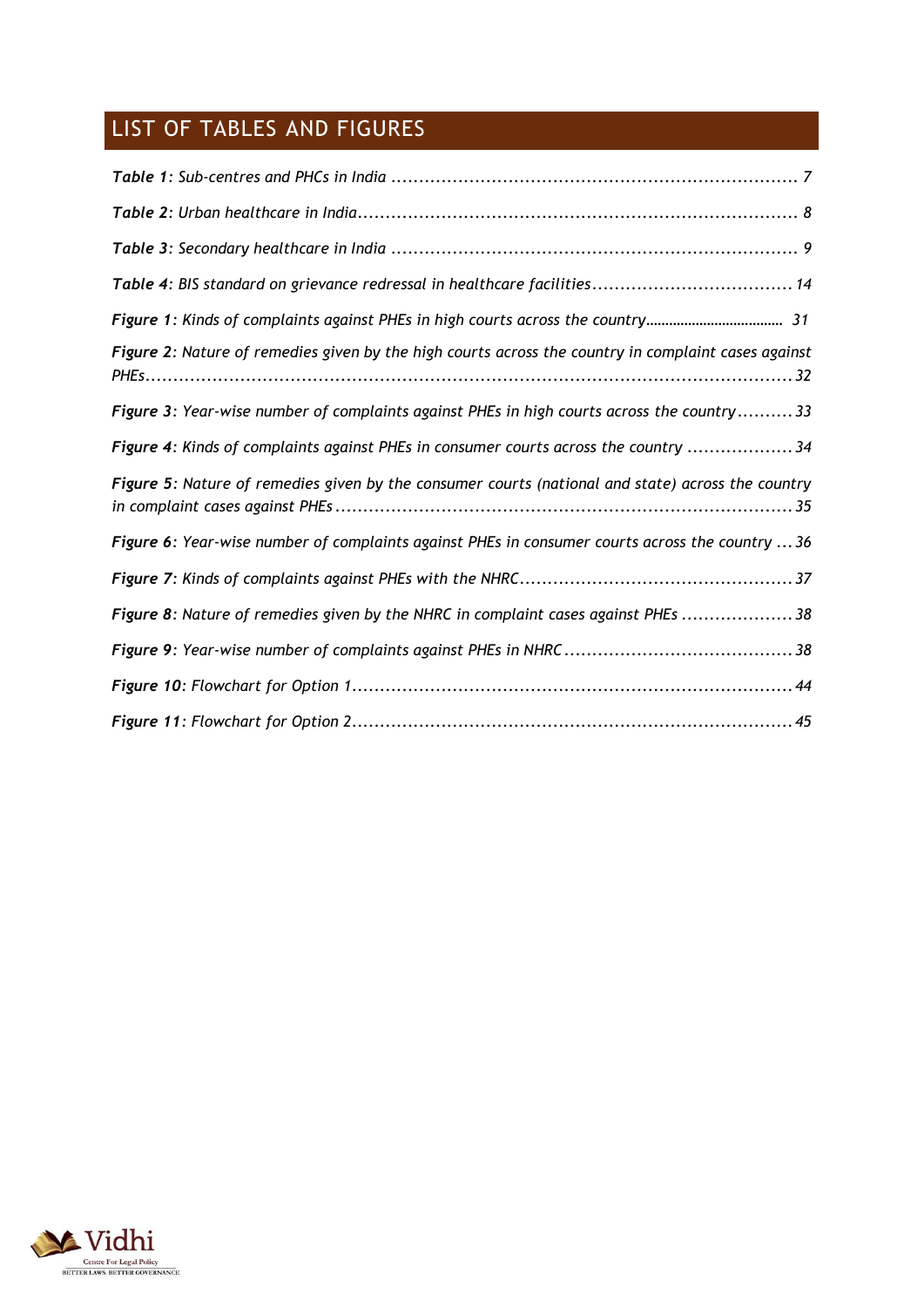#### <span id="page-5-0"></span> $\mathbf{L}$ INTRODUCTION

In January, 2016, the National Human Rights Commission ("**NHRC**") and the Jan Swasthya Abhiyan organised a public hearing on the right to health care for the western region in India (Maharashtra, Rajasthan, Gujarat, Goa, Daman and Diu, Dadra and Nagar Haveli). The aim of the hearing was to assess human rights violations in the public and private healthcare systems and to make recommendations to strengthen the protection of the right to health. Individuals and civil society representatives were invited to send the details of serious complaints of health rights violations to the NHRC. These complaints were then scrutinised and affected parties were invited to present their grievances.<sup>1</sup>

As part of this public hearing, the NHRC heard 88 cases and awarded compensation for medical negligence in 5 of them.<sup>2</sup> The hearing revealed systemic failures in the delivery of health services by the public sector—it was reported that over 80 percent of the cases dealt with the unavailability of doctors, facilities and equipment at government hospitals. The hearing also invited protests from doctors' associations who alleged that the NHRC did not have the legal authority or expertise to hear individual cases of medical negligence. $3$  The NHRC ultimately dismissed complaints relating to private hospitals at the hearing, recognising that its powers to investigate complaints, award compensation, and make recommendations were limited to public authorities under the Protection of Human Rights Act, 1993 ("**PoHRA**").

The fact that the NHRC felt the need to hold a public hearing to address health rights violations is telling of the existing legal framework on the enforcement of the right to health. Although the Supreme Court of India ("SC") has recognised<sup>4</sup> the right to health as an integral facet of the right to life under Article 21 of the Constitution of India ("**Constitution**"), enforcement machineries for this right are virtually non-existent. In fact, the question of enforcement might even seem premature, given that the contours of the right to health and the corresponding duties that it imposes have not yet found legislative expression. The draft National Health Bill, 2009 ("**NHB 2009**") takes important steps in this regard. It defines various components of the right to health, clearly identifies obligations for health establishments, and sets up comprehensive enforcement machinery. However, the bill

<sup>4</sup> *Consumer Education & Research Centre & others v. Union of India*, AIR1995 SC 42



 $1$  More details of these hearings are available at <http://nhrc.nic.in/JanSwasthyaAbhiyan.htm> accessed 14 March 2017.

<sup>2</sup> 'As public hearing ends, NHRC says condition of healthcare not satisfactory' (*The Indian Express,* 8 January 2016) <http://indianexpress.com/article/cities/mumbai/as-public-hearing-ends-nhrc-says-condition-ofhealthcare-not-satisfactory/> accessed 14 March 2017.

<sup>3</sup> Somita Pal, 'Doctors oppose NHRC 's public hearing on health care rights' (*Daily News and Analysis,* 7 January 2016) <http://www.dnaindia.com/mumbai/report-doctors-oppose-nhrc-s-public-hearing-on-health-care-rights-2162956> accessed 14 March 2017.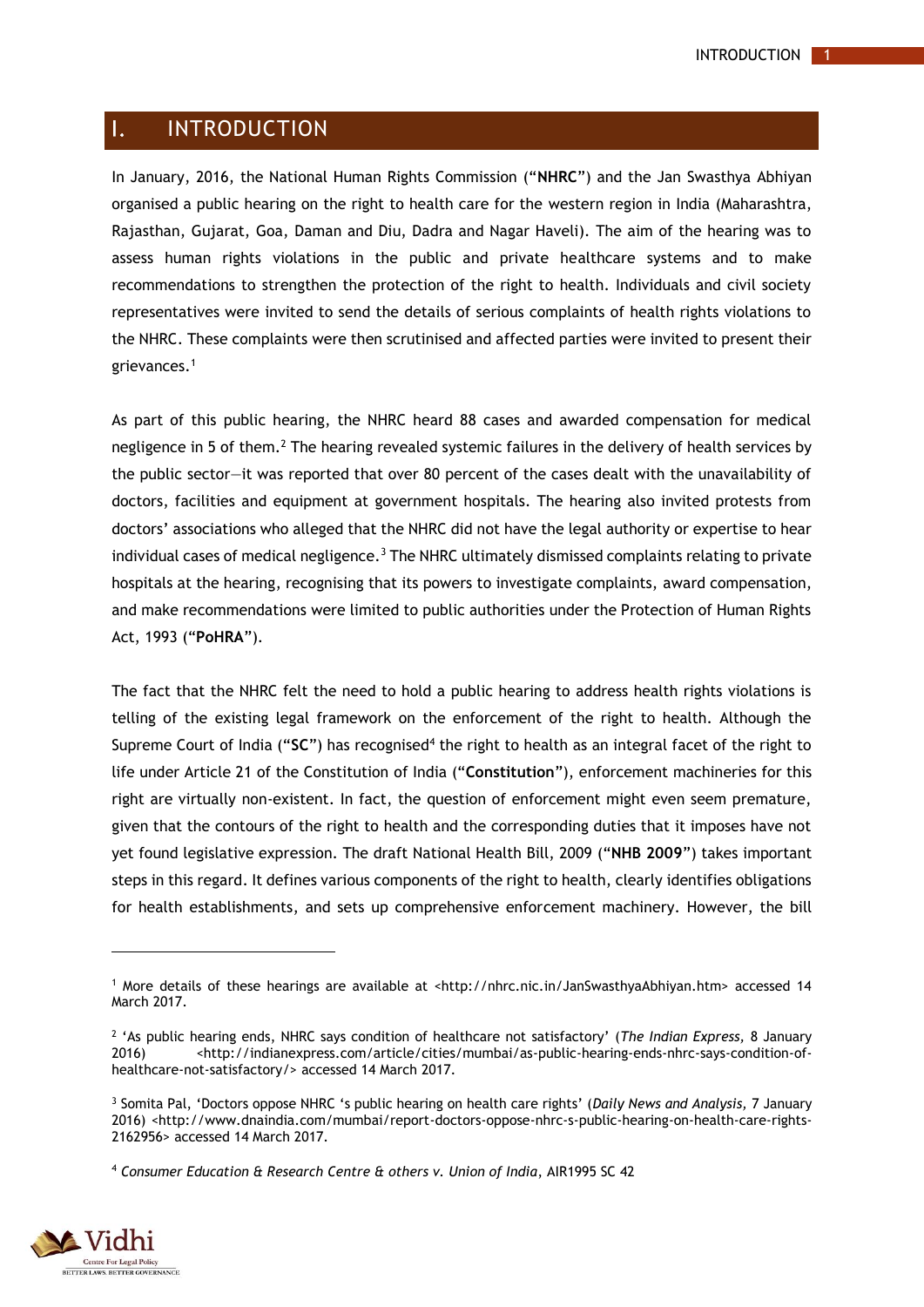remains in draft form and the National Health Policy, 2017 ("**NHP 2017**") moves away from the idea of a rights-based approach, on the ground that threshold levels of finance and infrastructure have not yet been achieved.

The absence of uniform regulatory standards for public and private healthcare establishments also remains a barrier to the effective enforcement of the right to health. The Clinical Establishments (Registration and Regulation) Act, 2010 ("**CEA**"), which prescribes minimum standards for facilities at government and private hospitals is in force only in a handful of States. <sup>5</sup> Failure to comply with standards attracts cancellation of the certificate of registration and the imposition of penalties. However, there is no mechanism to address individual grievances arising out of non-compliance with standards prescribed under the act.

This leaves the Consumer Protection Act, 1986 ("**CPA**") as the only legal vehicle through which individual complaints regarding health rights violations can be addressed. However, the marketdriven basis of this law, with its focus on the customer-service provider relationship is a far cry from the rights-based approach that is required. This is reflected in the legal uncertainty over the application of the Act to public healthcare establishments ("**PHEs**") where services are provided free of cost. Patients that do not pay for services provided at such establishments might well find themselves without a remedy for health rights violations, unless they move the SC or the High Courts or make complaints to the State Human Rights Commission ("**SHRC**") or the NHRC.

These are not satisfactory enforcement mechanisms. It costs time and money to approach an already overburdened higher judiciary, while the already limited powers of the human rights commissions to award compensation and make recommendations are restricted only to PHEs. In any case, the orders and directions passed by the higher courts can only constitute an *ad hoc* response to individual problems when it is clear that there are systemic issues with the delivery of health care by both public and private establishments.

Effective enforcement mechanisms are vital to the guarantee of human rights. Article 2, paragraph 1 of the International Covenant on Economic, Social and Cultural Rights ("**ICESCR**") (Article 12 of which guarantees the right to the enjoyment of the highest attainable standard of physical and mental health) requires State Parties to '*take steps… to the maximum of its available resources, with a view to achieving progressively the full realization of the rights recognized in the present Covenant by all appropriate means, including particularly the adoption of legislative measures*.' General Comment No. 3 of the Committee on Economic, Social and Cultural Rights ("**CESCR**"), <sup>6</sup> which

<sup>6</sup> CESCR General Comment No. 3: The Nature of States Parties' Obligations (Art.2, Para. 1, of the Covenant) (Adopted at the Fifth Session of the CESCR, 14 December 1990) Document E/1991/23.



<sup>5</sup> The CEA is in force in the states of Arunachal Pradesh, Himachal Pradesh, Mizoram, Sikkim, and all Union Territories except the NCT of Delhi. Also, the States of Uttar Pradesh, Uttarakhand, Rajasthan, Bihar, Jharkhand and Assam have adopted the CEA under clause (1) of article 252 of the Constitution of India.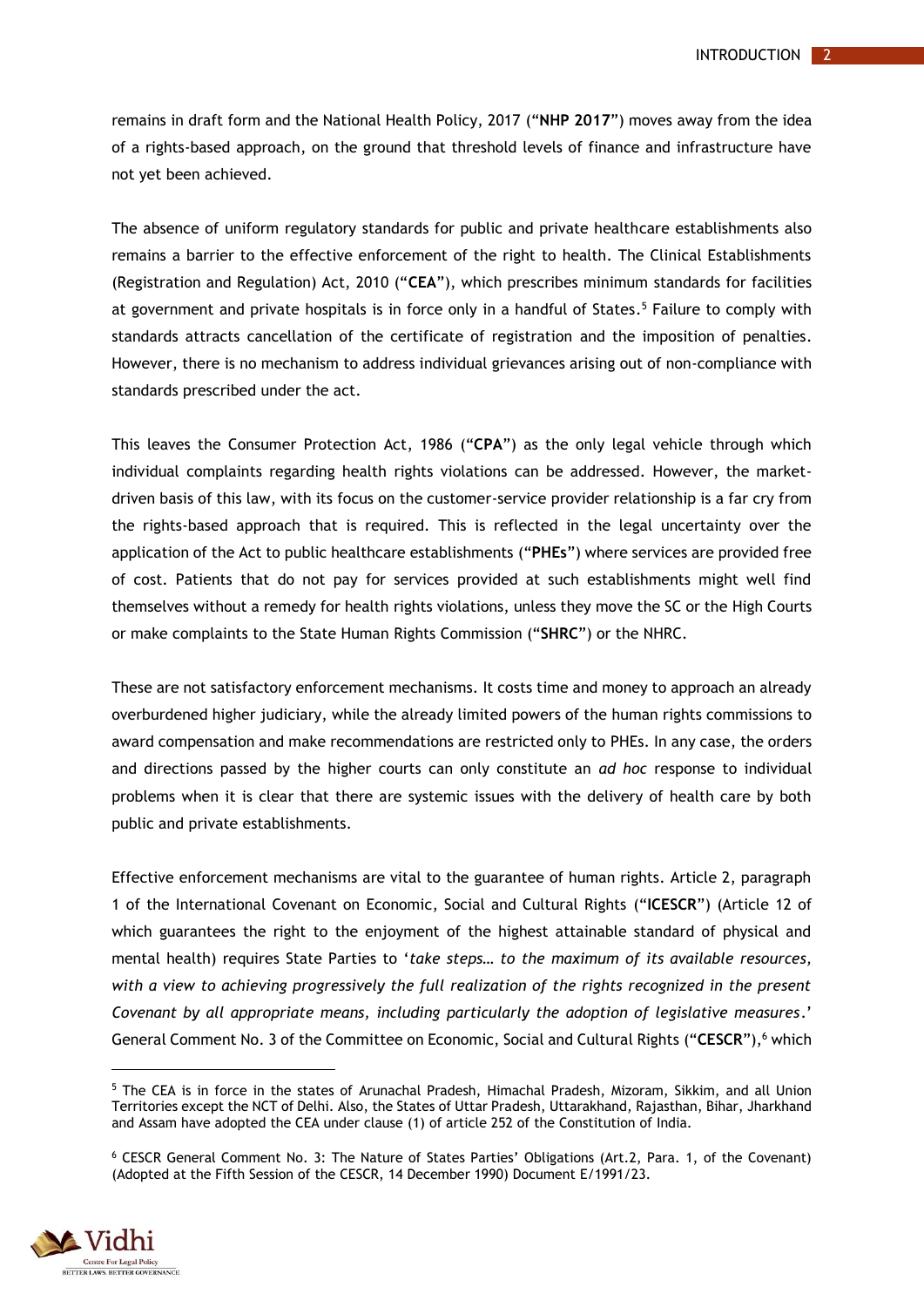interprets this provision states that '[a]mong the measures which might be considered appropriate, in addition to legislation, is the provision of *judicial remedies with respect to rights which may, in accordance with the national legal system, be considered justiciable.*' 7 (emphasis supplied). Justiciable remedies for the enforcement of the right to education, food security, information, and welfare are made available in India through different statutes; the right to health, however, is on more uncertain legal footing, and as explained earlier, almost wholly reliant for its enforcement on the exercise of writ jurisdiction by the higher courts, and the grant of compensation under the CPA.

In this context, grievance redressal mechanisms at public and private healthcare establishments assume great significance, as they present an avenue for enforcing the right to health that bypasses the courts. For the purposes of this report, such mechanisms refer to internal complaint procedures that operate at individual PHEs. Especially in the context of PHEs, such mechanisms often constitute the only way in which different kinds of health rights violations—delay in treatment, denial of health care, medical negligence, poor infrastructure and facilities—may be addressed. It becomes very important, therefore, to understand the framework in which they operate, and this is the principal objective of this report.

The following section of this part of the report explains the research methodology. Part II provides an overview of the functional units of the public healthcare system in India in rural and urban areas. Part III critically analyses the legal, regulatory and policy framework concerning health rights enforcement at these units, with an emphasis on the functioning of grievance redressal mechanisms. Part IV gives a sense of the kinds of grievances and rights violations that are alleged regarding the provision of health care at PHEs. It does this through empirical information on cases brought before the High Courts, Consumer Dispute Redressal Forums and the NHRC. This is supplemented by two case studies on the working of grievance redressal mechanisms—one at the All India Institute of Medical Sciences ("**AIIMS**"), a tertiary referral hospital in New Delhi, and the second at a primary health centre in Mewat, Haryana. Finally, Part V makes recommendations to strengthen the enforcement mechanisms for the right to health at PHEs.

### <span id="page-7-0"></span>A. Research Methodology

#### <span id="page-7-1"></span>1. Objective

There is extensive literature on the problems with public and private healthcare systems in India and the need for more effective regulation.<sup>8</sup> These include studies and reports by governments, think-

<sup>8</sup> Sunil Nandraj, 'Unregulated and Unaccountable: Private Health Providers' (2012) Vol.47 Issue 4 Economic and Political Weekly 12 <http://www.epw.in/journal/2012/04/commentary/unregulated-and-unaccountableprivate-health-providers.html> accessed 6 March 2017 ; Vikas Bajpai, 'The Challenges Confronting Public Hospitals in India, Their Origins and Possible Solutions' (2014) Article ID 898502 Advances in Public Health [<http://dx.doi.org/10.1155/2014/898502](http://dx.doi.org/10.1155/2014/898502)> accessed 6 March 2017 ; Antonio Duran et al, 'Public Hospital



<sup>7</sup> *Ibid*.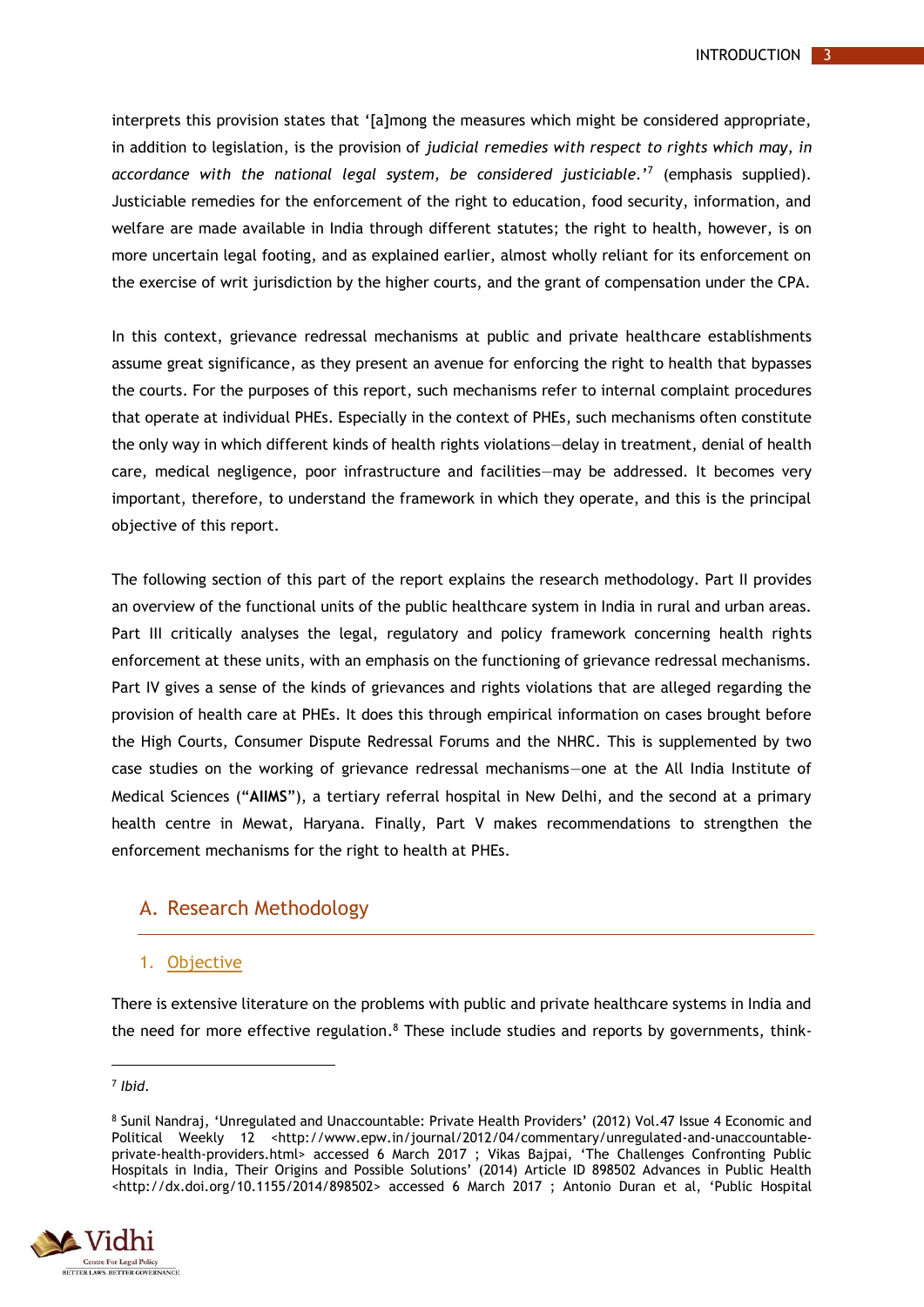tanks, academics and civil society on a wide range of issues—declining standards of care, unethical practices, the affordability of medicines, and the lack of availability of doctors and health workers. The *legal* literature on these issues, however, is limited, confined largely to analyses of the rightsbased approach that courts have adopted to address problems with the delivery of healthcare in India.<sup>9</sup> One of the objectives of this report, therefore, is to address this gap in the literature and contribute to an understanding of the broader legal framework within which the delivery of health goods and services operates.

Any discussion of the legal framework inevitably brings up questions of enforcement, and as the Introduction mentions, in the context of PHEs, grievance redressal mechanisms are often the only means of enforcement that are available. However, there is limited literature on grievance redressal mechanisms in public and private hospitals,<sup>10</sup> and where there are studies/reports,<sup>11</sup> these tend to focus only on the non-legal aspects. Thus, another objective of this report is to focus on the improvement of the healthcare system through the improvement of grievance redressal mechanisms.

This report should only be treated as a snapshot of problems with the delivery of healthcare and the enforcement of the right to health at PHEs in India. It is not an exhaustive empirical analysis of grievance redressal mechanisms at PHEs and is only intended to provide a glimpse of the kinds of complaints that are made by patients at such establishments and the legal framework within which these are addressed.

<sup>11</sup> 'Common Review Mission Reports' (*National Health Mission, MoHFW*) <http://nrhm.gov.in/monitoring/common-review-mission.html>accessed 6 March 2017



<sup>1</sup> Governance in India: A Case Study on the All India Institute of Medical Sciences, New Delhi' (2015) Vol. 1 No. 1 Comparative Country Studies, Asia Pacific Observatory on Health system and Policies[<http://www.wpro.who.int/asia\\_pacific\\_observatory/country\\_comparative\\_studies/ccs\\_public\\_hospita](http://www.wpro.who.int/asia_pacific_observatory/country_comparative_studies/ccs_public_hospital_goverance.pdf) [l\\_goverance.pdf](http://www.wpro.who.int/asia_pacific_observatory/country_comparative_studies/ccs_public_hospital_goverance.pdf)> accessed 6 March 2017; Anant Phadke, 'Regulation of Doctors and Private Hospitals in India' (2016) Vol.51 Issue 6 Economic and Political Weekly 46 <http://www.epw.in/journal/2016/6/specialarticles/regulation-doctors-and-private-hospitals-india.html> accessed 6 March 2017; 'Report on the Working Group on Clinical Establishments, Professional Services Regulation and Accreditation of Health Care<br>Infrastructure for the 11<sup>th</sup> Five-Year Plan' (Planning Commission, Government of India) Infrastructure for the 11th Five-Year Plan' (*Planning Commission, Government of India)*  <http://planningcommission.nic.in/aboutus/committee/wrkgrp11/wg11\_hclinic.pdf> accessed 6 March 2017; 'Report of the National Consultative Workshop on Clinical Establishments Act' (*MoHFW, Government of India*, December 2014) accessed 6 March 2017

<sup>9</sup> Shylashri Shankar and Pratap Bhanu Mehta, 'Courts and Socio-economic Rights in India' in Varun Gauri and Daniel Brinks (eds), *Courting Social Justice* (Cambridge University Press 2010); Namita Wahi and Sharanjeet Parmar, 'India: Citizens, Courts and the Right to Health: Between Promise and Progress' in Alicia Ely Yamin and Siri Gloppen (eds), *Litigating Health Rights: Can Courts Bring More Justice to Health?* (Harvard University Press 2011).

<sup>10</sup> Rama V. Baru, 'Challenges for Regulating the Private Health Services in India for Achieving Universal Health Care' (2013) 57:208-11 Indian J Public Health [<http://www.ijph.in/article.asp?issn=0019-](http://www.ijph.in/article.asp?issn=0019-557X;year=2013;volume=57;issue=4;spage=208;epage=211;aulast=Baru) [557X;year=2013;volume=57;issue=4;spage=208;epage=211;aulast=Baru>](http://www.ijph.in/article.asp?issn=0019-557X;year=2013;volume=57;issue=4;spage=208;epage=211;aulast=Baru) accessed 3 March 2017; Ramani KV, Mavalankar Dileep, 'Health System in India: Opportunities and Challenges for India' (2006) Vol. 20 Issue 6: 560- 572 Journal of Health Organization and Management , IIM Ahmedabad <http://dx.doi.org/10.1108/14777260610702307> accessed 30 March 2017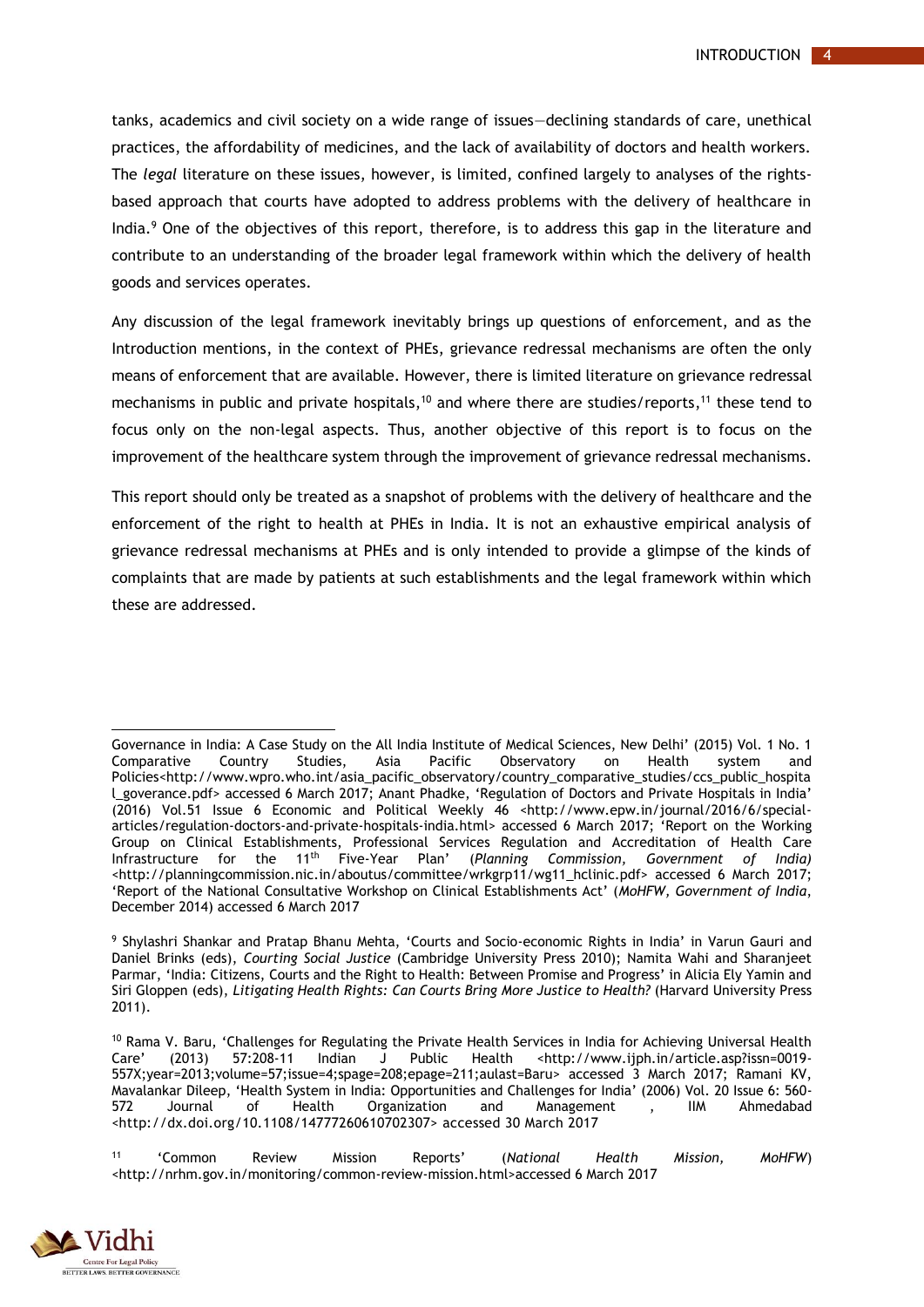#### <span id="page-9-0"></span>2. Why public hospitals

Our decision to focus on grievance redressal mechanisms only at PHEs does not mean that there are no problems with the working of private establishments. As already mentioned, the challenges that patients face at private hospitals are well-documented in the literature. <sup>12</sup> However, as far as legal avenues for redressal go, it is at least clear that private healthcare establishments, unlike their public counterparts, squarely fall within the ambit of the CPA, thereby providing enforcement mechanisms to patients at such establishments. Of course, the effectiveness of the CPA in addressing these individual grievances deserves to be more thoroughly examined, but this ought to form the subject of a separate report.

We have chosen to focus on PHEs because the applicability of the CPA to such establishments is unclear (discussed in greater detail in Part III-A), making it all the more important to examine the working of their grievance redressal mechanisms.

#### <span id="page-9-1"></span>3. Research methods

The research methods described below reflect the objectives of the report. These methods are likely to be equally useful in uncovering problems with the functioning of private healthcare establishments as well and ought to be applied as part of separate studies on the working of grievance redressal mechanisms at these establishments.

- (i) We used internet sources to access relevant laws and policies governing grievance redressal mechanisms at PHEs.
- (ii) In order to get a sense of the nature of grievances at PHEs, we analysed cases brought before the SC, all the High Courts, National Consumer Disputes Redressal Commission ("**NCDRC**") and State Consumer Disputes Redressal Commissions ("**SCDRC**") and the NHRC from January, 2005 to March, 2016. Cases before the SC, High Courts, NCDRC and SCDRCs were sourced from Manupatra, while cases before the NHRC were sourced from their website.
- (iii) On Manupatra, we used permutations and combinations of several search terms. These were "government hospital", "grievance redressal", "grievance redressal committee", "grievance cell", "denial of treatment", "denied treatment", "delay in treatment", "late treatment", "delayed treatment", "improper conduct", "conduct of doctor", "wrong diagnosis", "unhygienic", "unsanitary", "health and hygiene", "hygiene", "public hospital", and "infrastructure". We used the results to interpret the law, to obtain information on the numbers of complaints made, and to gain an overview of the kind of remedies awarded by different judicial forums in the country.

 $12$  Nandraj (n 8); Phadke (n 8).

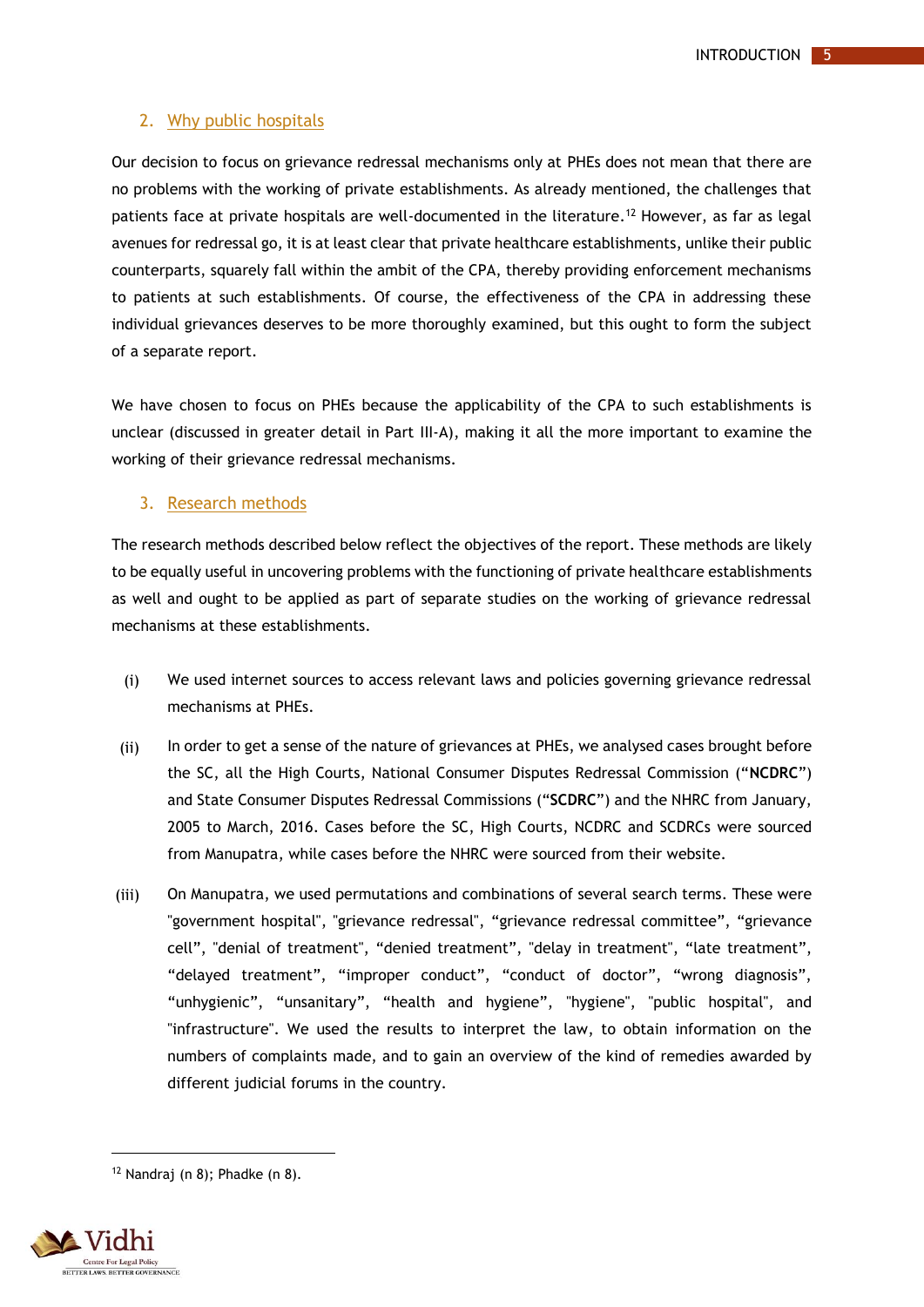- (iv) We filed applications under the Right to Information Act, 2005 ("**RTI**") with 4 central government hospitals and 5 state government hospitals in New Delhi. 13 The applications were intended to find out: a) whether grievance redressal mechanisms had been set up and were functioning at these hospitals; b) the kinds of complaints made; and c) the action usually taken in response to such complaints. The questions posed to them are set out in the Annexure to the report.
- (v) We also conducted semi-structured interviews with 5 government officers in the Ministry of Health and Family Welfare ("**MoHFW"**) and the National Institute of Health and Family Welfare and 3 organisations from civil society: Sehgal Foundation, Public Health Foundation of India and Centre for Social Medicine and Community Health, Jawaharlal Nehru University, New Delhi. The questions posed to them included their views on the status of grievance redressal mechanisms in government hospitals, the desirability of giving such mechanisms statutory backing, and the need and feasibility of an overarching health regulator. The questions that we used for these interviews are also set out in in the Annexure to this report.
- (vi) We made two field visits to AIIMS, New Delhi and Mewat, Haryana to gain an impression of the functioning of grievance redressal mechanisms at urban as well as rural PHEs. At AIIMS, we inspected their grievance register for two years—2013 and 2014. At Mewat, in the absence of any documentation or indeed, the existence of a functional primary health centre ("**PHC**"), we gained a sense of the delivery and enforcement mechanisms for healthcare through interactions with the local residents.



 $\overline{a}$ 

<sup>13</sup> Central Government hospitals: AIIMS, Northern Railway Central Hospital, Ram Manohar Lohia Hospital, Safdarjung Hospital; State government hospitals: Aruna Asaf Ali Government Hospital, Deen Dayal Upadhyay Hospital, Govind Ballabh Pant Hospital, Guru Teg Bahadur Hospital, Lok Nayak Hospital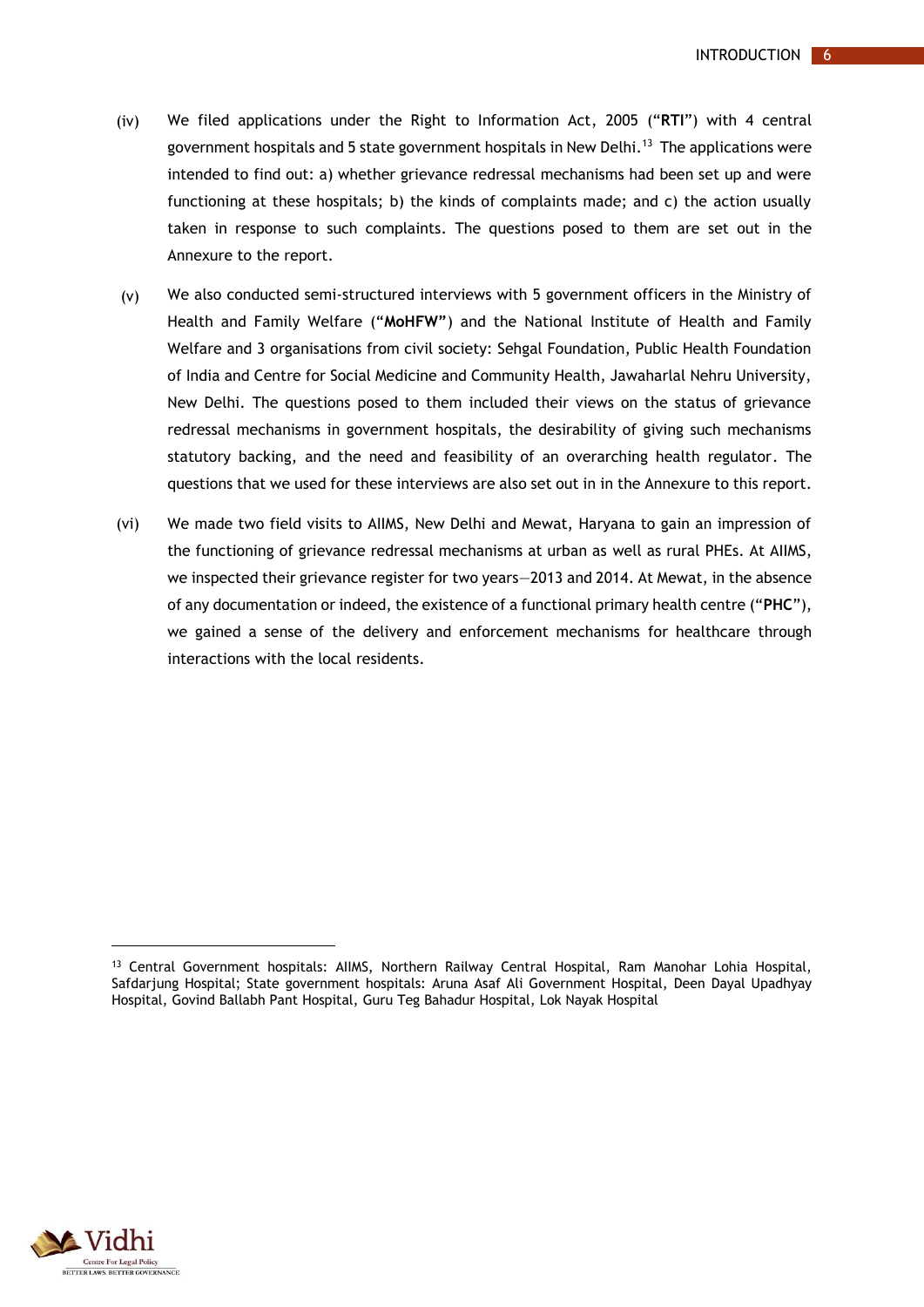#### <span id="page-11-0"></span> $\Pi$ . OVERVIEW OF THE PUBLIC HEALTHCARE SYSTEM IN INDIA

This part of the report lays down the broad structure of the public healthcare system in India. It is important to gain a sense of the various layers of authority within this structure, and therefore the different levels at which grievance redressal mechanisms may function.

The public healthcare system in India is organised into primary, secondary and tertiary levels. Each level of healthcare consists of units, which are expected to serve a specified population, depending on the geographical location, i.e. whether they are in the plains or in tribal, hilly or difficult areas.

## <span id="page-11-1"></span>A. Primary Healthcare

In the rural as well as urban areas, the primary healthcare infrastructure is the first point of contact between the community and the health care providers. In the rural areas, it consists of sub-centres and **PHCs**. A PHC is a referral unit for six sub-centres and refers cases to community health centres ("**CHCs**"). The PHC is the first unit at the grass root level in the Indian health care system to have a qualified doctor and a specified number of hospital beds. The activities of PHCs involve curative, preventive, promotive and family welfare services.

<span id="page-11-2"></span>

| S.No. | <b>Unit</b>              | <b>Population it serves</b> |                                        |  |  |  |
|-------|--------------------------|-----------------------------|----------------------------------------|--|--|--|
|       |                          | Plain area                  | Tribal,<br>hilly or<br>difficult areas |  |  |  |
| 1.    | Sub-centre <sup>14</sup> | 5000                        | 3000                                   |  |  |  |
| 2.    | <b>PHC</b>               | 30,000                      | 20,000                                 |  |  |  |

| Table 1: Sub-centres and PHCs in India |  |  |  |  |  |  |  |
|----------------------------------------|--|--|--|--|--|--|--|
|----------------------------------------|--|--|--|--|--|--|--|

In urban areas, the primary level consists of Accredited Social Health Activists ("**ASHAs**"), Mahila Arogya Samitis ("**MAS"**), Auxiliary Nurse Midwives ("**ANMs")** and urban PHCs.

<sup>14</sup> As per the Indian Public Health Standards (**IPHS**) applicable to sub-centres, there are two types of sub-centres – Type A and Type B, both having the recommended facilities, with the latter also having facilities for conducting child births.

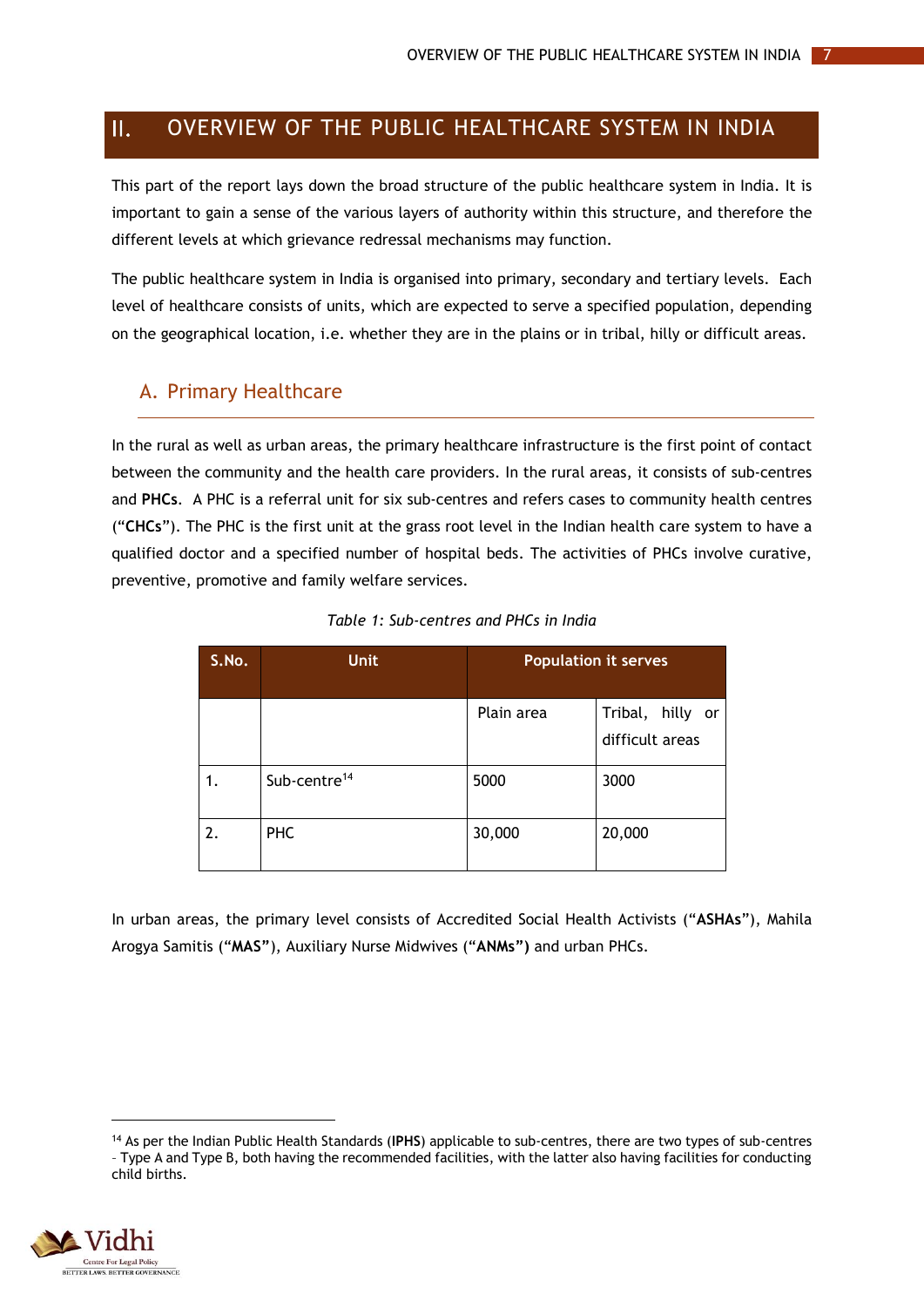<span id="page-12-0"></span>

| S.No. | <b>Unit</b> | <b>Households</b><br>T<br><b>Population it serves</b>      | <b>Functions</b>                                                                                                                                                                                                                                                                                                                    |
|-------|-------------|------------------------------------------------------------|-------------------------------------------------------------------------------------------------------------------------------------------------------------------------------------------------------------------------------------------------------------------------------------------------------------------------------------|
| 1.    | <b>MAS</b>  | 50-100 households (or<br>250-500 population)               | build<br>function<br>is<br>to<br>community<br>lts<br>awareness, monitor, focus on preventive<br>healthcare, facilitate<br>promotive<br>and<br>access to identified facilities, and manage<br>funds. It will also consist of the ANM who<br>will be in-charge of conducting outreach<br>sessions every month.                        |
| 2.    | <b>ASHA</b> | 1000-2500<br>beneficiaries<br>$(200 - 500)$<br>households) | The main function is to provide door-to-<br>door health services, and to provide a link<br>between the Urban PHC (U-PHC) and the<br>urban slum population.                                                                                                                                                                          |
| 3.    | <b>ANM</b>  | Every 10,000 of the<br>population                          | 4 to 5 ANMs will be posted to each U-PHC,<br>depending on the population. She will be<br>in charge of organising special outreach<br>sessions with other health professionals<br>like<br>doctors/<br>nurses/<br>technicians/<br>pharmacists, from either the government<br>or private sphere.                                       |
| 4.    | Urban-PHC   | Every 50,000-60,000 of<br>the population                   | The services provided will include OPD<br>(consultation), basic laboratory diagnosis,<br>and drug contraceptive dispensing, apart<br>from distribution of health education<br>counseling<br>for<br>material<br>and<br>all<br>communicable<br>non-communicable<br>and<br>diseases. However, it will not include in-<br>patient care. |

*Table 2: Urban healthcare in India*

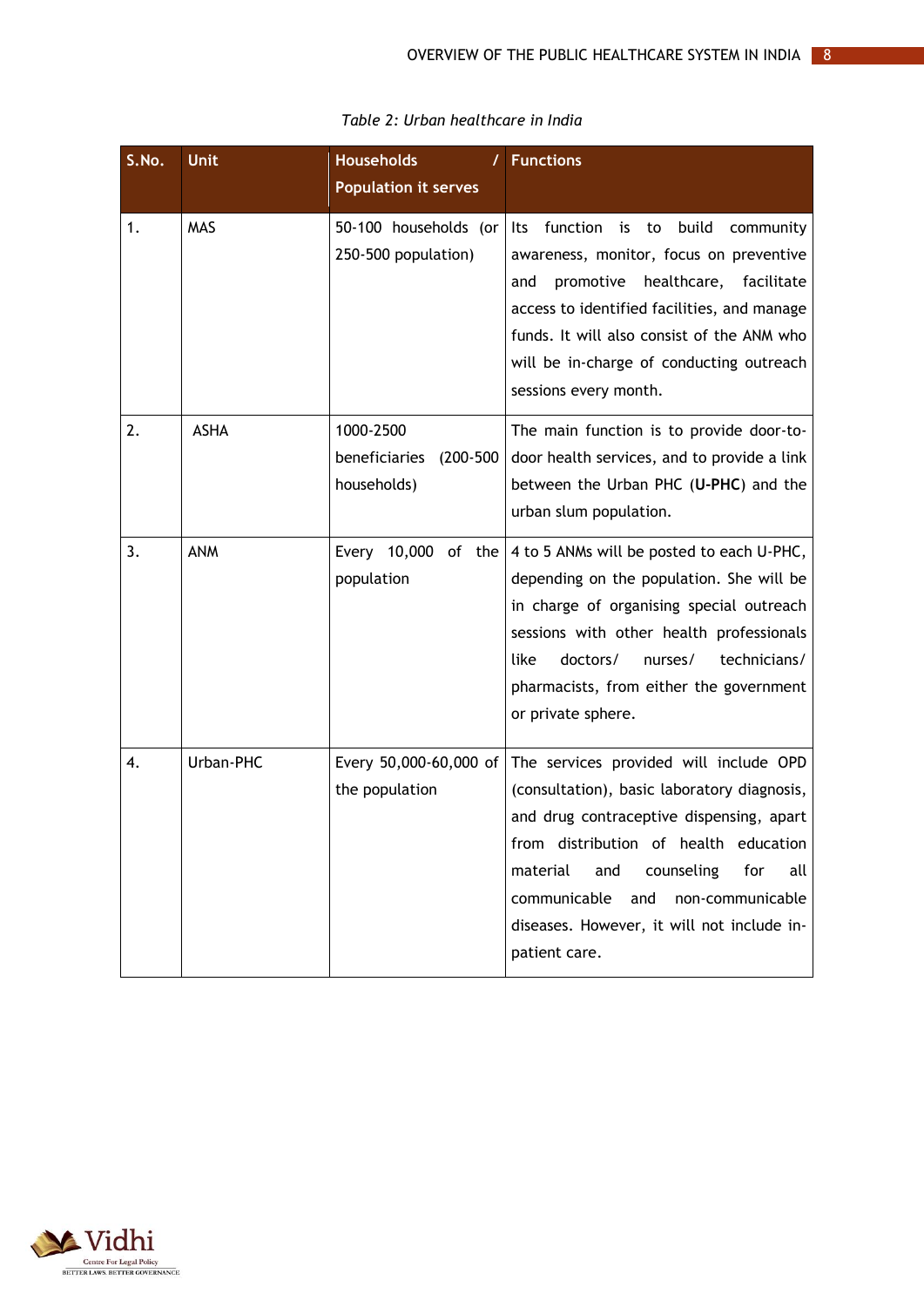# <span id="page-13-0"></span>B. Secondary Healthcare

Secondary healthcare systems are designed to provide referral services as well as specialist services in the realm of health care for urban as well as rural populations. This level consists of CHCs, sub-district/sub-divisional hospitals and district hospitals in the rural areas.<sup>15</sup>

<span id="page-13-1"></span>

| S.No. | Unit                        | <b>Population it serves</b> |                                                                                                                                                                                                                           | <b>Function</b>                                                                                                                                                                                                                                                                                                                                                                     |
|-------|-----------------------------|-----------------------------|---------------------------------------------------------------------------------------------------------------------------------------------------------------------------------------------------------------------------|-------------------------------------------------------------------------------------------------------------------------------------------------------------------------------------------------------------------------------------------------------------------------------------------------------------------------------------------------------------------------------------|
|       |                             | Plain area                  | Tribal, hilly or<br>difficult areas                                                                                                                                                                                       |                                                                                                                                                                                                                                                                                                                                                                                     |
| 1.    | <b>CHC</b>                  | 1,20,000                    | 80,000                                                                                                                                                                                                                    | It is a referral unit for four<br>PHCs and is required to<br>have thirty hospital beds.                                                                                                                                                                                                                                                                                             |
| 2.    | Sub-district<br>hospital    | have 31-100 beds            | 5-6 lakh people and is expected to                                                                                                                                                                                        | A sub-district hospital acts<br>as a first referral unit for<br>the block population in<br>which it is located, and<br>forms an important link<br>between the sub-centre,<br>PHC, CHC on the one hand<br>and district hospitals on the<br>other hand.                                                                                                                               |
| 3.    | <b>District</b><br>Hospital | would be 300.               | Since the area, population as well<br>as the terrain varies, the bed<br>strength also varies, from 75 to<br>500. However, on an average, for a<br>district having a population of 10<br>lakh, the required number of beds | Every district is required to<br>have a district hospital,<br>which is linked to the<br>health facilities below the<br>district level, and thus<br>assumes the role of a<br>secondary level referral<br>centre. Further, district<br>hospitals are an integral<br>part of the District Hospital<br>System<br>and<br>are<br>fundamental<br>for<br>the<br>implementation<br>of<br>the |

|  |  | Table 3: Secondary healthcare in India |  |
|--|--|----------------------------------------|--|
|--|--|----------------------------------------|--|

<sup>15</sup> The classification in urban areas is not clear.

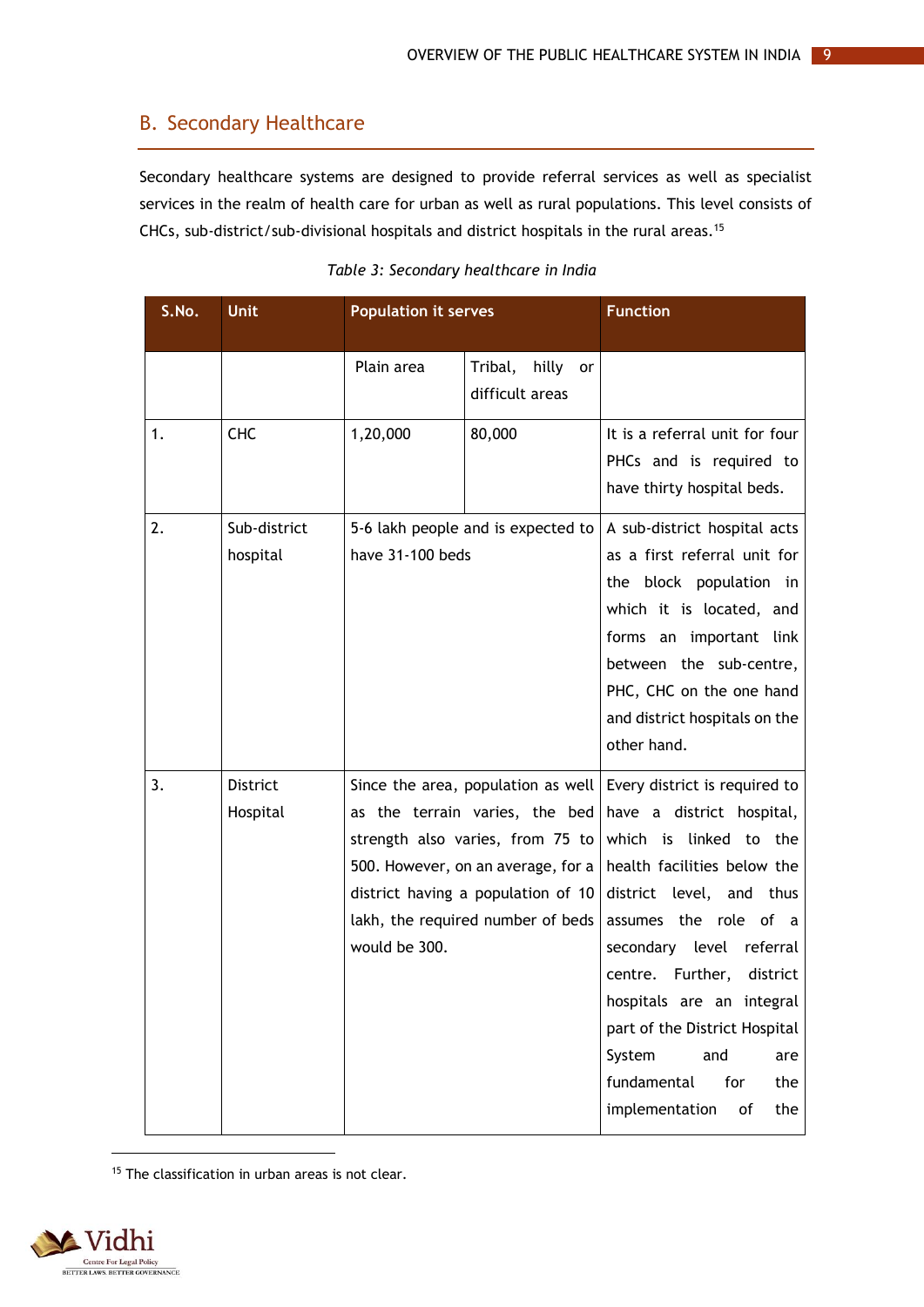|  | country's health policies     |
|--|-------------------------------|
|  | and delivery of health care   |
|  | - be it curative, preventive  |
|  | or promotive. They also       |
|  | work as administrative and    |
|  | technical<br>support<br>units |
|  | imparting education and       |
|  | training to PHCs.             |
|  |                               |

# <span id="page-14-0"></span>C. Tertiary Healthcare

Tertiary healthcare refers to the specialty and super-specialty hospitals that provide specialised health care, and falls in the urban health care system, though it caters to both the urban and rural populations. It also includes research institutes and medical colleges, and is at the topmost level of the referral system. Only referral cases from primary and secondary levels of healthcare are to be dealt with here; however due to the broken referral system in the country, tertiary hospitals are generally overburdened and suffer from resource deficit.<sup>16</sup>

Although the rural and urban health care systems are both divided into primary, secondary and tertiary levels, there are some differences in infrastructure. For instance, in the urban areas, the sub-centre level is absent;<sup>17</sup> the lowest level is occupied by community workers in the form of ASHAs and MAS; and separate standards are applicable to urban PHCs.<sup>18</sup> The governance of such services in urban areas is patchy, as the healthcare system in certain cities (Mumbai, Kolkata, Chennai) is entrusted to urban local bodies under the 74<sup>th</sup> amendment of the Constitution, whereas in cities like Delhi, it is governed jointly by local bodies as well the as the state government. In cities like Patna, Ranchi, Agra etc., despite the presence of urban local bodies, primary health care still vests with the state government.<sup>19</sup>

<sup>19</sup> *Ibid*

 $\overline{a}$ 



<sup>16</sup> 'Chapter VIII, Public Health Care System' (*Planning Commission Report*) [<http://planningcommission.nic.in/aboutus/committee/strgrp/stgp\\_fmlywel/sgfw\\_ch8.pdf>](http://planningcommission.nic.in/aboutus/committee/strgrp/stgp_fmlywel/sgfw_ch8.pdf) accessed 28 March 2017

<sup>&</sup>lt;sup>17</sup> This is because distances are relatively small and transportation facilities are easily available in urban areas.

<sup>18</sup> 'National Urban Health Mission: Framework for Implementation' (*MoHFW, Government of India*, May 2013) [<http://nrhm.gov.in/images/pdf/NUHM/Implementation\\_Framework\\_NUHM.pdf>](http://nrhm.gov.in/images/pdf/NUHM/Implementation_Framework_NUHM.pdf) accessed 28 March 2017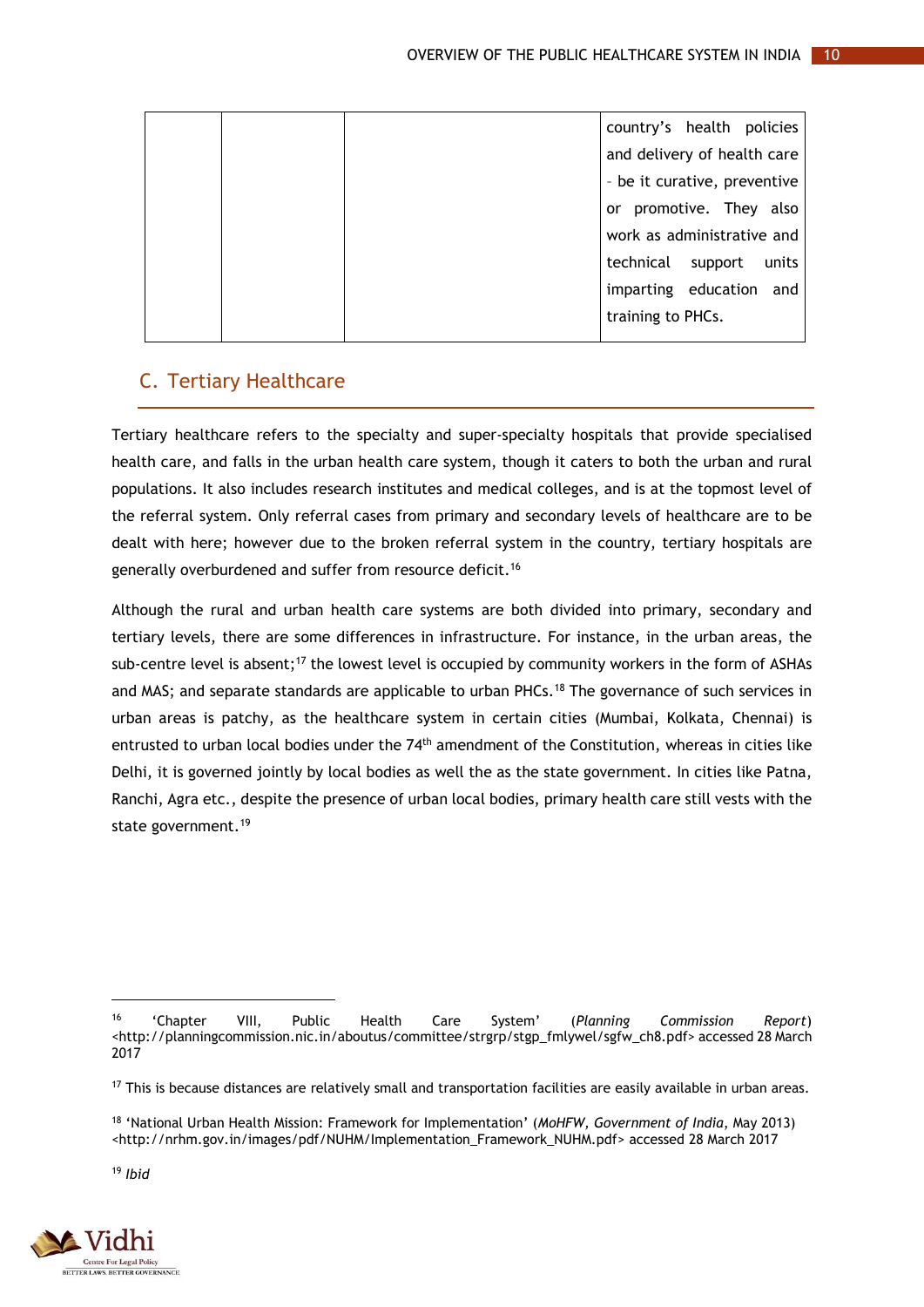## <span id="page-15-0"></span> $III.$ LEGAL FRAMEWORK GOVERNING PUBLIC HEALTHCARE ESTABLISHMENTS

This part undertakes a comprehensive analysis of existing as well as proposed laws that are relevant to the resolution of various grievances in relation to the violation of various aspects of the right to health in PHEs.

# <span id="page-15-1"></span>A. Consumer Protection Act, 1986

The applicability of the CPA to PHEs has been debatable due to differences in the interpretation of the terms "consumer" and "service" by various courts in the country. As the terms appear in the CPA, a consumer is someone who buys goods or avails services *for a consideration*, and services mean a variety of services including health care services, but does not include rendering services free of charge. Therefore, from a bare reading of these provisions, it appears that the monetary element is indispensable for consumers and service providers to be covered under the Act. This would appear to exclude the applicability of the CPA to PHEs, where services are generally provided free of charge. However, this assumption was dispelled by the judgment of the SC in *Indian Medical Association v* V.P. Shantha ("VP Shantha")<sup>20</sup>, which lays down principles to determine the applicability of CPA to PHEs:

- (i) services rendered at a PHE where no payment is made by the person availing the service will not be considered to be a service under the CPA. Payment of registration charges does not alter this position;
- (ii) services rendered at a PHE where payment is made by some persons availing the service and some persons availing services free of charge, brings the services for all persons under the ambit of the CPA. The rationale is not to unfairly prejudice or discriminate against persons who cannot afford to pay for health care services. For example, in a PHE, if some patients are paying for an ultrasound test, and some are availing the test free of charge, then all patients are considered to be consumers under the CPA;
- (iii) services rendered by a medical practitioner or a hospital/nursing home as a part of the conditions of service, where the employer bears the expenses of medical treatment of an employee and his dependent family members, would not be free of charge, and will be considered to be a service under the CPA.

In keeping with the SC's pronouncement in VP Shantha, in 2004, a five-judge bench of the National Consumer Disputes Redressal Commission ('NCDRC') held, in *Sailesh Munjal and Anr v All India*

<sup>20</sup> AIR 1996 SC 550

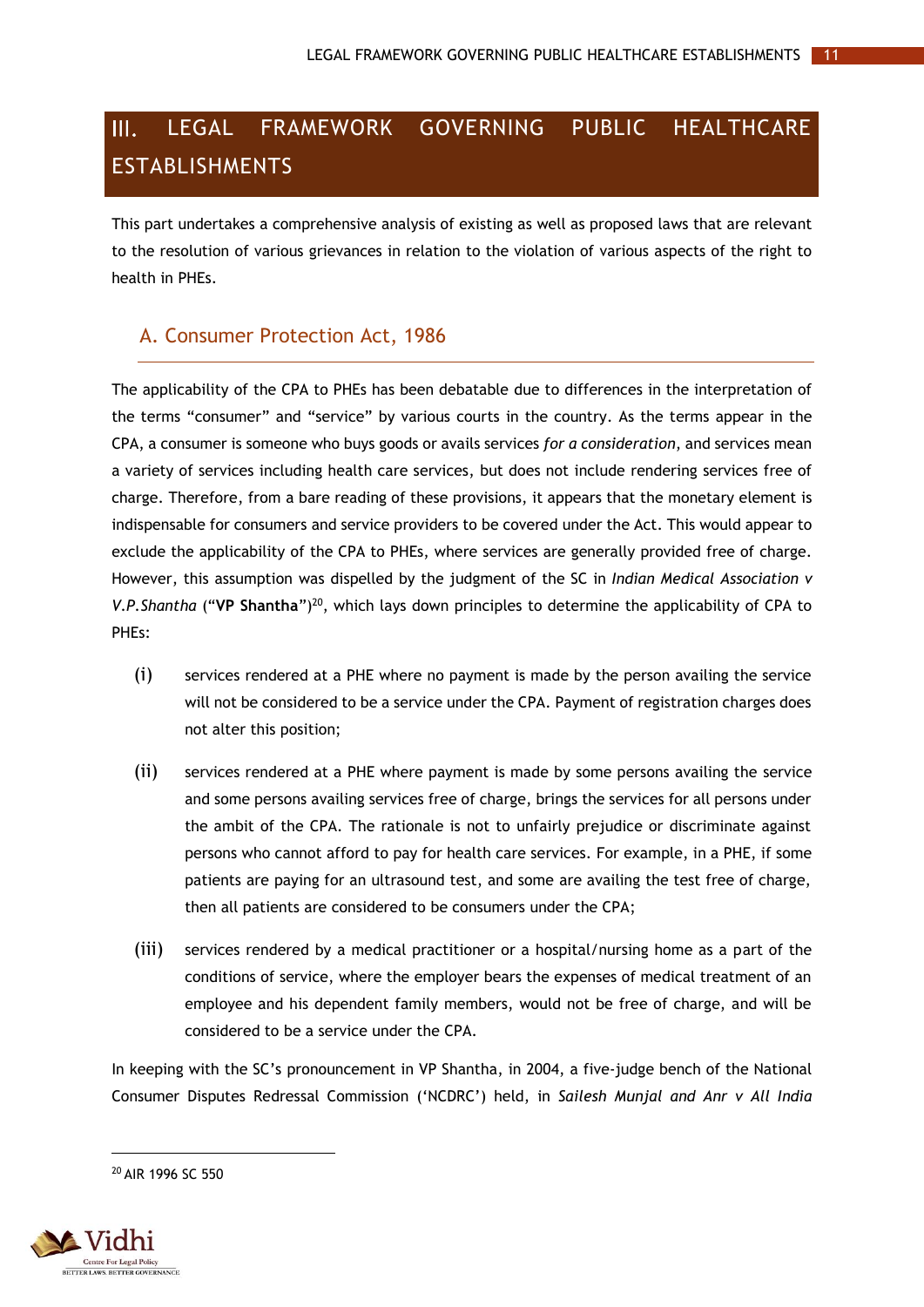*Institute of Medical Sciences and Others*<sup>21</sup> that AIIMS, a tertiary government hospital in various cities in the country, is covered under the CPA. Since patients in private wards were required to pay the cost of consumables to help the hospital recover hospital charges and diagnostic charges, it held that the health care services provided were subsidised to a great extent, but were not free.

The reasoning in VP Shantha was validated by two more judgments of the NCDRC, by a two judge bench in 2010<sup>22</sup> as well as 2012.<sup>23</sup> Similarly, in keeping with the third proposition laid down in VP Shantha, in *Arvind Pandey v Sulekha Saran,* <sup>24</sup> it was held that the CPA was applicable to a Maternity & Gynaecology Hospital in New Delhi, which was a PHE and covered under the Central Government Health Scheme ("**CGHS**"). The court held that employees covered under a CGHS scheme are consumers and the services provided by such CGHS hospitals are considered to be services covered under the CPA.

The effect of these judgments is that only PHEs where no payment whatsoever is made by any kind of patient are excluded from the scope of the CPA. Despite this, as the analysis of consumer cases in Part IV of this report indicates, there continue to be cases that are dismissed by consumer courts on the grounds that the CPA does not apply to PHEs, without first examining whether charges paid by private patients at such PHEs are subsidising the use of services by patients who cannot pay. Therefore, there continues to be some ambiguity, at least as a matter of law, regarding the application of the CPA to PHEs; the MoHFW officials whom we interviewed for this report were very clear that PHEs were covered under the CPA.

# <span id="page-16-0"></span>B. The Clinical Establishments (Registration and Regulation) Act, 2010

The CEA is a Central law that provides for the registration and regulation of all clinical establishments in the country (public or private), prescribes the minimum standards of facilities and services provided by them, and the fees that may be charged from patients. Non-compliance with the standards can lead to cancellation of the registration license granted under the Act and imposition of penalties provided in the Act. The CEA has not taken effect in all the states of the country, and this remains its biggest weakness i.e. that there are no minimum uniform standards for all clinical establishments across the country.

<sup>24</sup> 2012 (6) ALD(Cons.) 1 (NC)



<sup>21</sup> III (2004) CPJ 93 (NC)

<sup>22</sup> *All India Institute of Medical Sciences v. Mrs. Ayesha Begum*, MANU/CF/0069/2010

<sup>23</sup> *S.C. Mathur v All India Institute of Medical Sciences*, II (2012) CPJ 608 (NC)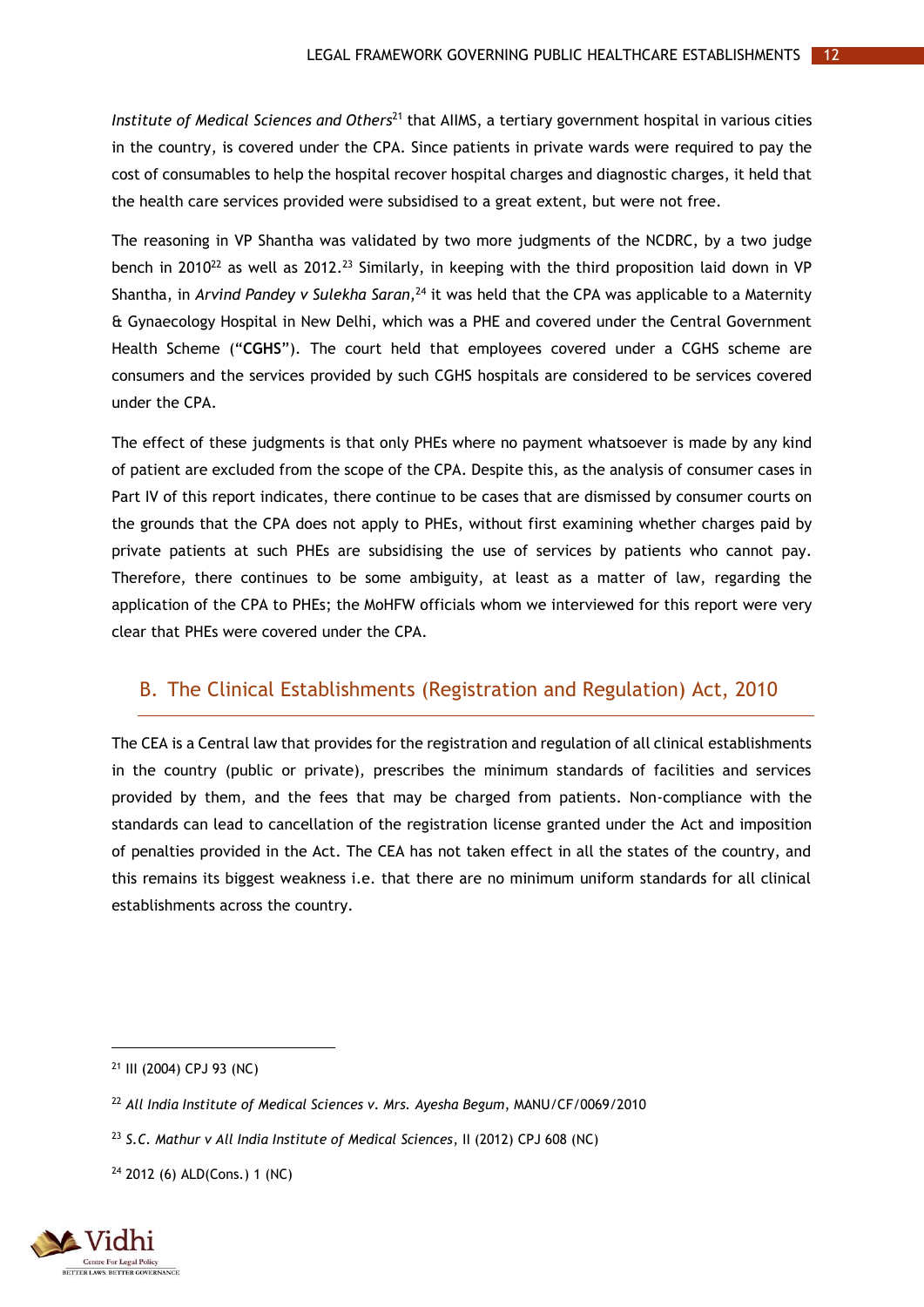However, even if the CEA were in force in all states, the minimum standards prescribed under it as well as the related rules<sup>25</sup> for various categories of clinical establishments do not contain provisions on grievance redressal. There is no requirement for a clinical establishment to have a grievance cell in place as a pre-requisite for obtaining either provisional or permanent registration under the Act. Neither does the application for registration require an undertaking or disclosure to this effect. The closest that the CEA comes is by requiring certain categories of hospitals<sup>26</sup> to have a patient citizen charter in place; however, even this charter does not require the creation of a grievance redressal mechanism. This demonstrates that the only central regulatory framework on clinical establishments in the country makes no provision for the enforcement of individual patient rights.

# <span id="page-17-0"></span>C. The Bureau of Indian Standards Act, 2016 and Bureau of Indian Standards Act, 1986

The Bureau of Indian Standards Act, 2016 ("**BIS 2016"**) was brought into force in March, 2016 and repealed the Bureau of Indian Standards Act, 1986 ("**BIS 1986"**). This act is relevant to this report as it sets out standards for goods and services, which includes healthcare services.

#### 1. The legal status of the standards

<span id="page-17-1"></span>The BIS 2016 provides for the formation of a national body, which grants licences to manufacturers or service providers for conformity with standards for goods and services that the body lays down or adopts. The BIS 1986 did not require mandatory compliance with the standards under the Act; however, under the new BIS 2016,<sup>27</sup> if the Central Government is of the opinion that it is necessary or expedient in the public interest or for the protection of human, animal or plant health, safety of the environment, or prevention of unfair trade practices, or national security, it may notify certain goods or services for which compliance with the standards laid down by the Bureau of Indian Standards is mandatory. Any contravention in terms of non-conformance with the relevant standard is punishable with compensation for the injury caused.<sup>28</sup> Till date, no such goods or services have been notified under this section.

#### 2. Applicability of the existing standards to health care services

<span id="page-17-2"></span>As per the definition of 'Indian standards' under the BIS 2016, it includes standards developed and adopted under BIS 1986. Therefore, though the BIS 1986 stands repealed, the standards developed

28BIS 2016, Section 31



<sup>25</sup> Clinical Establishments (Central Government) Rules, 2012 <http://clinicalestablishments.nic.in/WriteReadData/386.pdf>

<sup>26</sup> Clinical Establishment Act Standards for Hospital (LEVEL 1A &1B): CEA/Hospital-001 <http://clinicalestablishments.nic.in/WriteReadData/147.pdf>

<sup>27</sup> BIS 2016, Section 16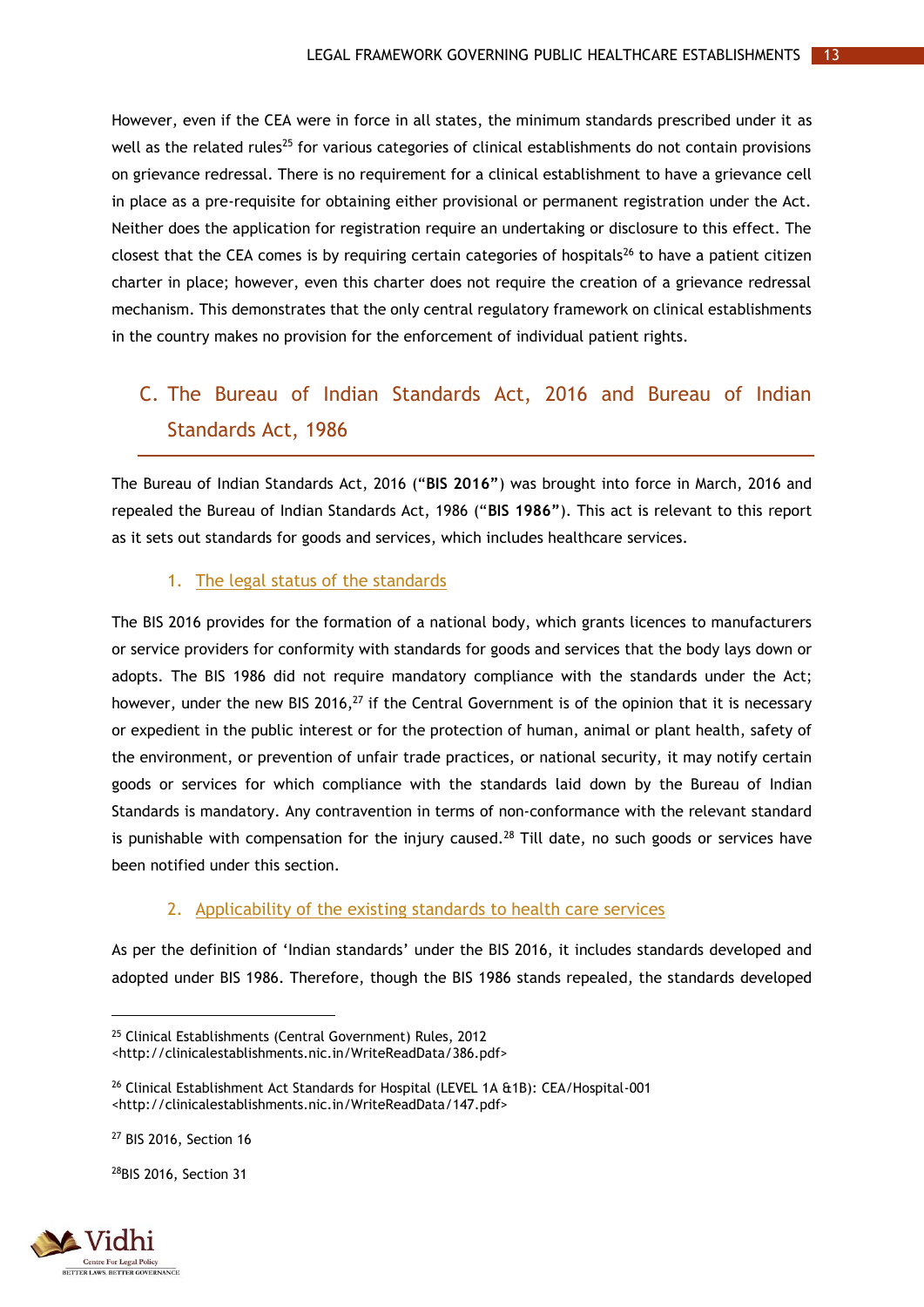under it continue to apply. There are several BIS standards which are applicable to health care services, twenty-one to be exact<sup>29</sup>, and an overview demonstrates that they lay down standards relating to the infrastructure, services, administration etc. of hospitals. The BIS has developed standards for basic requirements for hospitals having up to 30 and 100 beds, and also standards on the classification and matrix for various categories of hospitals (30, 100, 250, 500, and 750 bedded).<sup>30</sup> A few important BIS standards, which are relevant from the perspective of grievance redressal mechanisms in PHEs are discussed below:

<span id="page-18-0"></span>

| S.NO. | <b>BIS STANDARD</b>                                                                                                                            | RELEVANT STANDARD ON GRIEVANCE REDRESSAL IN<br><b>HEALTHCARE FACILITY</b>                                                                                                                                                                                                                                                                                                                 |
|-------|------------------------------------------------------------------------------------------------------------------------------------------------|-------------------------------------------------------------------------------------------------------------------------------------------------------------------------------------------------------------------------------------------------------------------------------------------------------------------------------------------------------------------------------------------|
| 1.    | IS/ISO15189:2012 - Medical<br>Laboratories - Requirements<br>for Quality and Competence                                                        | A medical laboratory is required to have policy and<br>procedures for the resolution of complaints or other<br>feedback received from clinicians, patients or other<br>parties. Records of complaints and of investigations and<br>corrective actions taken by the laboratory are required to<br>be maintained and it is the responsibility of the laboratory<br>director to take action. |
| 2.    | IS15461:2004 - Performance<br><b>Guidelines</b><br>Quality<br>for<br>Hospital<br>Assurance<br>in<br>Services up to 100 Bedded<br>Hospitals     | It requires complaint boxes and complaint forms to be<br>provided, and also weekly review meetings of all heads of<br>departments to be held to inter alia look into grievances /<br>Also, a detailed complaint redressal<br>complaints.<br>mechanism is set out in paragraph C-6 of the standards.                                                                                       |
| 3.    | IS15784:2007 - Healthcare<br><b>Facilities</b><br>Particular<br>Requirements                                                                   | It requires healthcare facilities of secondary and tertiary<br>level to have grievance handling mechanisms.                                                                                                                                                                                                                                                                               |
| 4.    | IS.<br>15700:2005 -<br><b>Quality</b><br>Management<br>Systems<br>Requirements<br>for<br>service<br>quality by public service<br>organisations | This standard is not particularly focused on health care but<br>applies to any public service organisation. It focuses on<br>how an organisation providing public services (which would<br>include PHEs) should maintain quality of services: by<br>having a realistic citizen's charter, an effective complaint<br>handling system and service delivery requirements.                    |

#### *Table 4: BIS standard on grievance redressal in healthcare facilities*

<sup>30</sup> 'Situation Review and Analysis of Accreditation System in India' (*Centre for Enquiry into Health and Allied*  Themes, Mumbai) <http://www.cehat.org/go/uploads/Publications/assessingneed.pdf> accessed 14 March 2017



<sup>29</sup> http://164.100.105.199:8071/php/BIS/StandardsList.php?Name=Hospital%20Planning&tech=MHD%2014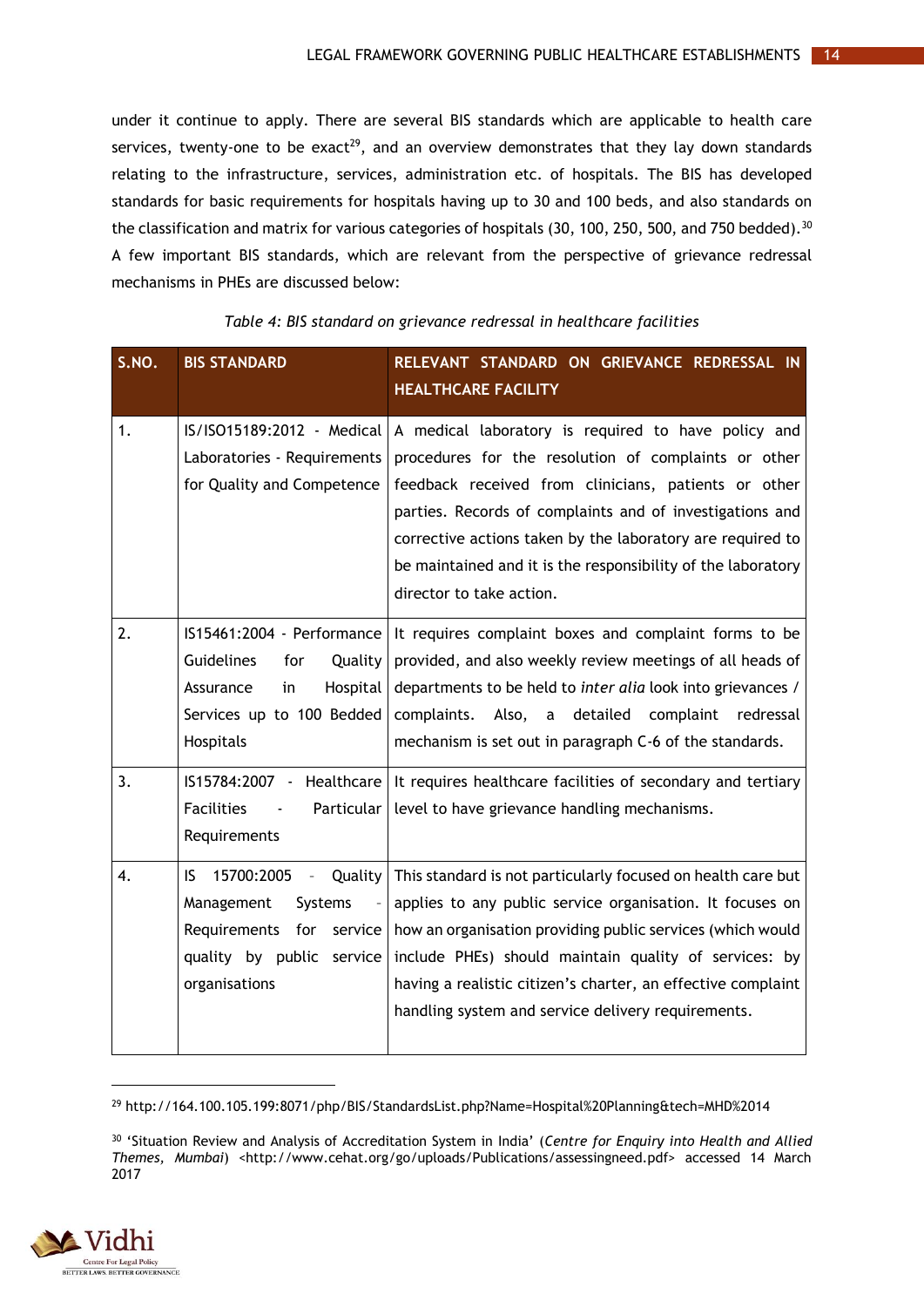| -5. | ISO 9001: 2008 |               | It promotes the adoption of a process approach for       |     |           |     |
|-----|----------------|---------------|----------------------------------------------------------|-----|-----------|-----|
|     |                | developing,   | implementing,                                            | and | improving | the |
|     |                |               | effectiveness of a quality management system (QMS) while |     |           |     |
|     |                |               | enhancing customer satisfaction by meeting customer      |     |           |     |
|     |                | requirements. |                                                          |     |           |     |
|     |                |               |                                                          |     |           |     |

The standards mentioned above demonstrate that grievance redressal mechanisms are an important part of any kind of healthcare delivery establishment. However, as long as these standards remain only voluntary, or until some incentives are attached to the adoption of such standards, there is very little effect that they can have on the enforcement of patient rights.

# <span id="page-19-0"></span>D. National Health Mission

The National Health Mission ("**NHM"**) consists of two sub-missions, the National Rural Health Mission ("**NRHM"**) launched in the year 2005 and the National Urban Health Mission ("**NUHM"**) <sup>31</sup> launched in the year 2013. It provides guidance to the states on achieving universal health care through the strengthening of health systems, institutions and capabilities, and all PHEs are covered under it. The aim of the missions is to develop an integrated, functional, community-owned, decentralised health care delivery system.<sup>32</sup>

The Framework for Implementation of the NHM 2012-2017<sup>33</sup> ("**Implementation Framework"**) sets out the manner in which quality and accountability are to be assured in the delivery of healthcare services. The guiding principles of the NHM are to be achieved by enabling *"integrated facility development planning which would include infrastructure, human resources, drugs and supplies, quality assurance, and effective Rogi Kalyan Samitis (RKS)*". The RKS, which are discussed in the next section, hold the key to providing effective grievance redressal mechanisms (at least in theory) under the Indian public healthcare delivery system.

### <span id="page-19-1"></span>1. Quantitative and Qualitative Health Standards under the NHM

### **(a)** *Indian Public Health Standards (IPHS)*

<sup>&</sup>lt;sup>33</sup> http://nrhm.gov.in/images/pdf/NHM/NRH\_Framework\_for\_Implementation\_08-01-2014\_.pdf



<sup>&</sup>lt;sup>31</sup> The NUHM targets the urban poor population living in districts with a population of more than 50,000. The leftover urban districts are covered under the NRHM. The State Government and the Central Government enter into a memorandum of understanding for the implementation of the health missions under the NHM, fastening on the State Government the responsibility of administration of the mission, whereas substantial resources are provided by the MoHFW in contribution with the State Government.

<sup>32</sup> 'National Rural Health Mission' (*National Health Mission, MoHFW*) <http://nrhm.gov.in/nhm/nrhm.html> accessed 3 March 2017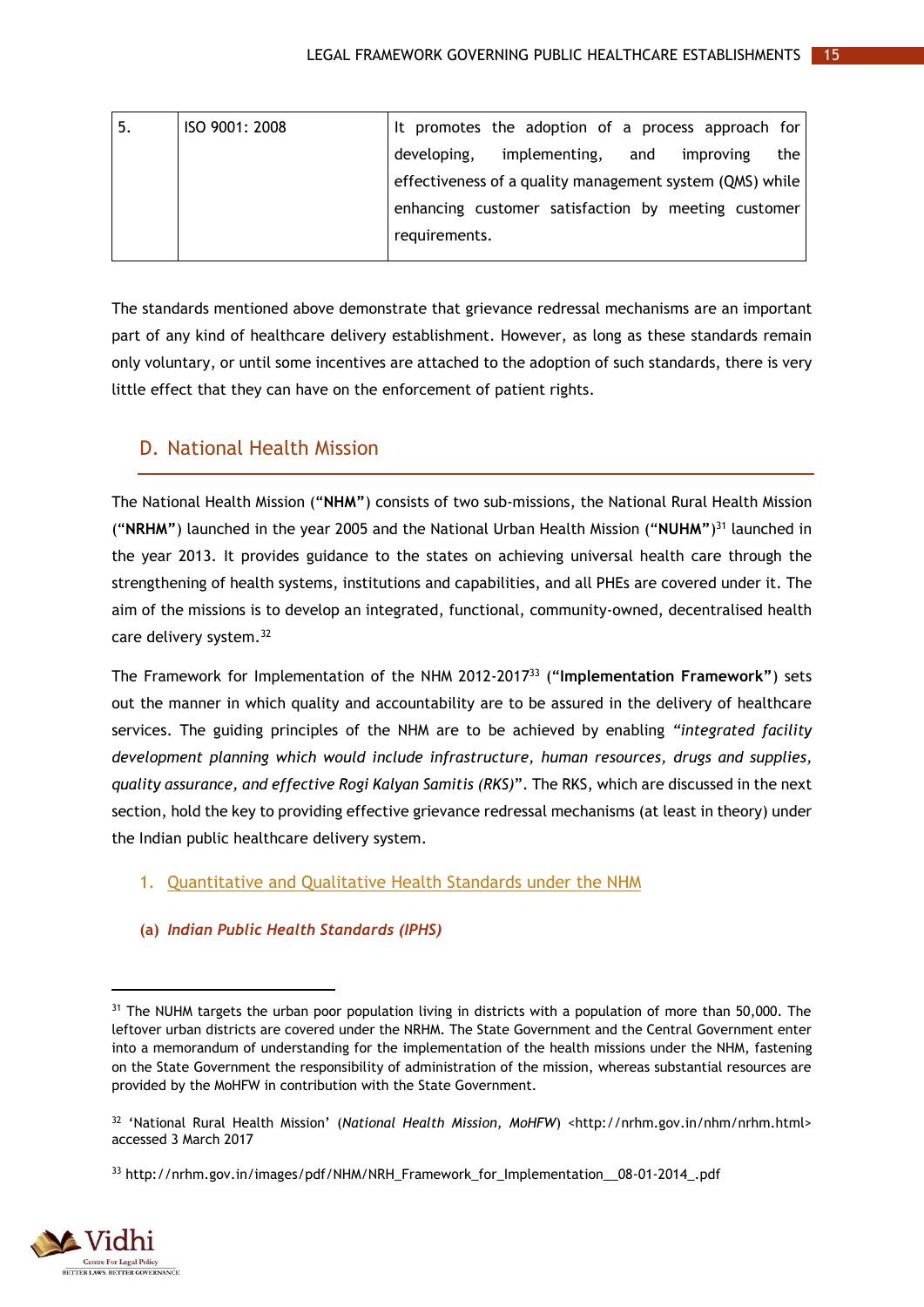The IPHS have been prescribed under the NHM by a task group constituted under the Director General of Health Services.<sup>34</sup> They are a set of uniform standards or benchmarks for public health care service providers, to be used as a reference point for improving the quality of health care delivery across the country. Although the standards are not legally binding under a statutory framework, the NHM requires each sub-centre, PHC, CHC, sub-district hospital and district hospital to upgrade to these standards from their current level. The components covered under the IPHS are broadly Physical infrastructure, Services (essential and desirable), Human Resources, Equipment, Drugs and Diagnostics. These standards are in addition to the BIS standards and were developed once it was recognised that the BIS standards were not achievable because of their resource-intensive nature.<sup>35</sup>However, the IPHS are also not immune from certain shortcomings, for instance, there is no component measuring the process quality i.e. how services are organised and delivered, and thus the standards lean more towards quantitative assessment, rather than qualitative assessment. For instance, a significant measurable standard under the IPHS for almost all levels of health care delivery systems is the existence of a Rogi Kalyan Samiti. However, this does not assess the committee's qualitative functioning.

Apart from grievance redressal mechanisms, the other two requirements under the IPHS that are of relevance are:

- (i) *Citizen's Charter*: Under the IPHS for sub-centres, to ensure accountability and quality of services and patient satisfaction, it is mandated that a *citizen's charter*<sup>36</sup> be in place, *inter alia* informing patients of their right to privacy, right to access all services and most importantly, their right to grievance redressal. For PHCs and PHEs above the level of PHCs (up to the district hospital level), $37$  this citizen's charter must provide for a grievance redressal mechanism and be put up in a public place.
- (ii) *Rogi Kalyan Samiti:* Additionally, the IPHS mandates that there should be a Rogi Kalyan Samiti or Patient Welfare Committee, sometimes also known as the Hospital Management Society. The link between an RKS and grievance redressal mechanisms is reflected in the recent detailed guidelines for RKS that were issued in 2015 ("**RKS Guidelines**)", where one of the stated objectives for RKS is to – "*Operationalize a Grievance Redressal Mechanism including a prominent display of the "Charter of Patient Rights" in the Health facility and address complaints promptly thus building confidence of people in the public health facilities."*

<sup>37</sup> 'Rogi Kalyan Samiti' (*Press Information Bureau, MoHFW, Government of India,* 30 August 2013) <http://pib.nic.in/newsite/PrintRelease.aspx?relid=98919> accessed 19 March 2017



<sup>&</sup>lt;sup>34</sup> They were first conceptualised in 2005 and since then have been revised once in 2012.

<sup>35</sup> 'FAQs on IPHS' <www.nihfw.org/Doc/iphs.doc> accessed 2 April 2017

<sup>36</sup>IPHS Guidelines for sub-centres, Annexure 11 (*Directorate General of Health Services, MoHFW*, Revised 2012) < http://cghealth.nic.in/ehealth/2014/IPHC/shc\_2012.pdf>accessed 19 March 2017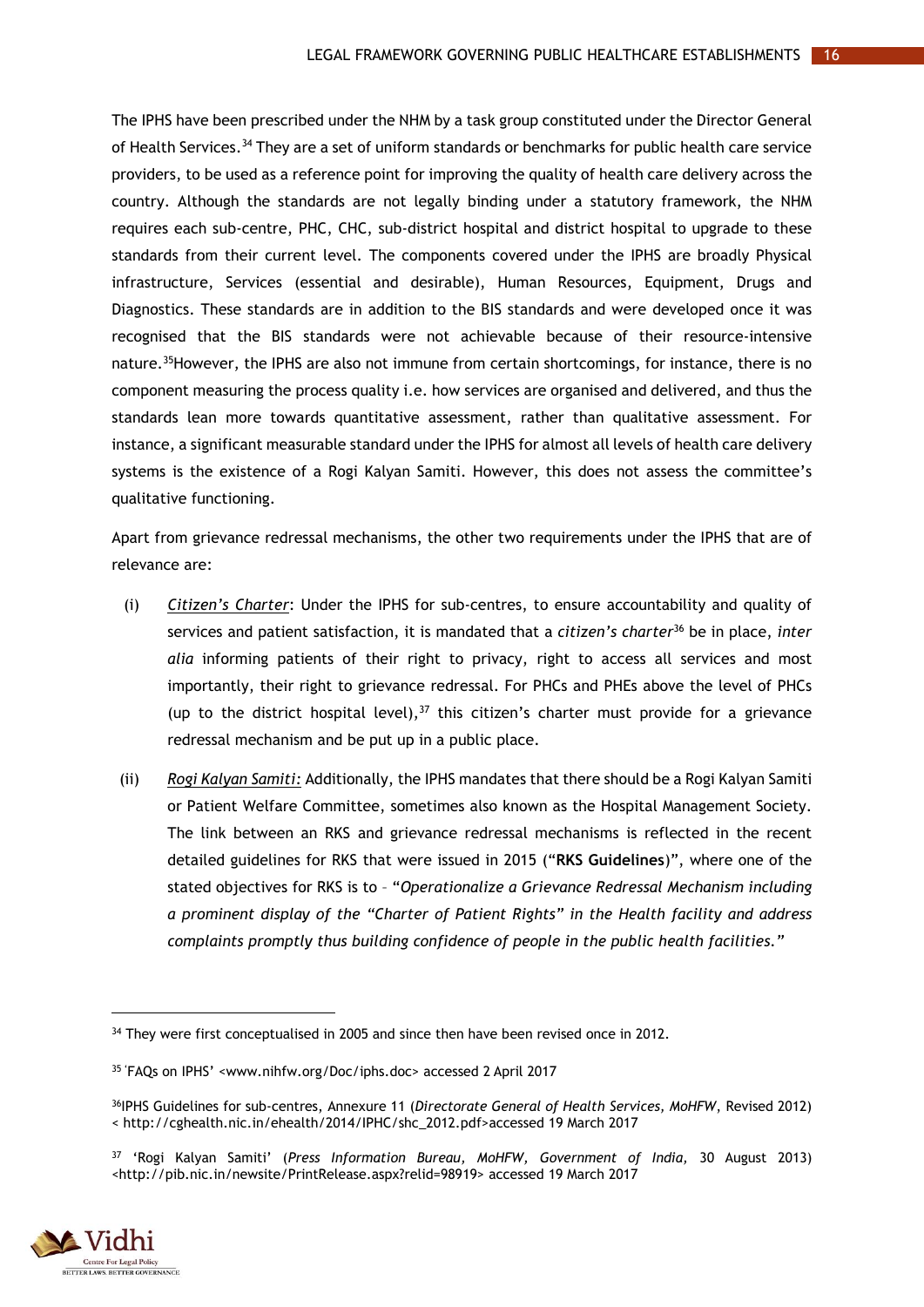For PHCs, the IPHS state that a RKS should be in place; for CHCs, having an RKS is a minimum requirement under the checklist for audit; for sub-district hospitals, the standards state that every such hospital should have an RKS; for district hospitals, the standard states that each hospital should have an RKS and *further states that a grievance redressal mechanism is an essential requirement*, unlike other requirements such as super-specialty units, post-partum units, telemedicine, counseling services etc., which are only desirable. Further, for all levels of PHEs, in the proforma used by the government / NHRM to assess the establishment's compliance with the IPHS, whether an RKS has been constituted is one of the components to be examined.<sup>38</sup>

Therefore, it is evident that the RKS, of which a grievance redressal mechanism is a critical component (and essential in district hospitals), is mandatory under the IPHS.

*Functioning of the RKS*: The RKS is required to be registered as a society under the Societies Registration Act, 1860 and comprises a governing body and an executive committee. It functions as a non-government organization ("**NGO"**) and consists of members from local Panchayati Raj Institutions ("**PRIs**"), NGOs, local elected representatives and state Government officials. It is funded by the state government through annual maintenance grants, RKS grants and untied funds, or through money raised by it by implementing user charges or through the disposal of assets.<sup>39</sup> RKS grants of INR one lakh per PHC, CHC, Subdivisional/Sub-district Hospital and of INR five lakh per District Hospital are required to be released to the RKS registered in various states in the country, in addition to annual maintenance grants and untied funds.<sup>40</sup> In fact, under the NHM, financial support by way of untied grants is provided only for those PHEs where an RKS has been constituted and registered.<sup>41</sup>

The executive body of the RKS is responsible for the establishment of the grievance redressal system in the RKS at the facility level, and for incorporating feedback to ensure that corrective action is taken to prevent the non-recurrence of grievances. The governing body reviews compliance with the citizen's charter, the effectiveness of the grievance redressal mechanism and compliance with the IPHS guidelines. The governing body is also required to send an annual audited report to the District Collector, executive body, Zila Parishad and the

<sup>40</sup> 'Annual Report 2010-11' (*MoHFW, Government of India*)

<http://mohfw.nic.in/WriteReadData/l892s/3683263752ENGLISH\_ANNUAL\_REPORT\_2010-11.pdf> accessed 13 March 2017

<sup>41</sup> 'Rogi Kalyan Samiti/Hospital Management Committees' (Press *Information Bureau, MoHFW, Government of India*, 21 February 2014) <http://pib.nic.in/newsite/PrintRelease.aspx?relid=104152> accessed 13 March 2017



<sup>38</sup> 'IPHS Revised Guidelines, 2012' (*National Rural Health Mission, MoHFW*) <http://nrhm.gov.in/nhm/nrhm/guidelines/indian-public-health-standards.html> accessed 20 March 2017

<sup>39</sup> 'Rogi Kalyan Samitis: Framework Hospital Management Society (HMS)' (*National Health Mission, MoHFW*) [<http://nrhm.gov.in/communitisation/rogi-kalyan-samities/framework-hospital-management-society](http://nrhm.gov.in/communitisation/rogi-kalyan-samities/framework-hospital-management-society-hms.html)[hms.html>](http://nrhm.gov.in/communitisation/rogi-kalyan-samities/framework-hospital-management-society-hms.html) accessed 14 March 2017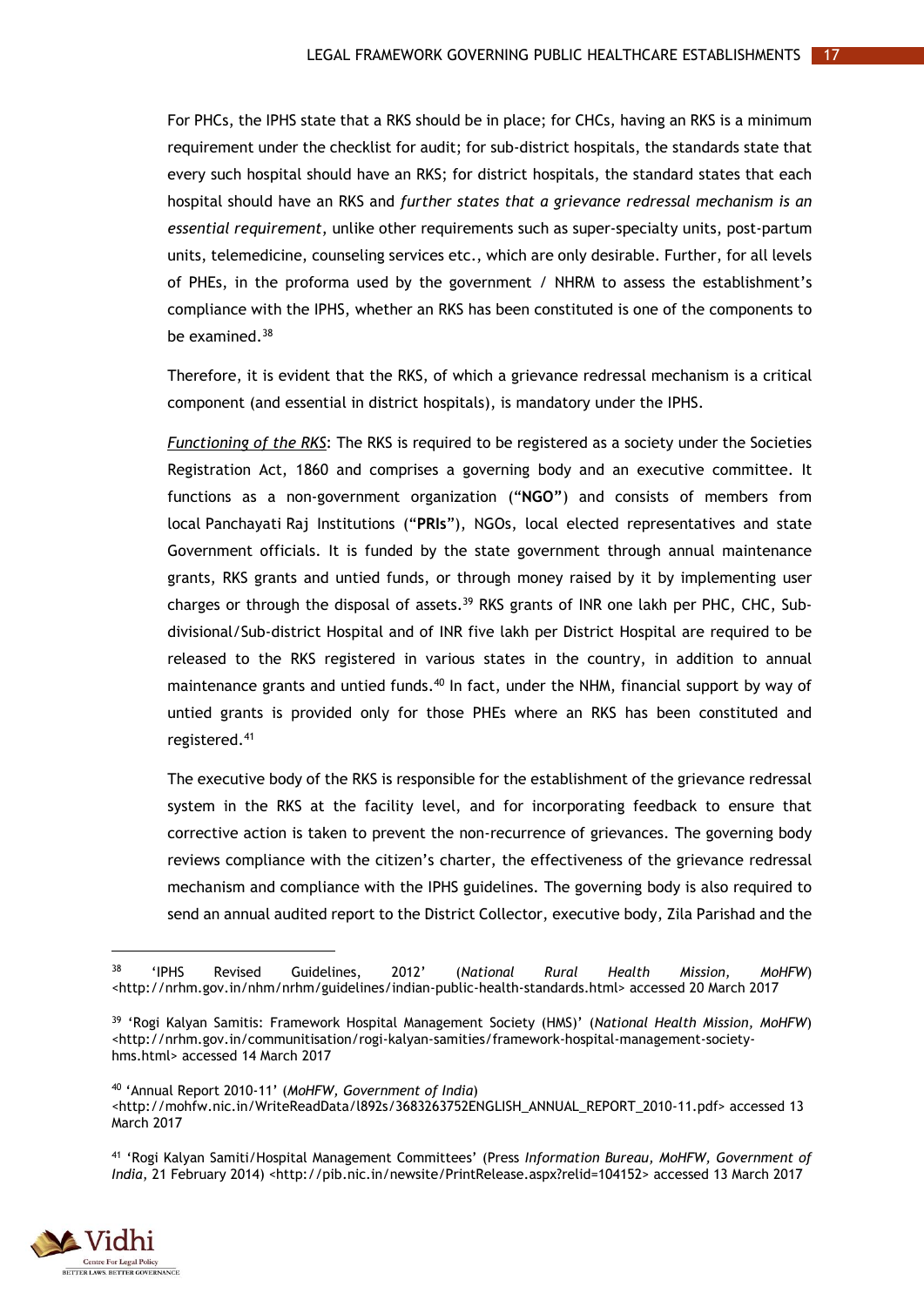urban local body. The demarcation of powers and functions across the governing and executive bodies is unclear, and it is difficult to fix accountability on the RKS.<sup>42</sup>

The overall review, monitoring and performance evaluation of RKS at the district and subdistrict level is done by the District Health Society, which is the entity responsible at the district level to carry out the National Health Mission. Other RKS which are below the district and sub-district level are monitored by the Block Health Society,<sup>43</sup> or the Directorate of Health Services,<sup>44</sup> or any other authority designated by the State Government. Further, the Members of Parliament who are associated with RKS and District Health Societies now also head newly formed district / city level vigilance committees in each city / district to monitor the progress of the implementation of the NHM.<sup>45</sup> Also, in a bid to revive the RKS in government hospitals in the state of Delhi, the State Government has issued directions that local MLAs who are a part of the RKS be given office space in the hospital to facilitate the better working of the RKS.<sup>46</sup>

#### **(b)** *Quality Assurance Programme (QAP)*

The 12th five-year plan also emphasizes the importance of quality delivery of health care services - "*All government and publicly financed private health care facilities would be expected to achieve and maintain Quality Standards. An in-house quality management system will be built into the design of each facility, which will regularly measure its quality achievements*."<sup>47</sup> To this end, the MoHFW published 'Operational Guidelines on Quality Assurance' in 2013, mainly focusing on district hospitals, but with the potential to be adapted for PHEs below the level of district hospitals as well.<sup>48</sup>

<sup>48</sup> 'Operational Guidelines for Quality Assurance in Public Health Facilities' (*Maternal Health Division, MoHFW*, 2013) accssed 15 March 2017 [<http://www.rrcnes.gov.in/quality%20Assurance/Operational%20Guidelines%20on%20Quality%20Assurance%20\(](http://www.rrcnes.gov.in/quality%20Assurance/Operational%20Guidelines%20on%20Quality%20Assurance%20(Print).pdf) [Print\).pdf>](http://www.rrcnes.gov.in/quality%20Assurance/Operational%20Guidelines%20on%20Quality%20Assurance%20(Print).pdf) accessed 15 March 2017



 $\overline{a}$ 

<sup>42</sup> '6th Common Review Mission Report 2012' (*National Rural Health Mission, MoHFW*) <http://www.nhm.gov.in/images/pdf/monitoring/crm/6th-crm/report/6th\_CRM\_Main\_Report.pdf> accessed 20 March 2017

<sup>43</sup> 'Procedure for Registration of Rogi Kalyan Samitis of different District & Sub-district Hospitals of WB' (*Department of Health & FW, Government of WB*, 22 October 2013) <http://www.wbhealth.gov.in/go/reg\_rks.pdf> accessed 15 March 2017

<sup>44</sup> https://health.mizoram.gov.in/wp-content/uploads/2015/03/RKS-Rules-Regulation.pdf

<sup>45</sup> 'District/City Level Vigilance & Monitoring Committee (D/CLVMC)' (National Health Mission, MoHFW) [<http://nrhm.gov.in/monitoring/district-level-vigilance-monitoring-committee.html>](http://nrhm.gov.in/monitoring/district-level-vigilance-monitoring-committee.html) accessed 15 March

<sup>46</sup> Astha Saxena 'Aam Aadmi Party wants office space for MLAs in government hospitals' (*India Today,* Delhi, 17 May 2015) <http://indiatoday.intoday.in/story/aam-aadmi-party-office-space-for-mlas-delhi-governmenthospitals/1/438532.html> accessed 15 March

 $^{47}12^{th}$  Five Year Plan, 2012-17, Volume III, Social Sectors <http://planningcommission.gov.in/plans/planrel/12thplan/pdf/12fyp\_vol3.pdf > accessed 2 April 2017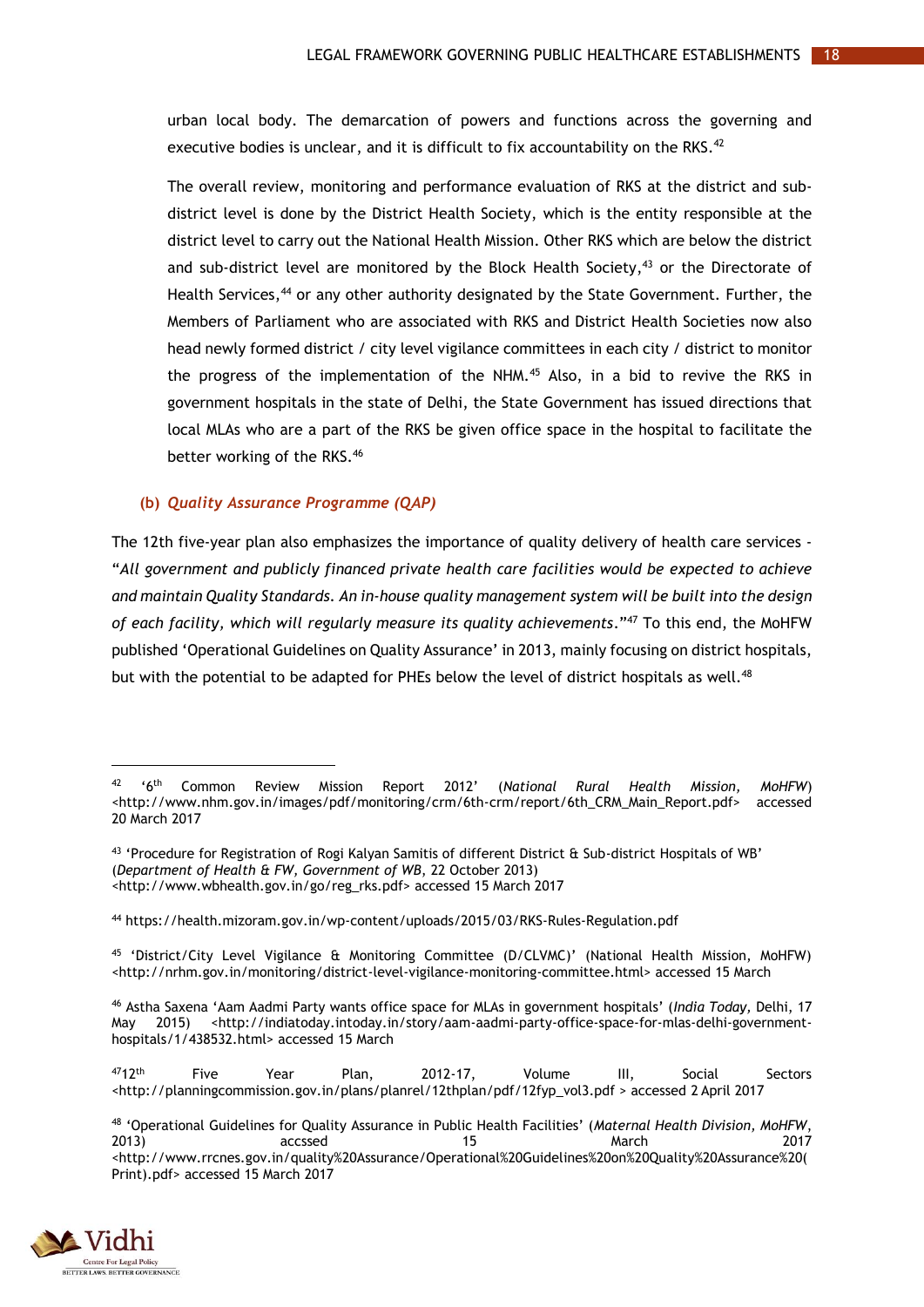In addition to these guidelines, the QAP also bolstered the idea of 'accreditation'. <sup>49</sup> Accreditation originally required the meeting of certain standards set by certifying agencies such as the National Accreditation Board for Hospitals and Healthcare ("**NABH**"). <sup>50</sup> With time, however, it was felt that accreditation based on evaluation by external agencies was hard to sustain over a period of time after supervision by the external agency was withdrawn. Instead, it was likely that accreditation would be sustained better if there was an in-built system of quality management.<sup>51</sup> This eventually led to the creation of an accreditation process under the QAP itself, without the involvement of external agencies. The Central Quality Supervisory Committee at the national level, the State Quality Assurance Committee at the state level, and District Quality Assurance Committee at the district level conduct accreditation under the QAP.

Although it was conceptualized as a new development mechanism under the NUHM, both rural and urban areas now stand to benefit from the advantages of accreditation under the NHM, as the QAP does not differentiate between health facilities at the rural or urban level in terms of eligibility for accreditation. In December 2015, the MoHFW came up with special quality assurance standards for U-PHCs, as they stand on a different footing from their rural counterparts due to various factors such as size, functions, focus on ambulatory care, limited staff and infrastructure.

The QAP highlights the new standards and approach of the NUHM, with the technical aspects of health care and patient satisfaction as its primary concern, shifting emphasis away from mere infrastructural issues. Certification also includes additional benefits such as opportunities for further funding from the State and Central Governments. One of the limitations of the QAP is that accreditation is purely voluntary.

The QAP requires the setting up of quality assurance committees and units at the national, regional and district level and a district quality team ("**DQT"**) at the district hospital level. The process for quality assurance requires that the DQT completes the assessment as per a check-list and invites state/district assessors for verification and guidance. The process continues till the state quality assurance committee certifies the attainment of the standards, after which the DQT has to ensure that the hospital maintains the standards. A watershed moment in the quality improvement initiative came in March 2005, when the SC, in *Ramakant Rai and Health Watch UP and Bihar v. Union of*

[<sup>&</sup>lt;http://www.rrcnes.gov.in/quality%20Assurance/Operational%20Guidelines%20on%20Quality%20Assurance%20\(](http://www.rrcnes.gov.in/quality%20Assurance/Operational%20Guidelines%20on%20Quality%20Assurance%20(Print).pdf) [Print\).pdf>](http://www.rrcnes.gov.in/quality%20Assurance/Operational%20Guidelines%20on%20Quality%20Assurance%20(Print).pdf) accessed 15 March 2017



<sup>&</sup>lt;sup>49</sup> A formal process by which an Independent and recognized body, assesses and recognizes that a health care organization meets applicable pre-determined and published standards. Accreditation standards are usually regarded as optimal and achievable, and are designed to encourage continuous improvement efforts within accredited organizations. Accreditation is often a voluntary process in which organizations choose to participate, rather than one required by law and regulation. [<http://www.rrcnes.gov.in/quality%20Assurance/Operational%20Guidelines%20on%20Quality%20Assurance%20\(](http://www.rrcnes.gov.in/quality%20Assurance/Operational%20Guidelines%20on%20Quality%20Assurance%20(Print).pdf) [Print\).pdf>](http://www.rrcnes.gov.in/quality%20Assurance/Operational%20Guidelines%20on%20Quality%20Assurance%20(Print).pdf) accessed 15 March 2017

<sup>&</sup>lt;sup>50</sup> A constituent board of the Quality Council of India specifically for Healthcare organizations

<sup>51</sup> 'Operational Guidelines for Quality Assurance in Public Health Facilities' Page 7 (*Maternal Health Division, MoHFW*, 2013),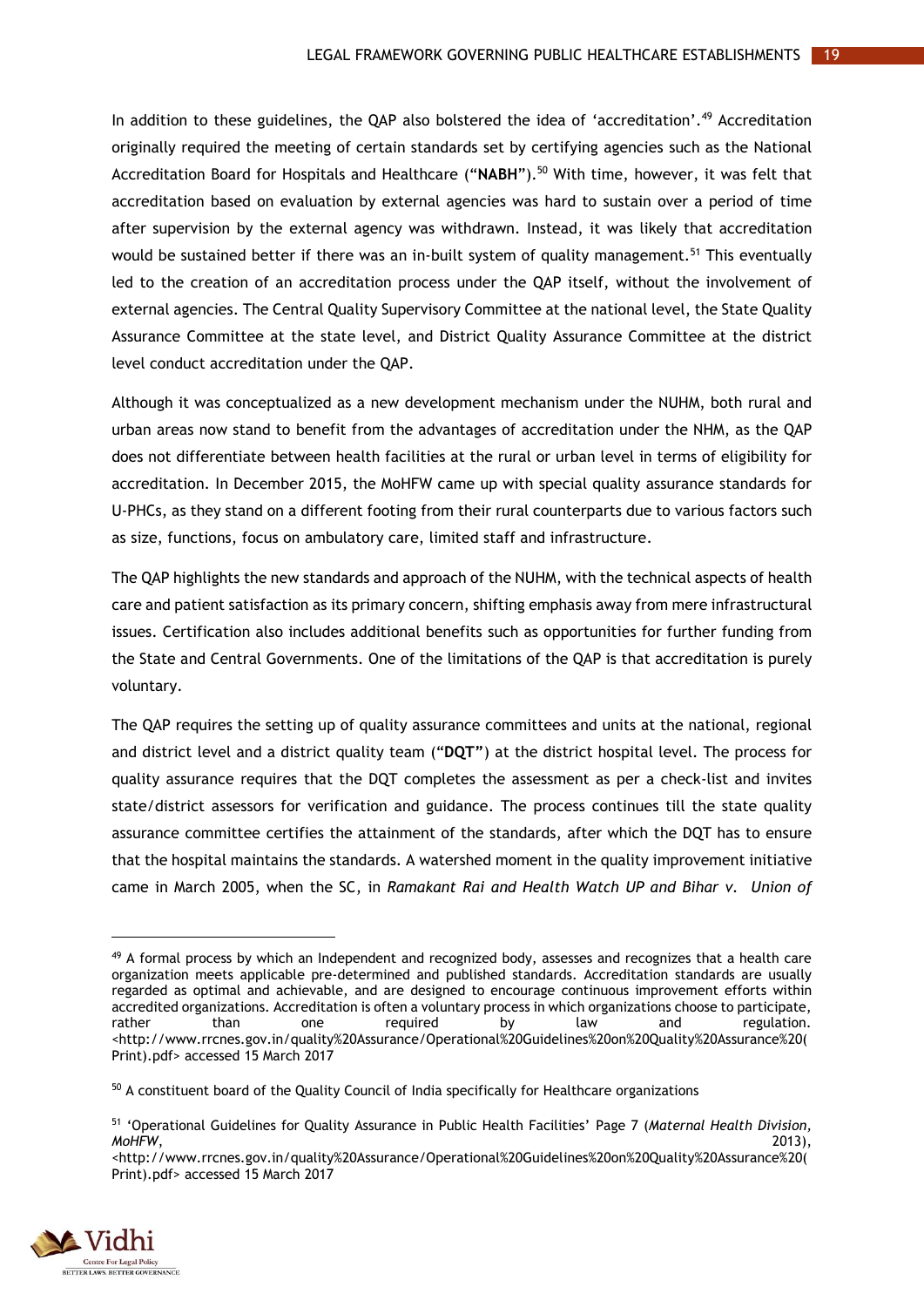*India*<sup>52</sup> directed all states to set up a quality assurance committee ("**QAC**") for family planning surgeries at the state and district level. However, a mid-term review of Reproductive and Child health (in phase II) showed that while the QACs had been set up, they remained non-functional for the large part.

*Relevant standards:* Standard B of the QAP defines patient rights to include the right to all services without discrimination, right to privacy, right to informed consent etc. Under this, Standard ME B4.5 mandates the setting up of a grievance redressal mechanism. Further, the DQT consists of a 'hospital manager' who is responsible for the smooth administration of the non-direct patient care services, which includes grievance redressal. He is responsible for instituting an effective grievance redressal system both for the employees and the patients, ensuring cleanliness and good quality non-clinical services like security, infection control, facilitating the conduct of RKS meetings, and preparing reports of hospital progress etc.

#### <span id="page-24-0"></span>2. Enforceability of the health standards governing PHEs

Assessing compliance with the IPHS by PHEs is done using proformas<sup>53</sup> (as mentioned before) which can be a part of internal as well as external monitoring systems. For PHCs, CHCs, sub-district hospitals and district hospitals, the external monitoring mechanisms could be the RKS or PRIs or village health sanitation and nutrition committees ("**VHSNCs**") or any other community monitoring framework.

As mentioned above, the governing body of the RKS is specifically responsible for reviewing compliance with the IPHS guidelines. Additionally, for sub-district hospitals and district hospitals, the monitoring can also be done by other independent agencies or through an annual 'jansamvad'.<sup>54</sup> The district monitoring committees formed under the NRHM monitor the upgrading of district hospitals to the IPHS. For CHCs, the internal monitoring is done by the District Health Authority at least once a month and for district hospitals, the findings of the internal audit are discussed with the RKS.

The RKS, therefore, has a major role to play in monitoring the working of the health care facility. To this end, the monitoring committee constituted by the governing body of the RKS is required to visit hospital wards and take patient feedback. It also submits a monthly monitoring report to the District Collector and the Chairperson of the Zila Parishad. 55

Three things emerge clearly from the above discussion:

<sup>55</sup> 'Rogi Kalyan Samitis: Framework Hospital Management Society (HMS)' (*National Health Mission, MoHFW*) <http://nrhm.gov.in/communitisation/rogi-kalyan-samities/framework-hospital-management-societyhms.html> accessed 14 March



 $\overline{a}$ 

<sup>52</sup> Writ Petition (C) No 209 of 2003 (SC) (12 June 2007) (Unreported)

<sup>53</sup> 'IPHS Revised Guidelines, 2012' (*National Rural Health Mission, MoHFW*) <http://nrhm.gov.in/nhm/nrhm/guidelines/indian-public-health-standards.html> accessed 20 March 2017

<sup>&</sup>lt;sup>54</sup> It is a form a community monitoring system under the NHM.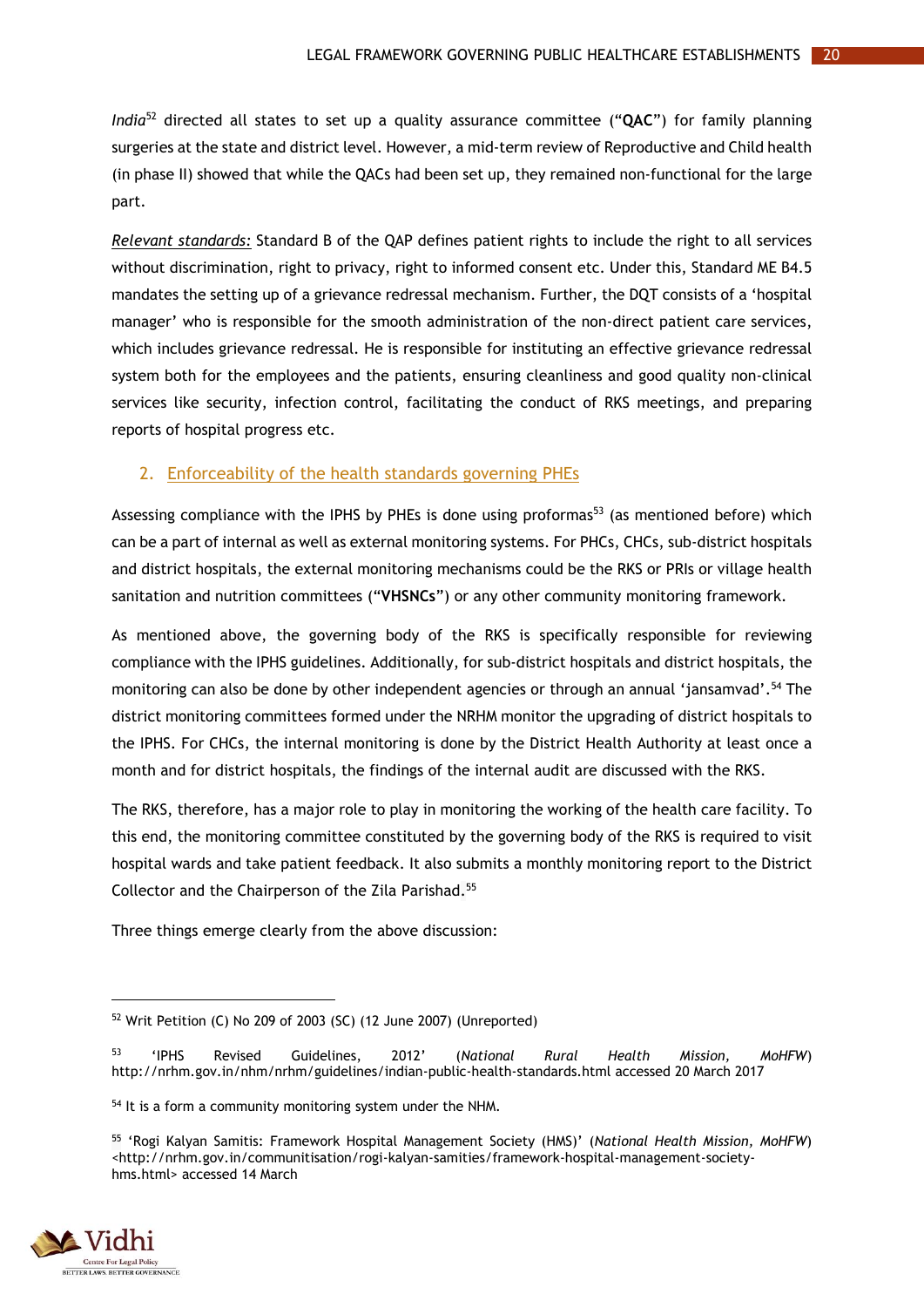- (i) First, that having a functioning and effective grievance redressal mechanism, in whichever form, is a responsibility of the RKS, and having an RKS is essential under the IPHS. Additionally, having a functioning grievance redressal mechanism is also essential under the QAP.
- (ii) Second, that the RKS has an important role to play in the monitoring of PHEs at all levels.
- (iii) Third, there are a number of overlapping standards related to grievance redressal mechanisms and a corresponding number of authorities responsible for their compliance, creating an unclear chain of command.

As mentioned earlier, the IPHS guidelines, which were developed under the NRHM do not have any statutory backing. At best, they can be classified as policy guidelines, which are required to be followed under the NRHM, although a breach of these guidelines would not be punishable under the law. An attempt to give them legal backing has been made under the NHB 2009 and other state public health laws, although these are still in the draft stage.<sup>56</sup> The Assam Public Health Act, 2010 ("**APHA, 2010**") requires the state government to adopt the IPHS for all kinds of PHEs; however, the language of the statute demonstrates that this is a best efforts requirement, with no penalties for noncompliance.

Similarly, pronouncements by courts in this regard have held that the IPHS are not legally enforceable. In *Al-Falah University and Ors. v. State of Haryana and Ors.,* <sup>57</sup> it was held that the IPHS are not mandatory and compliance with them could not be considered to be a pre-condition for the grant of an essentiality certificate to a hospital. Only the norms framed by the Medical Council of India needed to be complied with, and these norms make no reference to the establishment of grievance redressal mechanisms.

In another case,<sup>58</sup> the Gujarat High Court directed that all the CHCs, PHCs and civil hospitals in Gujarat should comply with the IPHS guidelines in respect of maintenance of minimum standards, without imposing any penalty for non-compliance. Observations about the IPHS were made by the Karnataka High Court in a writ petition<sup>59</sup> praying for a direction for the maintenance of cleanliness, providing required infrastructure and proper medicines for district hospitals in Gulbarga, Karnataka. The High Court merely noted that the process of accreditation under the aegis of the NABH is aimed at improving infrastructure in district hospitals in a phased manner, with the objective of meeting the IPHS. However, no directions were passed to enforce the IPHS.

<sup>59</sup> *Sharan Desai v District Surgeon,* WP No.6704/2013 (GM-RES-PIL) (Kar HC) (2 September 2013) (Unreported)



<sup>56</sup> Please refer to Part III-F of this report.

<sup>57</sup> CWP No. 14076 of 2015 (P&H HC) (15 September 2015) (Unreported)

<sup>58</sup> *All India Tribal Unity and Development Council v. Superintendent Officer,* SCA No. 11467 of 2010 (Guj HC) (3 October 2013) (Unreported)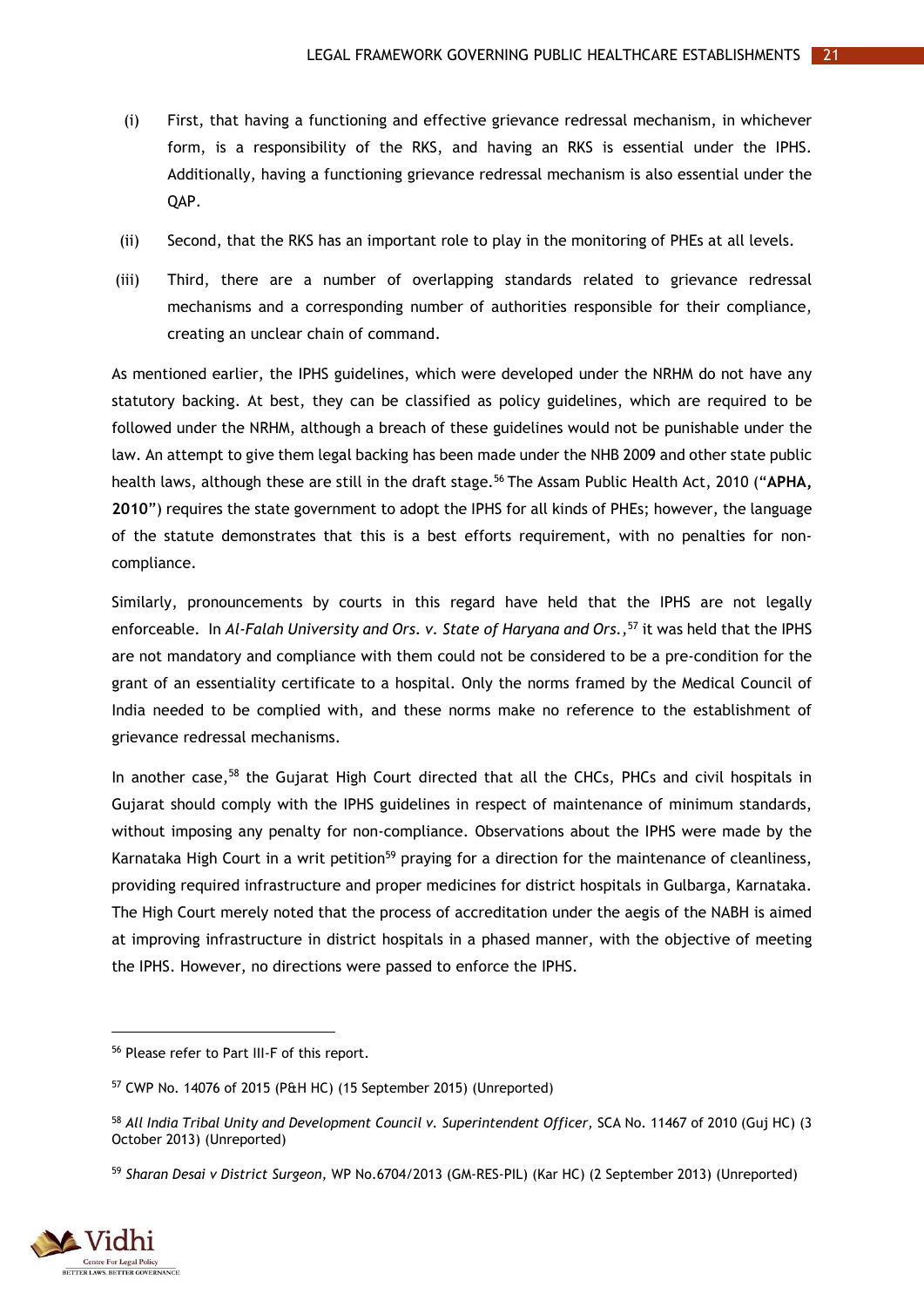The requirement of effective grievance redressal mechanisms as part of the IPHS issued under the NRHM is a classic example of soft law. As the cases in this section demonstrated, non-compliance with this requirement is not punishable under the law, nor does it present any serious consequences for hospital authorities.

### <span id="page-26-0"></span>E. Guidelines issued by the MoHFW

The MoHFW has in place a "hospital manual"<sup>60</sup> which lays down provisions for the smooth functioning of public hospitals in the areas of management, administration, various departments and wards, and includes a citizen's charter. The manual<sup>61</sup> envisages a grievance redressal mechanism for every public hospital, and the appendix lays down the citizen's charter for central government hospitals. The mechanism requires a person to be designated as a grievance redressal officer in each hospital, compliant boxes to be installed and the complaints therein to be registered and regularly responded to, follow up action to be taken, a committee headed by chief of the hospital to monitor the complaints and the follow up action taken, and a nodal officer be appointed to monitor the implementation of the citizen's charter. Responses to a few RTI applications indicated that a few government hospitals<sup>62</sup> follow these MoHFW guidelines. However, like the IPHS and the QAP, this manual does not have legal backing and non-compliance with the requirement to institute grievance redressal mechanisms has no consequences.

## <span id="page-26-1"></span>F. Legislation on public health

Public health being a state subject, there are five states in the country that have a law, and four states that have a bill on aspects of public health. The states that have enacted legislation are Tamil Nadu (Tamil Nadu Public Health Act, 1939), Pondicherry (Pondicherry Public Health Act, 1973), Goa, Daman & Diu (The Goa, Daman and Diu Public Health Act, 1985), and Assam (APHA, 2010). The states that have public health bills pending are Kerala, Delhi, Karnataka and Gujarat. The provisions relating to grievance redressal mechanisms in some of the above-mentioned acts and bills have been discussed in the following paragraphs.

In 2009, the MoHFW task force put out a draft of the NHB 2009, which does not appear to have been finalised. The approach paper of the MoHFW<sup>63</sup> on the NHB 2009 states that the bill will serve as a

<sup>63</sup> 'Approach Paper on Public Health Act' (Task Force on Public Health Act) <http://nhsrcindia.org/index.php?option=com\_content&view=article&id=175:public-healthadministration&Itemid=646> accessed 30 March 2017



<sup>60</sup> 'Hospital Manual' (*Directorate General of Health Services, MoHFW*) <http://www.mohfw.nic.in/index3.php?lang=1&level=0&deptid=128> accessed 12 March 2017

<sup>61</sup> Chapter XIII

<sup>62</sup> Dr Ram Manohar Lohia Hospital, Safdarjung Hospital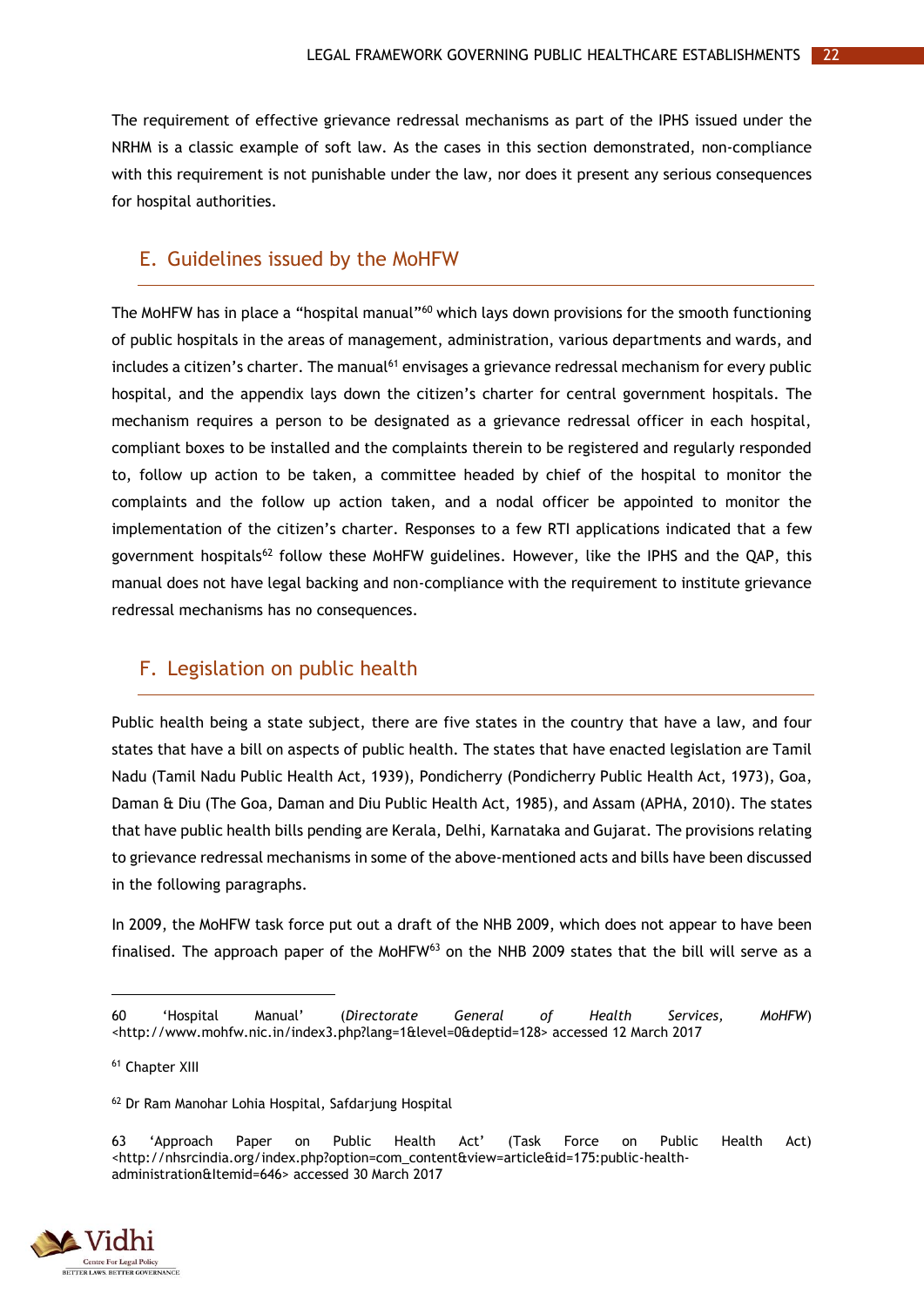model law for all states in the country, and each state will be required to adopt its own version of the bill. Only if this does not prove feasible will the bill be proposed as a central act, and not as a model law. The proposal to make it a central law is based on two approaches: either under Article 252 of the Constitution, where 2 or more states request the Parliament to legislate, or under Article 253, where the Parliament can legislate to implement an international treaty.

#### <span id="page-27-0"></span>1. National Health Bill, 2009

The NHB 2009 is a rights-based law that specifically creates a justiciable right to health. It is a marked shift in approach from the draft Model Public Health Bill, 1987 prepared by the Central Bureau of Health Intelligence. The latter bill was not a rights-based bill; instead, it created a broad framework through which the several authorities set up under the bill were assigned responsibilities relating to water supply, drainage, sanitation and infection control in their respective local areas.

In contrast, the NHB 2009 lays down general and core obligations for the central as well as the state Governments, sets out individual and collective rights to health, creates implementation and monitoring authorities and most importantly for the purposes of this report, sets up grievance redressal mechanisms. There are two specific rights in the NHB 2009 that deal with grievance redressal:

- $\triangleright$  The first right is contained in Clause 13 and is titled the 'right to justice'. It states that every person whose right to health is violated (whether actual or perceived) has the right to seek redressal of her grievance.
- $\triangleright$  The second right is more specific and is contained in Clause 14(18)(f). Under this provision, every user has a right to complain against the PHE where health care was received, and to have that complaint investigated, mediated or adjudicated, not only through quasi-judicial systems or through the court, but also through independent mechanisms at the institutional level within the PHE.

Chapter V of the Bill sets out two types of grievance redressal systems – (i) a community- based nonadversarial hearing and (ii) an institutionalised in-house complaint forum. It also specifies the kinds of court orders that can be passed by the district courts designated to hear health-related cases. The first mechanism is also known as the '*swasthya jan sunwai'* and is intended to be an amicable dispute resolution to be conducted twice a year for PHEs at the district level and below, and once a year for those at a higher level. The hearing panel would consist of PRI and civil society representatives, while the respondents would be appropriate Government officials as well as those representatives of private healthcare establishments who volunteered to submit to such hearings. The panels would hear issues relating to denial, access, availability and quality of health care services against the appropriate government, as well as people's suggestions for improvement and perceptions about the behaviour or attitude of health care providers. The panels would suggest follow-up actions to the issues emerging at such hearings. These recommendations would be followed up for appropriate

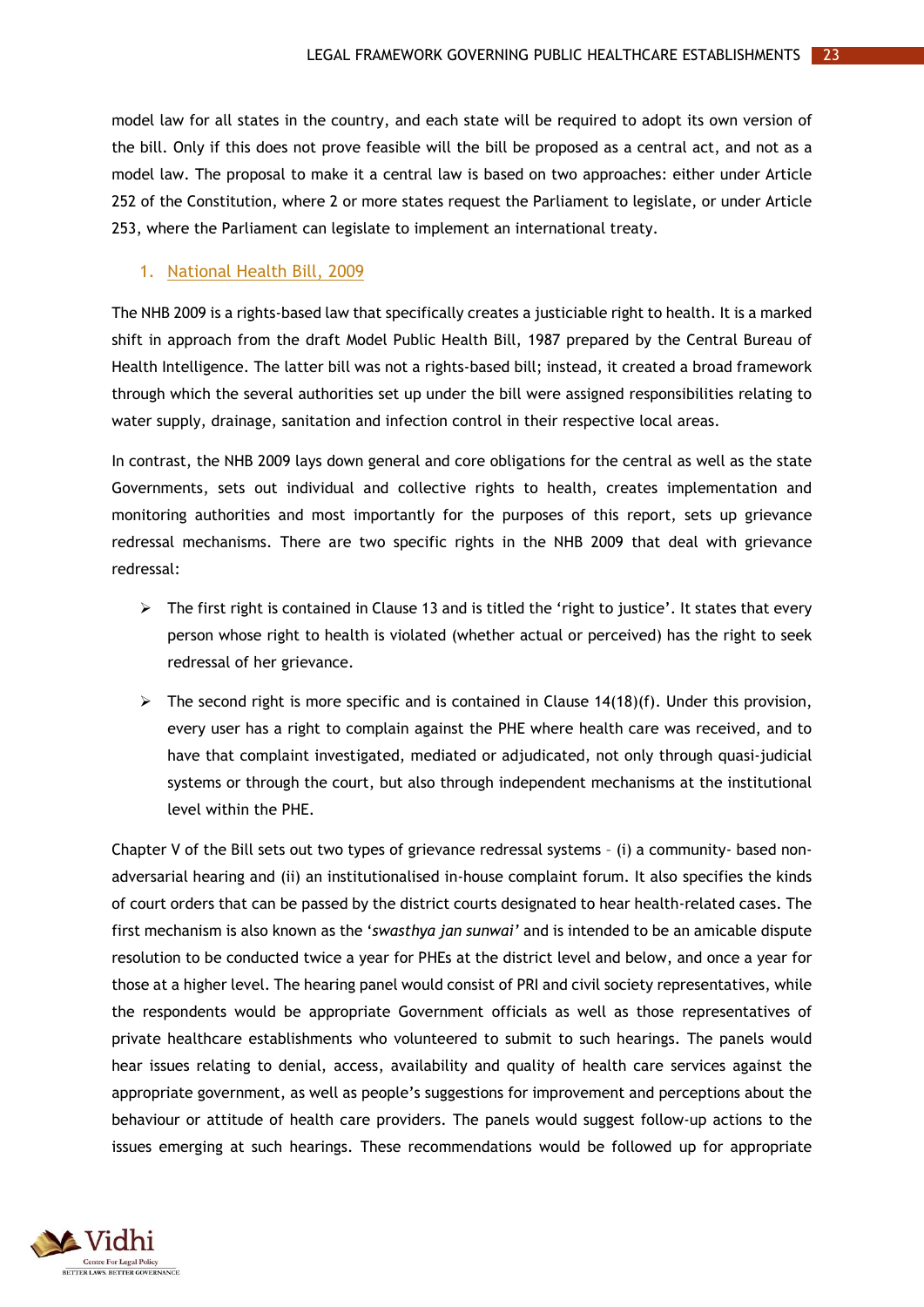action, including by 'entry in the formal service records and annual evaluation reports of the concerned service providers in Government health care establishments.'<sup>64</sup>

Additionally, every user of health care services at an establishment with more than 10 employees has the right to get her complaint examined through an "in-house complaint forum" at such establishment. In the case of PHEs, the authority under which the PHE functions is responsible for setting up an in-house complaint forum. The Bill requires equal representation from the healthcare establishment and independent members of civil society. One full-time administrator is to be appointed as the Complaints Officer. The forum is required to decide a complaint within 7 days, and in cases of emergency, within 24 hours. The forum can take three types of action – (i) give directions to the health care establishment to rectify the violation, to take specific steps towards compliance with health rights, or to refrain from or discontinue the violation; (ii) counsel the person who has violated the health rights and require him to undergo relevant training; or (iii) recommend the initiation of disciplinary action against the violator for subsequent breaches.

The action taken in respect of the complaint is to be communicated to the complainant, published on the website and reported semi-annually to the concerned government. A user of a PHE may also make a complaint to the designated district court regarding health rights violations, such as denial of guaranteed services, sub-standard quality of guaranteed services, lack of infrastructure at the PHE, absenteeism of the staff at the PHE etc. This court may pass orders similar to the in-house complaints forums, and may additionally award compensation, damages, or order inquiries. Most importantly, the court may also direct the concerned government or PHE to make regular reports to the court regarding the implementation of its orders, especially to ensure that health rights violations are not repeated. It may additionally issue directions to concerned PHEs regarding grievances that are systemic and regular in nature.

The Bill establishes various methods of accountability<sup>65</sup>, one of them being the 'government monitoring system'. Under this system, all PHEs *inter alia* must prominently display information regarding the IPHS in various respects, as well as the charter of users' rights. The overarching principle for the monitoring and accountability framework is encapsulated in sub-clause (3) which states "*The monitoring system shall be directly linked, on an ongoing basis, to corrective decision making bodies which shall be constituted by State Governments at various levels such that the information and issues emerging from monitoring are communicated to the relevant official bodies responsible for taking action (from primary health care centre to State level) so that the monitoring results in prompt, effective and accountable remedial action and is also fed into policy making and planning for future improved performance."*

<sup>65</sup> National Health Bill, 2009, Clause 23



<sup>64</sup>National Health Bill, 2009, Clause 29.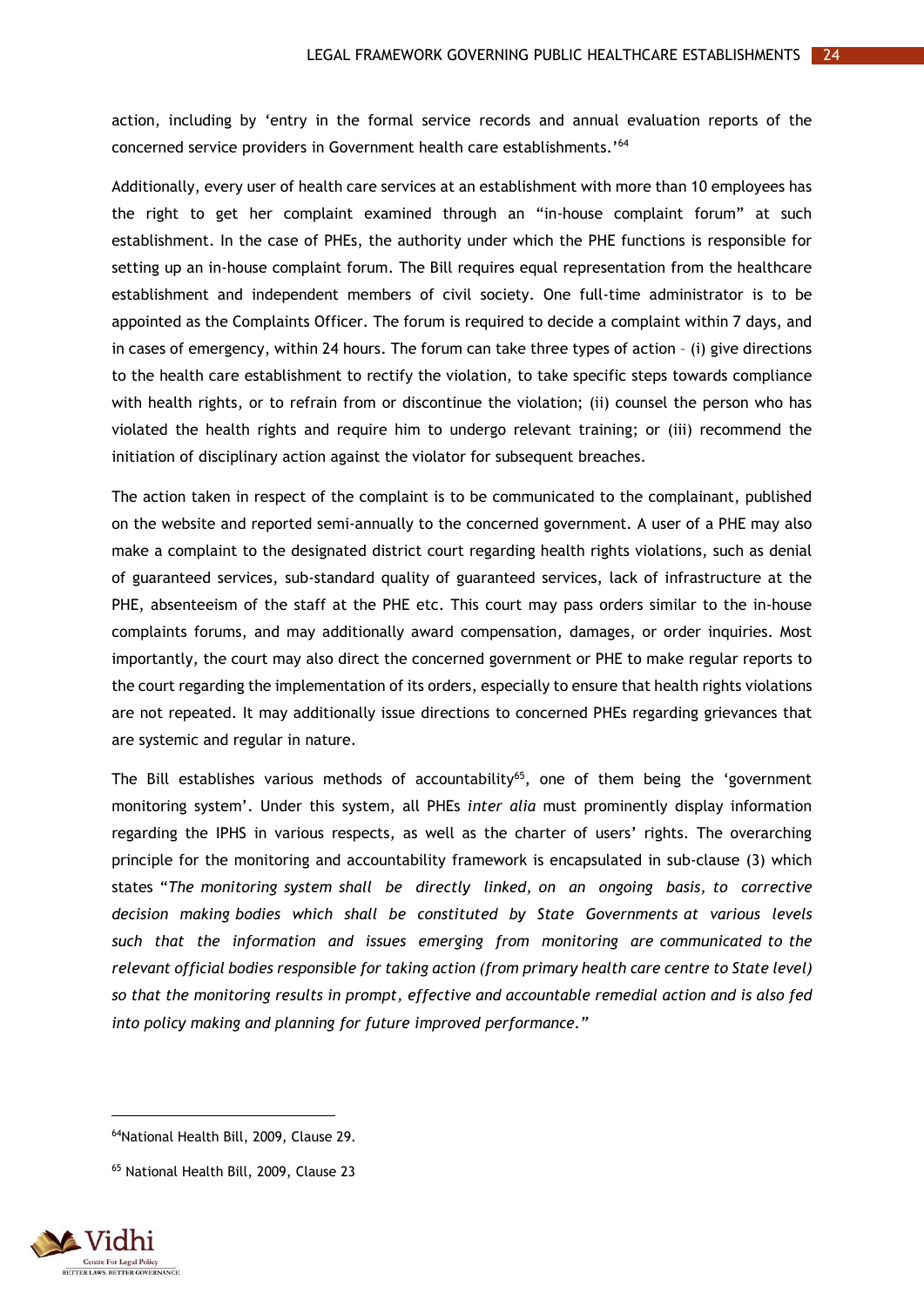This indicates that grievance redressal mechanisms alone may not be sufficient to address violations of health rights; what is also required is a body that can take a broader view of the problems with healthcare delivery that are suggested by the individual complaints made at different in-house complaint forums. A combination of grievance redressal, monitoring and corrective action is therefore required to protect health rights effectively, and the NHB 2009 is a good example of this kind of enabling framework.

The IPHS are considered to be standards under the bill, demonstrating an attempt to give them statutory backing. The bill also provides for penalties for non-compliance with any provision of the Act or related rules, regulations or orders, which may go up to INR 10,000 or imprisonment up to 3 months or both. Penalty amounts are doubled for subsequent violations. Thus, a violation of the bill as well as the IPHS (in our case, for not having a grievance redressal mechanism) may attract the prescribed penalty. These penalties will also apply to government entities found to be violating the provisions of the Bill.

The NHB 2009 is the first legislative document (albeit in draft form) to propose comprehensive enforcement machinery for health rights. While some of its provisions might appear difficult to implement in practice, it is a good first step towards thinking holistically about addressing as well as acting on individual and systemic health rights violations.

#### <span id="page-29-0"></span>2. Other public health legislation

#### *(a) Assam*

The only state to have recently passed a law on public health is Assam—APHA, 2010. However, this State legislation has adopted only parts of the NHB 2009. It does not provide for a detailed mechanism on grievance redressal but lays down that the District Public Health Board<sup>66</sup> shall organise an annual hearing of beneficiaries that use hospitals, with a view to improving health care services. The State Public Health Board<sup>67</sup> is mandated to establish and implement performance standards for services and infrastructure, which would broadly include grievance redressal as well. Apart from that, the act states that the state government shall *endeavour to adopt* IPHS (which would include grievance redressal) for all kinds of health establishments – government establishments under its control, semigovernment and private, and review them to suit the needs of the state of Assam.

A government monitoring system similar to the NHB 2009 has been provided for, which is responsible for ensuring that all health care institutions and establishments prominently display *inter alia* information regarding the IPHS in various respects as well as the charter of users' rights.<sup>68</sup> A link between monitoring systems and corrective decision-making bodies, like the NHB 2009, has also been

<sup>68</sup> Assam Public Health Act, 2010 Section 17(ii)(d)



<sup>66</sup> Assam Public Health Act, 2010, Section 15

<sup>67</sup> Assam Public Health Act, 2010, Section 12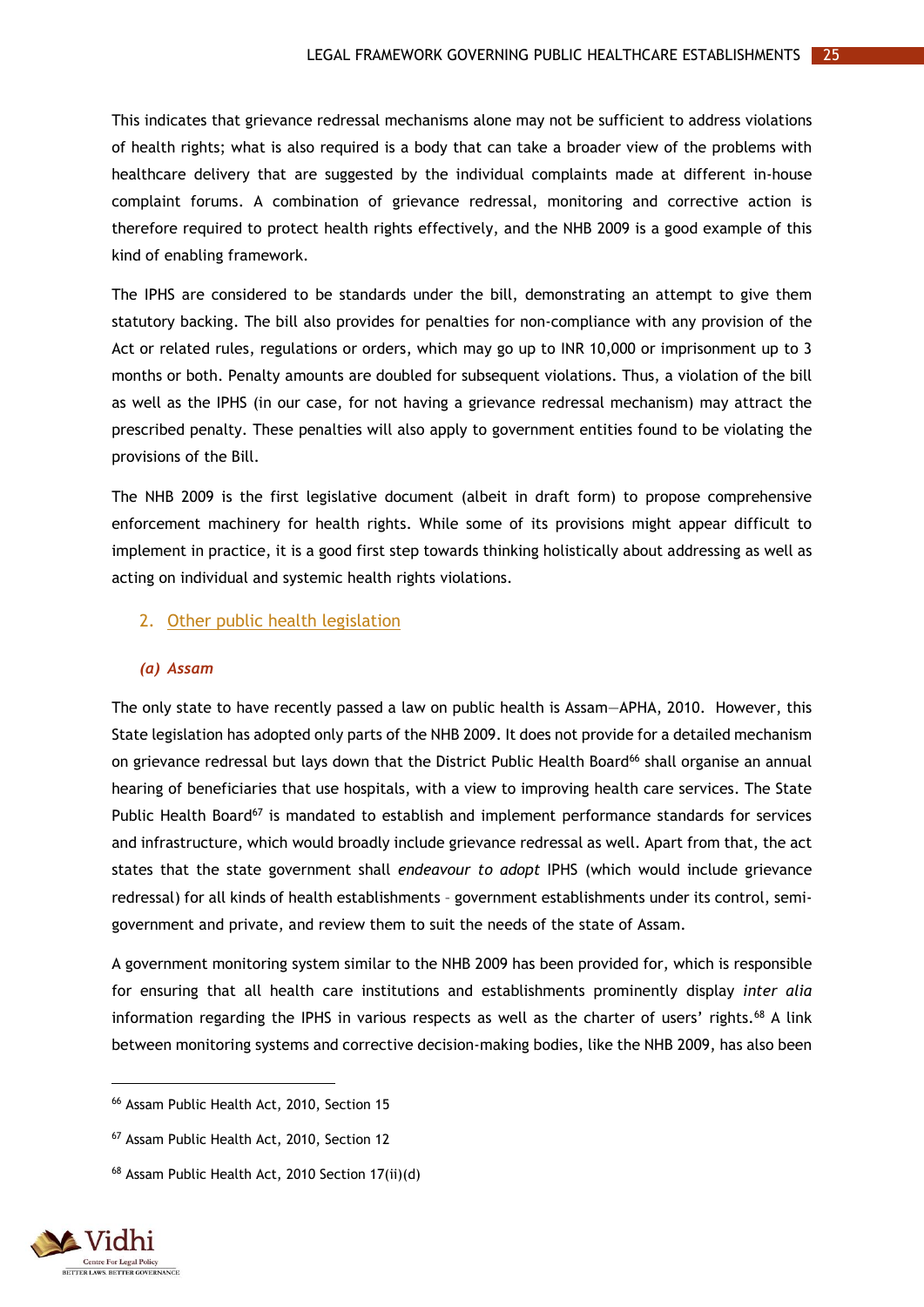drawn.<sup>69</sup> However, a continuing weakness in the act is that there are no penalty provisions for noncompliance by any person or establishment.

#### *(b) Gujarat*

The Gujarat Public Health Bill, 2009 is along the lines of the APHA, 2010. It makes the state government responsible for ensuring that public health facilities are accessible and staffed as per the IPHS. Further, a government monitoring system similar to the NPHB 2009 has been provided for, which is responsible for ensuring that all PHEs prominently display *inter alia* information regarding the IPHS in various respects as well as the charter of users' rights. However, unlike the APHA 2010, there is no link to any corrective decision-making bodies, which means that the full potential of these information and monitoring systems is not realised.

For PHEs, every patient has a specific right to grievance redressal through the internal redressal system or the quasi-judicial system (the ambit of the quasi-judicial system has not been specified in the bill). For violations committed by both public and private hospitals, courts may be approached<sup>70</sup> on grounds specified in the bill. There are certain grounds for complaint against PHEs, which include sub-standard services, denial of services, inadequate infrastructure, malpractices, and negligence. The bill also provides for a separate right to justice, which covers grievance redressal especially through mechanisms under the bill.<sup>71</sup>

Under the Gujarat Bill, in addition to the grievance redressal mechanism as envisaged in the NHB 2009, an authority called the 'State Health Care Establishment (Registration and Regulation) Authority has been proposed, which would (i) lay down minimum standards for all health care establishments (ii) review and monitor the implementation of the act (iii) act as a grievance redressal forum regarding provisions of the act, and entertain complaints from patients or any other stakeholder. Complaints would in the first instance be dealt with by the district forums set up under the bill and then an appeal may lie to state forums. Anyone in breach of any of the provisions of the bill may be held liable to pay a fine of INR 5000<sup>72</sup> and INR 50 per day for continuing default or may also be arrested by the police. $73$ 

#### **(c)** *Karnataka*

The Karnataka Promotion of Public Health and Prevention of Diseases Bill, 2010 states that public health services shall be administered by the state and local health agencies in keeping as nearly as

<sup>73</sup> The Gujarat Public Health Bill, 2009, Clause 70



<sup>69</sup> Assam Public Health Act, 2010 Section 18 (ii)

<sup>70</sup> The Gujarat Public Health Bill, 2009, Clause 50(19)(f)

<sup>71</sup> The Gujarat Public Health Bill, 2009, Clause 40

<sup>72</sup> The Gujarat Public Health Bill, 2009, Clause 67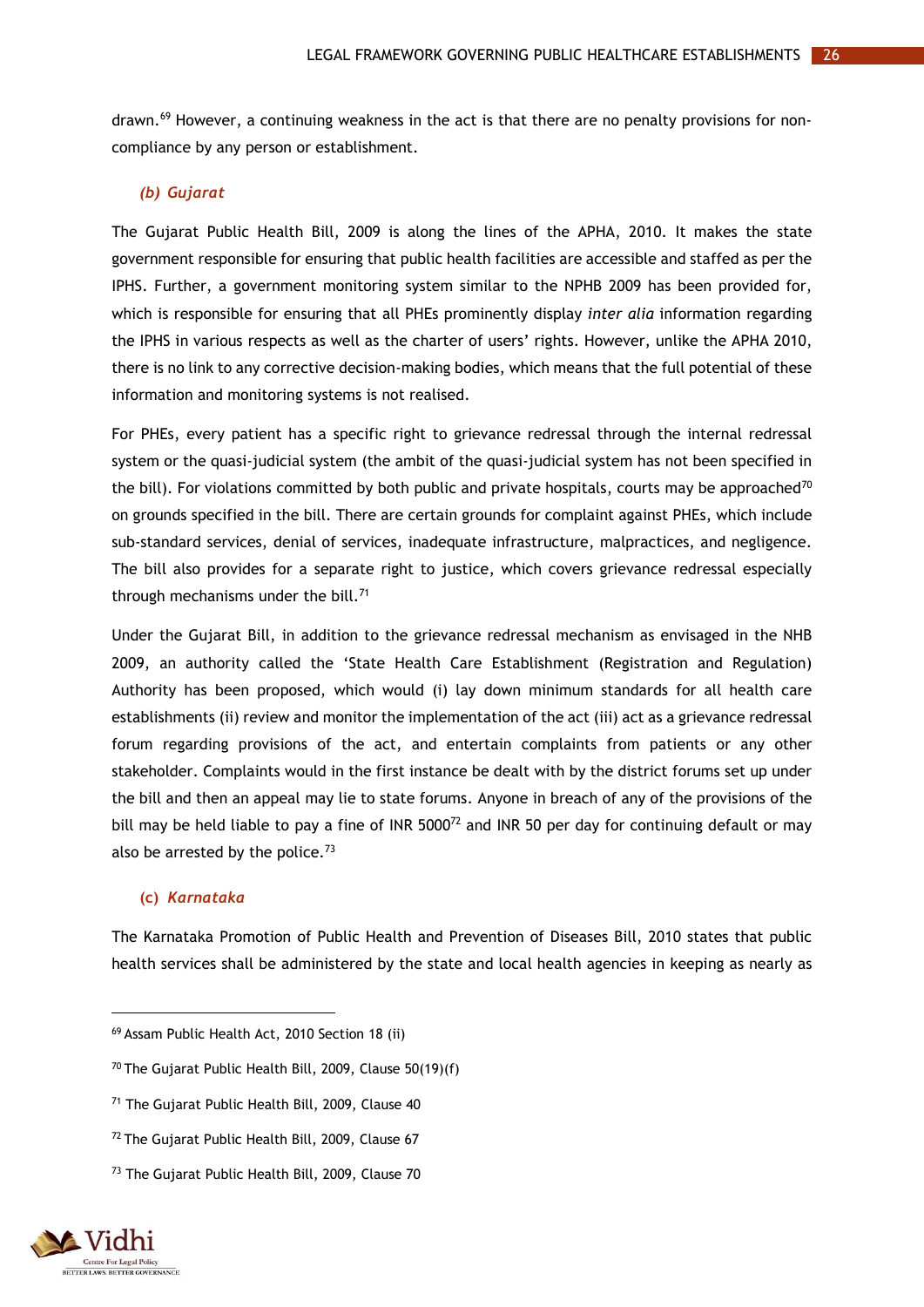possible with the National Public Health Policy formulated from time to time and with the IPHS, for PHCs and CHCs. It imposes specific penalties on government public health officers as well as any other person for violation of the bill or related rules etc. in the nature of a fine up to INR 5000 or imprisonment up to one year or both. The penalty is doubled for subsequent violations. The bill also provides for civil remedies in the form of court orders directing compliance with the bill.

From an analysis of the various public health acts and bills above, it appears that steps are being taken towards giving the IPHS statutory backing and establishing statutory grievance redressal mechanisms. However, the only legislation on public health that has come into force is in Assam, which imposes only a best efforts obligation on the government to adopt the IPHS, has no penal provisions and thus lacks teeth. The other bills do provide a right to grievance redressal, a statutory grievance redressal mechanism, a provision for establishing corrective decision making bodies etc., but of course, are of no effect until they are enacted as law.

# <span id="page-31-0"></span>G. Judicial orders on grievance redressal forums in PHEs

The judiciary has actively taken up the cause of falling health care service standards in PHEs across the country, especially in the state of Delhi. In the case of *Baby Seema v State of Delhi,* <sup>74</sup> a criminal writ petition for medical negligence was treated as a matter of public importance, given the dismal condition of hospitals in Delhi. The judge directed the government to release a press notice inviting grievances faced by the general public in government as well as private hospitals, to be addressed to the Registrar of the High Court. The Secretary of the centre and state for health were directed to respond to the complaints. The judge observed that the situation demanded the intervention of the court and the court would therefore consider what remedial measures would be taken in respect of the complaints and the responses received.

In another case dated  $22^{nd}$  September, 2005,<sup>75</sup> the Division Bench recorded that grievance redressal mechanisms were required in government hospitals and gave directions for the formation of two kinds of grievance redressal forums – (i) grievance redressal committees at the centre and state level to receive complaints and suggest measures to the hospital authorities, who would be required to take appropriate steps; and (ii) all central and state government hospitals to set up grievance redressal cells which would have the option either to report to the central grievance committee or alternatively, refer complaints to the hospital authorities.

<sup>75</sup> *DMA Nursing Home v Union of India,* LPA No.1916/2005



*<sup>74</sup>* MANU/DE/1456/2008, decided on 7 April 2008.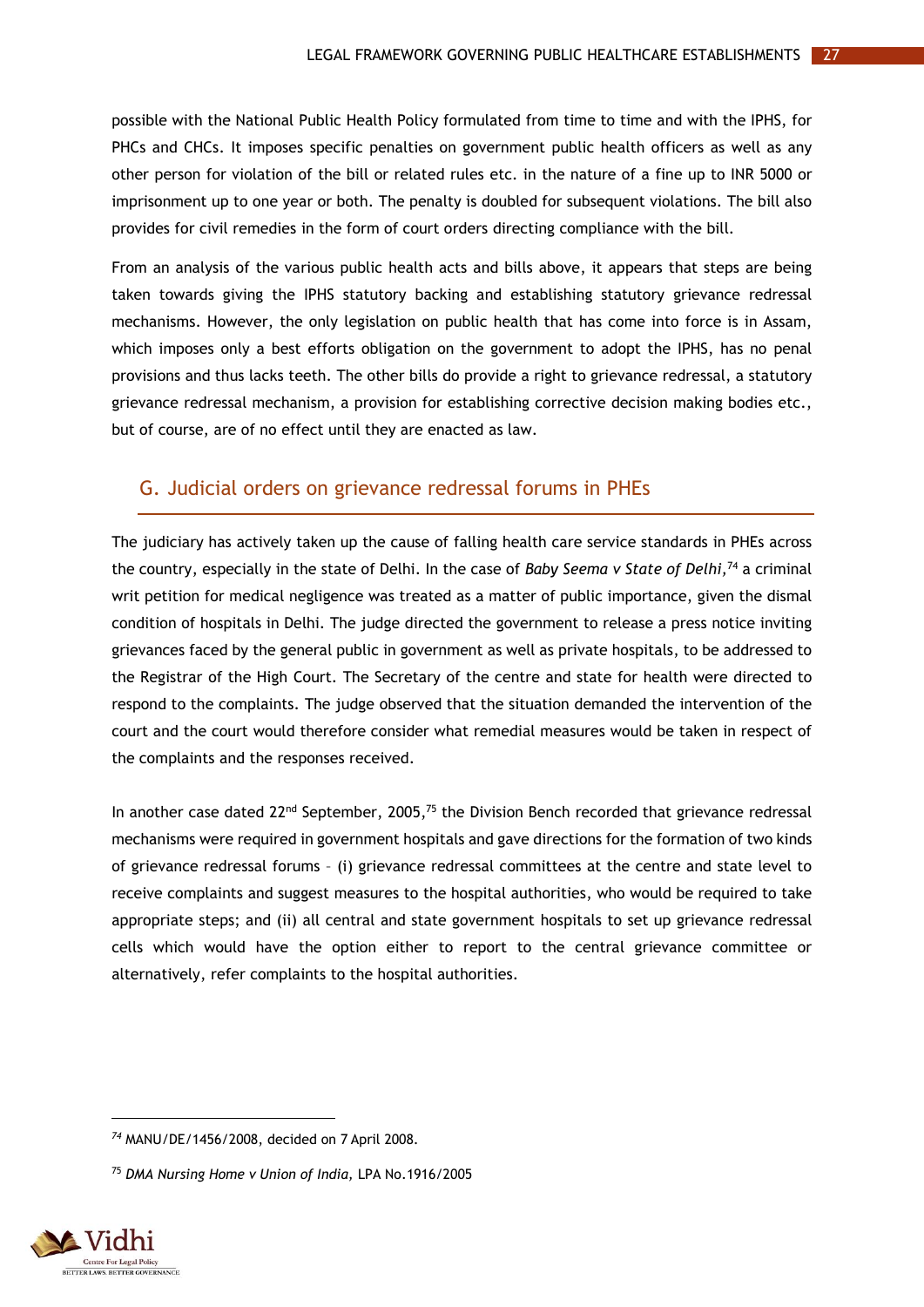In *Wahi v Burns Department of Safdarjung Hospital*, <sup>76</sup> the judge ordered the medical superintendent of each government hospital (centre or state) to constitute a grievance redressal committee within four weeks of the order, and to furnish responses to each complainant within eight weeks of the complaint. These two cases demonstrate that at least in the state of Delhi, the soft law requirements under the IPHS to have grievance redressal mechanisms have been converted into binding legal obligations. Through requests made under the RTI Act, we attempted to determine the extent to which these directions were complied with by hospitals in Delhi. Out of the 4 central government hospitals and 5 state government hospitals in Delhi, all central government hospitals have a grievance redressal cell; however, in case of state government hospitals, only one hospital had a proper grievance redressal cell, one hospital did not reply, two did not have a grievance redressal cell and one had set up a cell recently and had not received even a single complaint.

#### <span id="page-32-0"></span>H. Other laws governing grievance redressal

In addition to the laws, judgments and policies discussed above, there a few other laws under which complaints can be made against PHEs or medical professionals working in PHEs:

- (i) Under the Indian Medical Council Act, 1956, the Medical Council of India ("**MCI**") has issued the Code of Ethics Regulations, 2002 ("**CoER**")<sup>77</sup> which lays down standards for the professional conduct, etiquette and ethics for registered medical practitioners. Complaints may be registered before the appropriate Medical Council—state or the MCI. If the medical practitioner is found to be guilty of committing professional misconduct, the relevant council may award such punishment as deemed necessary or may direct the removal of the name of the medical practitioner altogether from the register or for a specified period. Such removal is publicised widely to serve as a deterrent. The violations under the code may *inter alia* include neglecting the patient, not giving priority to the interests of the patient, doing sex determination tests, soliciting of patients etc.
- (ii) The NHRC and the SHRCs have been formed under the PoHRA. The functions of the commissions include inquiring into any violation of a human right or its abetment, either *suo motu* or on a complaint, or into negligence in the prevention of such violation by a public servant; intervening in any proceeding involving any allegation of violation of human rights etc. The NHRC / SHRC is deemed to be a civil court, and thus can make any order which a civil court can.

<sup>77</sup> Indian Medical Council (Professional conduct, Etiquette and Ethics) Regulations, 2002 <http://www.mciindia.org/RulesandRegulations/CodeofMedicalEthicsRegulations2002.aspx> accessed 23 March 2017



*<sup>76</sup>* W.P.(C) 2187/1996 and WP(C) No.12896/2005, (Del HC) (6 February2008) (Unreported)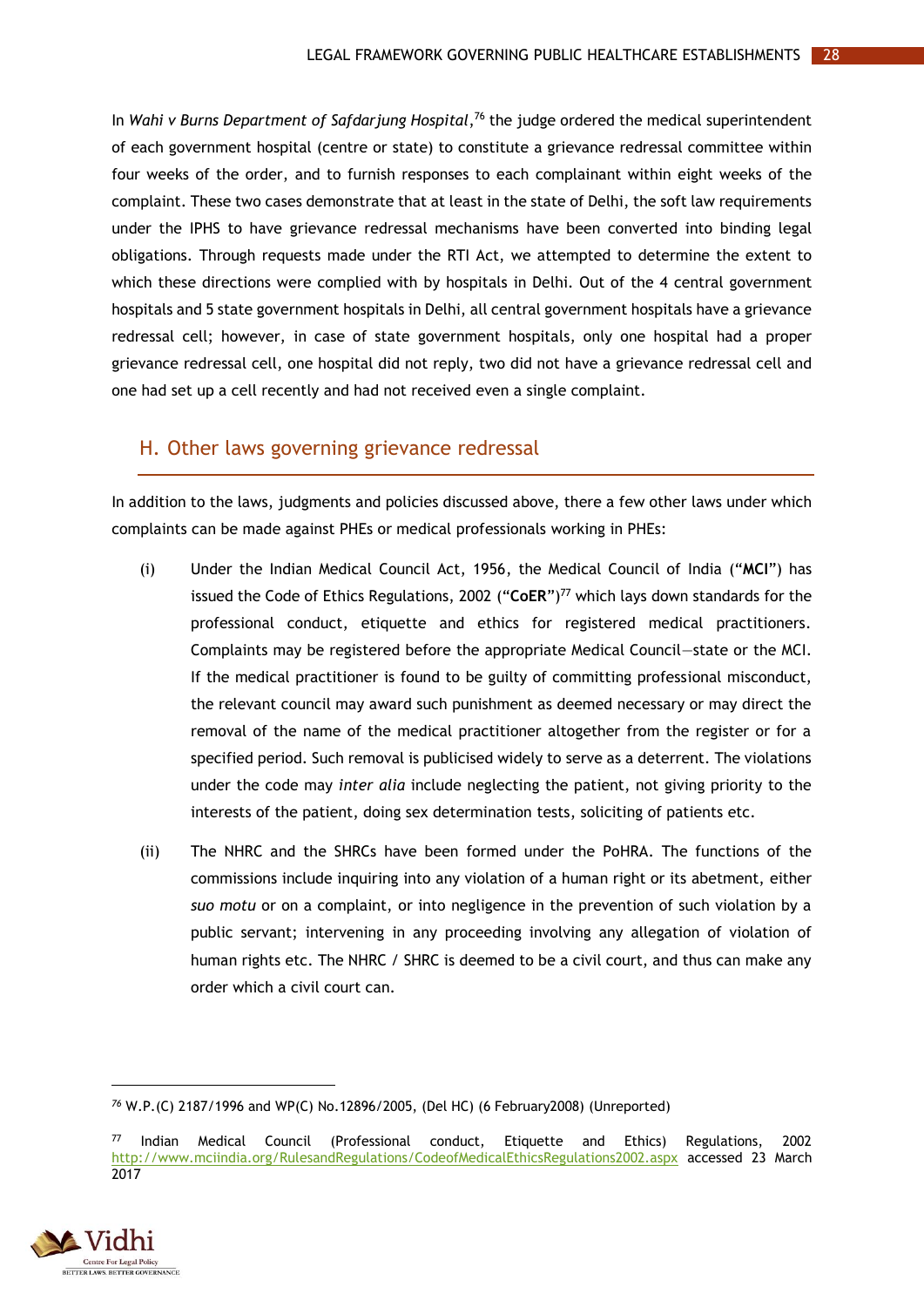### <span id="page-33-0"></span>I. Key takeaways

The key takeaway from the above legal analysis is that the existing legal frameworks are not sufficient in terms of providing a remedy for grievances against PHES.

- (i) In terms of remedy to consumers under the CPA, the extent of applicability of the law to PHEs is unclear, leaving consumers in uncertainty about their rights.
- (ii) There are no standards requiring the establishment of a grievance redressal mechanism in the PHEs covered under the CEA, unlike the BIS. However, compliance with the BIS standards is selectively mandatory, and till date, no such mandate in the context of PHEs having a grievance redressal mechanism has been laid down.
- (iii) The IPHS under the NHM provide for setting up of grievance redressal mechanisms in district hospitals. For PHEs below the level of district hospitals, an RKS is required to be set up, which in turn is required to set up a grievance redressal mechanism. However, the IPHS or the standards under the QAP do not have statutory backing under any central law or by judicial direction.
- (iv) Certain state laws, like the APHA, 2010 requires compliance with the IPHS on a best efforts basis; other state laws, where non-compliance is punishable are in the form of a bill, and not law.
- (v) The Delhi High Court has made an attempt to mandate setting up grievance redressal mechanisms in government hospitals; however, from the information received through RTI replies, it appears that the compliance rate by state government hospitals is low.
- (vi) Other laws which could possibly be used to address grievances are the Code of Ethics under the MCI. However, this is doctor centric and not PHE centric.

The legal framework governing PHEs and grievance redressal mechanisms is at best a patchwork and does not inspire confidence. The requirement of a grievance redressal mechanism in PHEs, and that too a well-functioning one, is not a legal one, and an aggrieved person may more often than not be uncertain in respect of his rights and the avenue to exercise his rights. Although the importance of grievance redressal mechanisms is recognized through soft standards, it does not translate into legal accountability for PHEs. Stand-alone legislation like the CPA, CEA and the IMC Act may, at best, be sufficient to address individual grievances, but are clearly inadequate at tackling systemic problems with healthcare delivery in PHEs. The law as it stands today does not match up to the international standards required under the UNCESCR.

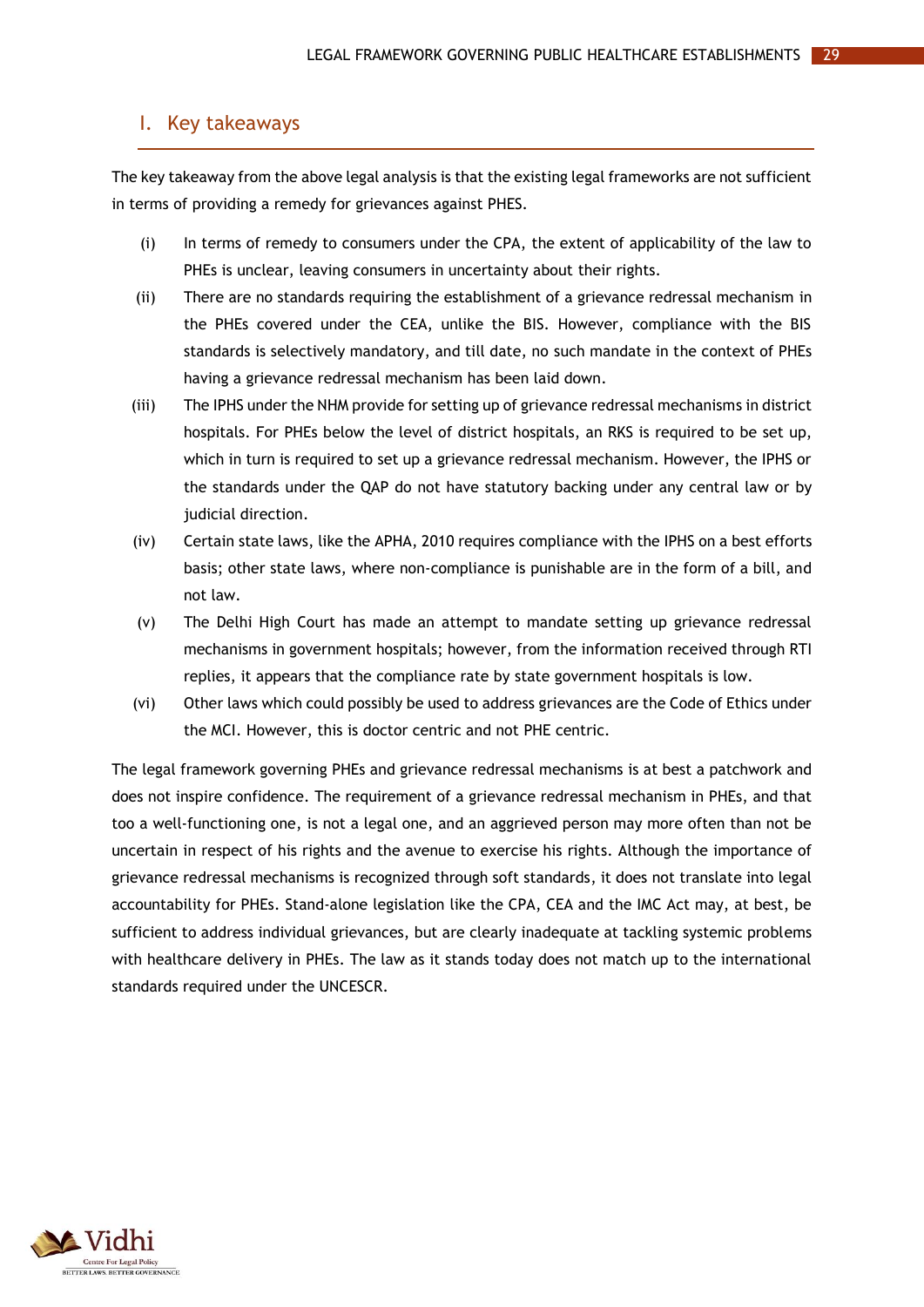#### <span id="page-34-0"></span> $W_{\star}$ EMPIRICAL ANALYSIS OF COMPLAINTS AT GOVERNMENT **HOSPITALS**

# <span id="page-34-1"></span>A. Complaints with the High Courts, consumer courts and NHRC

This section of the report seeks to provide an overview of the kinds of complaints filed or taken up against government hospitals in various forums over a period of ten years, and also the remedies awarded. We have divided these complaints into the following categories based on our analysis: (i) denial of treatment (ii) delay of treatment (iii) unhygienic facility (iv) lack of infrastructure (v) lack of doctors and other staff (vi) improper conduct of doctor (vii) improper conduct of other staff (viii) medical negligence. Further, complaints filed in the following forums have been analyzed: High courts across the country, consumer courts across the country and the NHRC, as a fair volume of complaints have been filed in these three forums.**<sup>78</sup>** The information presented in this section can be effectively utilized to design or strengthen grievance redressal mechanisms in PHEs, as it gives an idea of the kind of issues regarding which complaints are made.

#### 1. High Courts

<span id="page-34-2"></span>We analyzed complaints against PHEs made in all the High Courts across the country from the year 2005 till March 2016. Please note that the data represented below in Fig 1, Fig 2 and Fig 3 does not include cases on medical negligence as it is not the focus area of this project. Medical negligence is primarily concerned with individual medical practitioners, while our concern, through this report, has largely centered around broader failures in healthcare delivery at PHEs. The remedy for medical negligence also seems clearer in the form of the CPA, as opposed to the other kinds of complaints at PHEs that we came across.

**<sup>78</sup>** The Supreme Court has been excluded because our research for the period 2005- March, 2016 threw up only complaints relating to medical negligence.

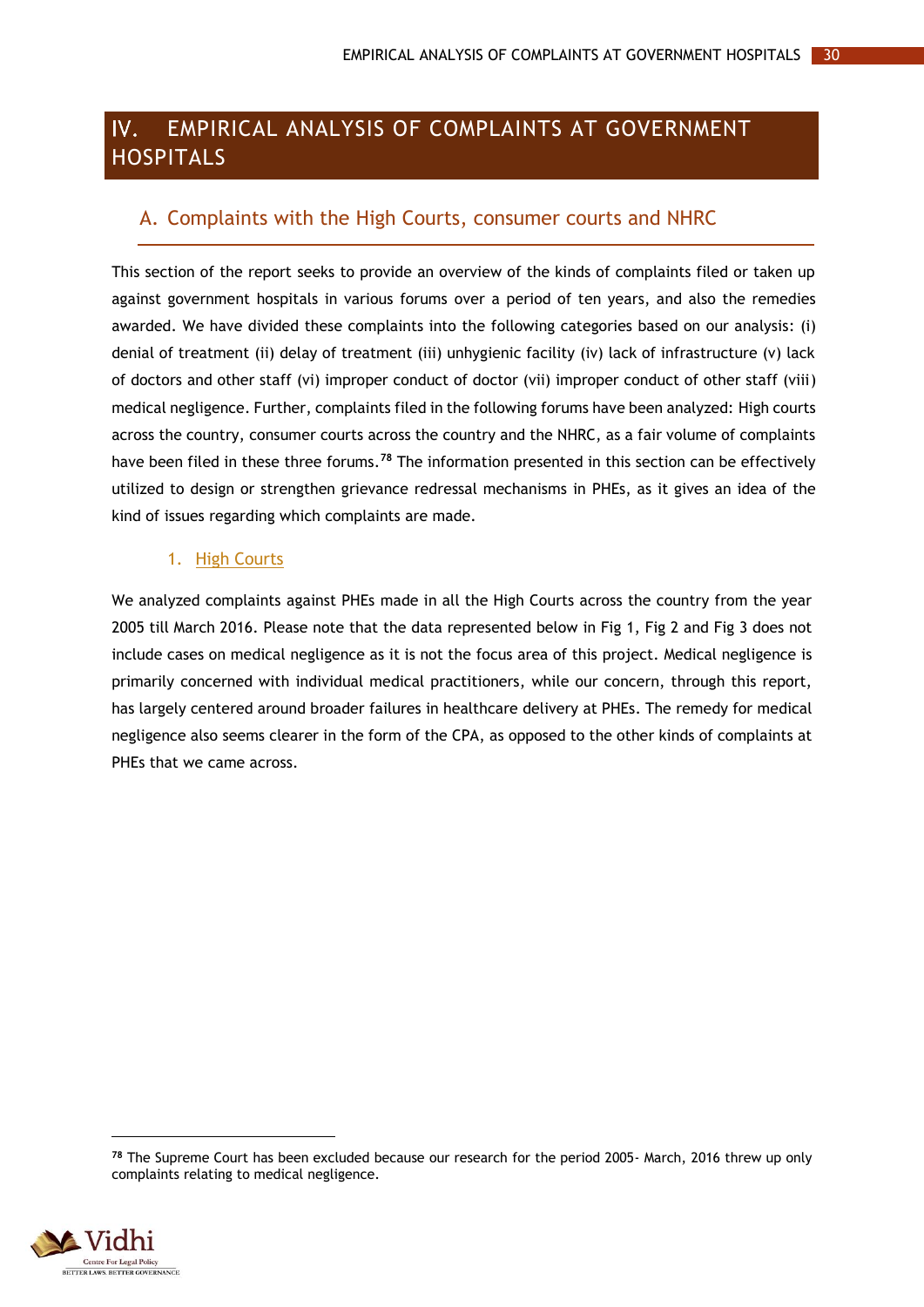

*Figure 1: Kinds of complaints against PHEs in high courts across the country*

<span id="page-35-0"></span>A few instances of the cases that fall under the 'denial of treatment' category were those of HIV patients<sup>79</sup>, acid attack victims<sup>80</sup> and maternity patients being denied treatment<sup>81</sup>. In the case of the HIV patient, the court ordered that the necessary operation be conducted, and in the latter two cases, compensation of INR 2,40,000 and INR 25,000 respectively was ordered. In another case<sup>82</sup>, a delay in treatment to a pregnant woman resulted in the death of the child, and compensation was awarded. Various cases<sup>83</sup> relating to the hygiene of hospitals were also brought or taken up *suo motu*,

<sup>83</sup> *Suo Motu v. Ahmedabad Municipal Corporation*, 2006 GLH (2) 148; Satish *Chaturvedi v. State of U.P*. , 2005 (1) AWC 50; *Ilaben v. State*, Writ Petition (PIL) No. 122 Of 2011(Guj HC) (29 December 2011) (Unreported)



 $\overline{a}$ 

<sup>79</sup> *Navin Kumar v. State of Bihar*, 2011 (4) PLJR 122

<sup>80</sup> *Ramjan v. State of Rajasthan*, 2008 (2) ILR (Raj) 705

<sup>81</sup> *Laxmi Mandal v. Deen Dayal Harinagar Hospital*, 172 (2010) DLT 9

<sup>82</sup> *S. Mary v. Union of India*, 2013(2) CTC332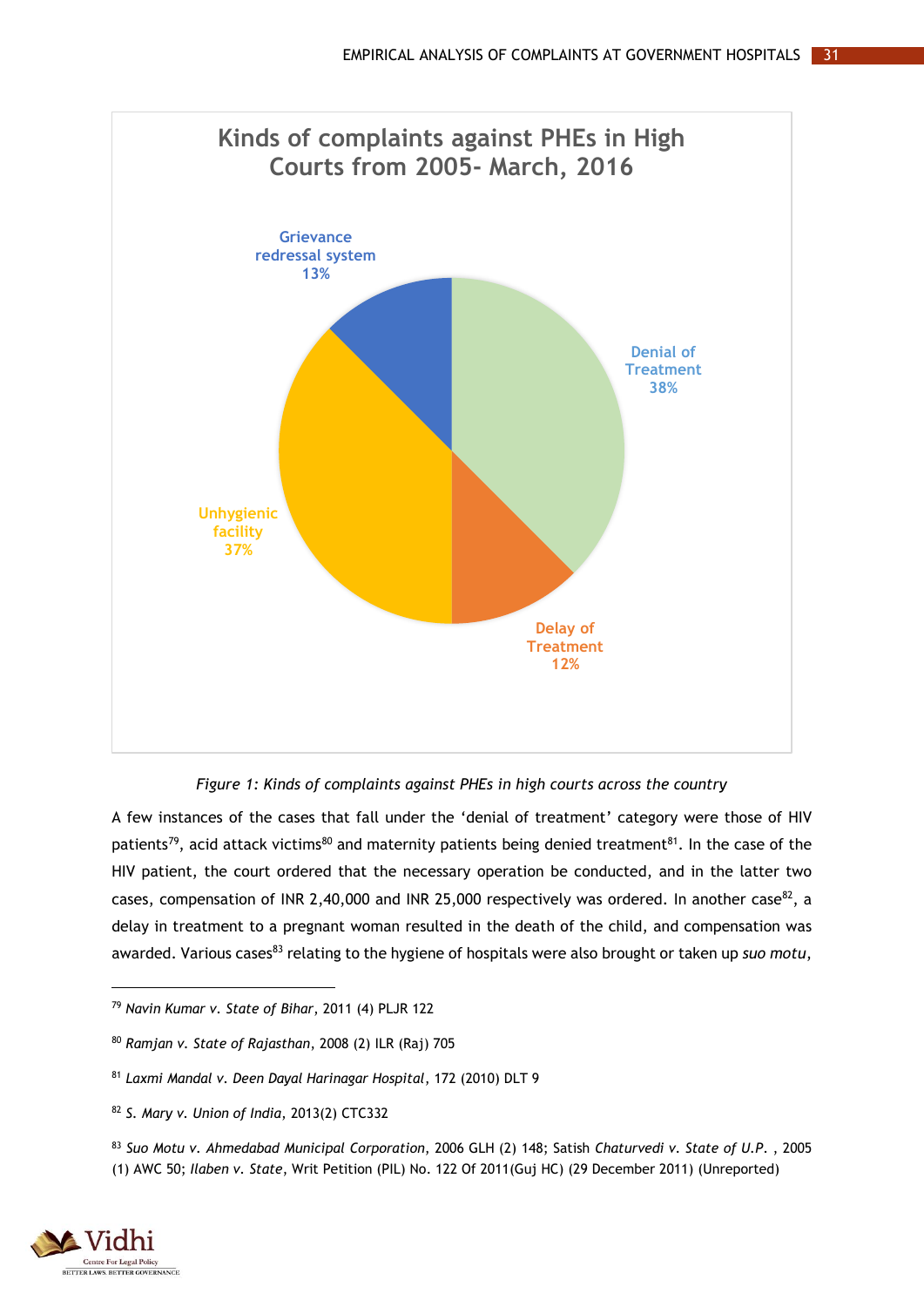with courts issuing instructions to hospitals to take clean-up action. There were two cases<sup>84</sup> in which the Delhi High Court directed the medical superintendent to constitute a grievance redressal cell (both of which have been discussed in detail in Part III-G of this report).



<span id="page-36-0"></span>*Figure 2: Nature of remedies given by the high courts across the country in complaint cases against PHEs*



<sup>84</sup> *Lt. Col. Y.K. Wahi v. Guru Teg Bahadur Hospital*, W.P.(C) 2187/1996 and WP(C) No.12896/2005 (Del HC) (6 February 2008) (Unreported); *Delhi Medical Association v. Government of NCTD*, LPA 1916/2005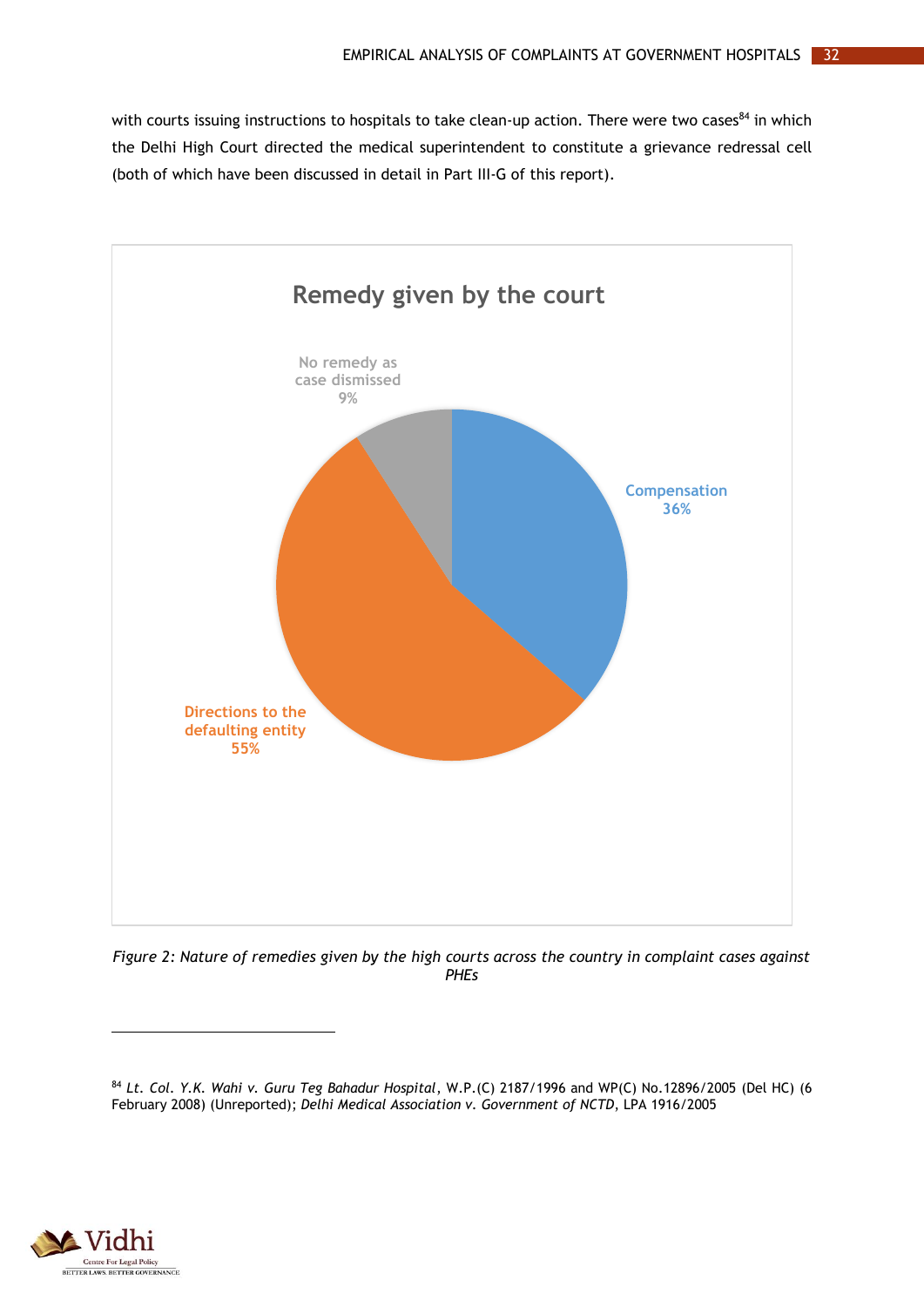

<span id="page-37-1"></span>*Figure 3: Year-wise number of complaints against PHEs in high courts across the country* The following conclusions can be drawn from the data -

- (i) The total number of complaints in the high courts are dismal only 10 in almost ten years, reflecting the difficulty in approaching High Courts for issues such as those reflected in Fig 1.
- (ii) The maximum number of cases is in relation to '**denial of treatment'** and unhygienic facilities, followed by delay in treatment and the non-functioning of grievance redressal mechanisms in PHEs.
- (iii) The High Courts mostly handed out directions to defaulting entities. These ranged from directions issued to constitute grievance redressal cells, conduct operations, recruit doctors, purchase ambulances, constitute a committee to take stock of hygiene issues in the PHE and directions to maintain cleanliness.

### 2. Consumer courts

<span id="page-37-0"></span>We analyzed complaints against PHEs made in the consumer courts, national as well as state, across the country from the year 2005 till March, 2016. Please note that although medical negligence is not one of the focus areas of this report, since CPA is the primary legislation for such cases, it was difficult to separate medical negligence cases from other cases during our research, and hence these have been included in the data represented below.

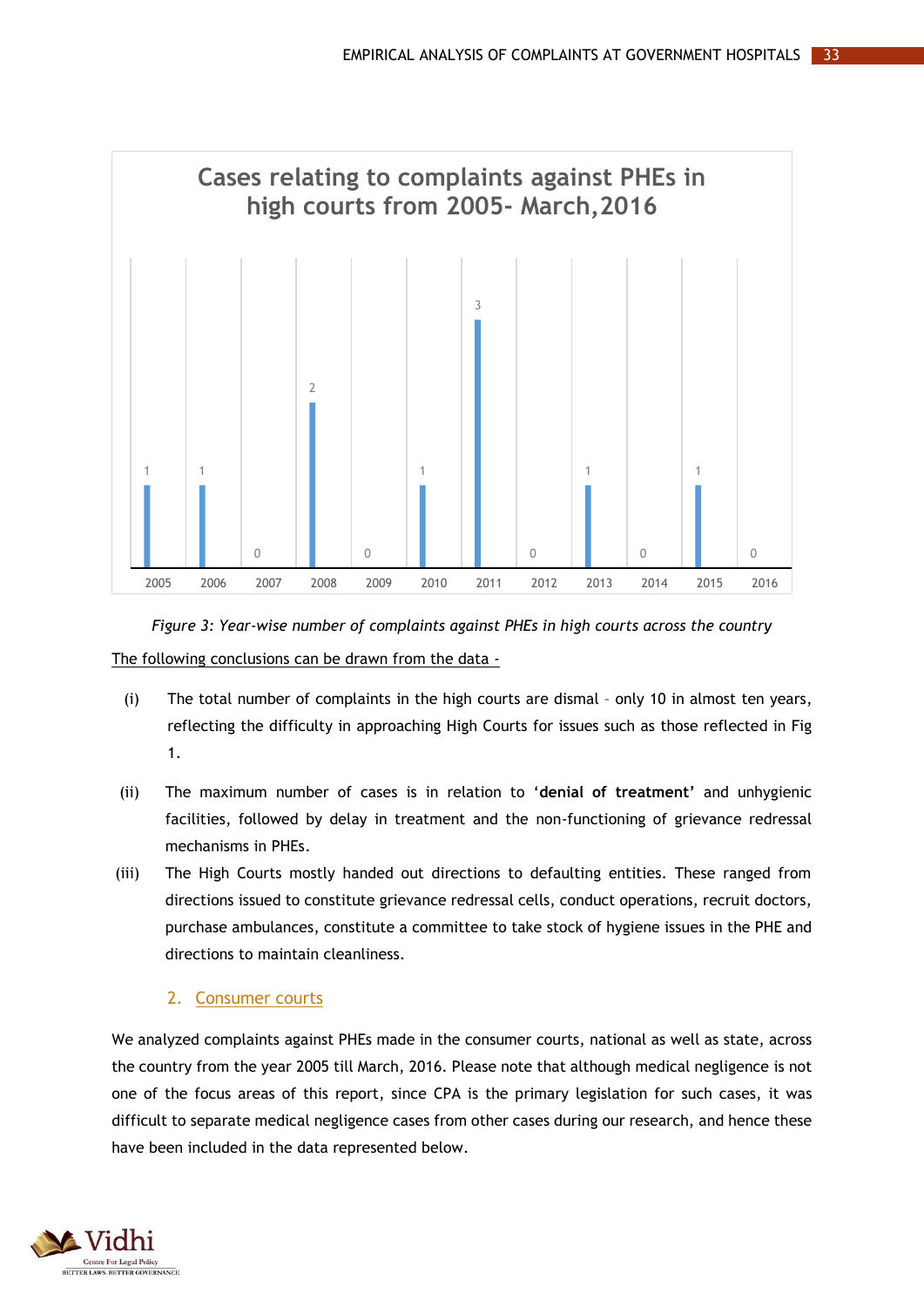



<span id="page-38-0"></span>An example of a case relating to denial of treatment is that of the non-availability of doctors at the particular PHE, as they were engaged in their private practice. A compensation order of INR 5 Lakh was imposed on all the doctors<sup>85</sup>. Another case relating to the non-availability of blood in the blood bank was recorded. This led to delay in treatment, and compensation of INR 5 Lakh was awarded to the petitioner.<sup>86</sup>

<sup>86</sup> *Arvind Pandey v Sulekha Saran*, 2012 (6) ALD(Cons.) 1 (NC)



<sup>85</sup>*Sayeed Ali Gulam Ali v. Geeta Malu and Ors*., III(2015)CPJ46(NC)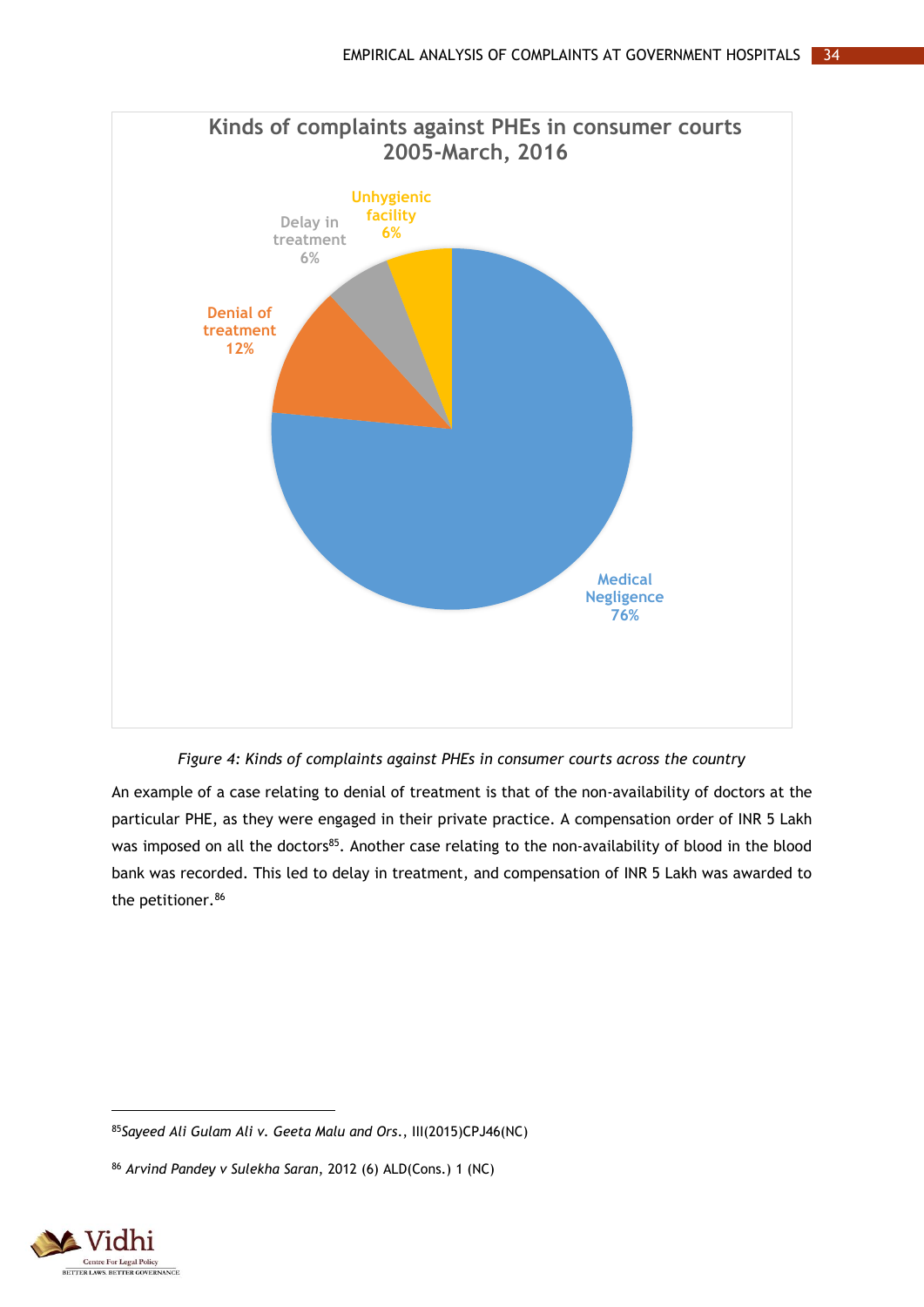

<span id="page-39-0"></span>*Figure 5: Nature of remedies given by the consumer courts (national and state) across the country in complaint cases against PHEs*

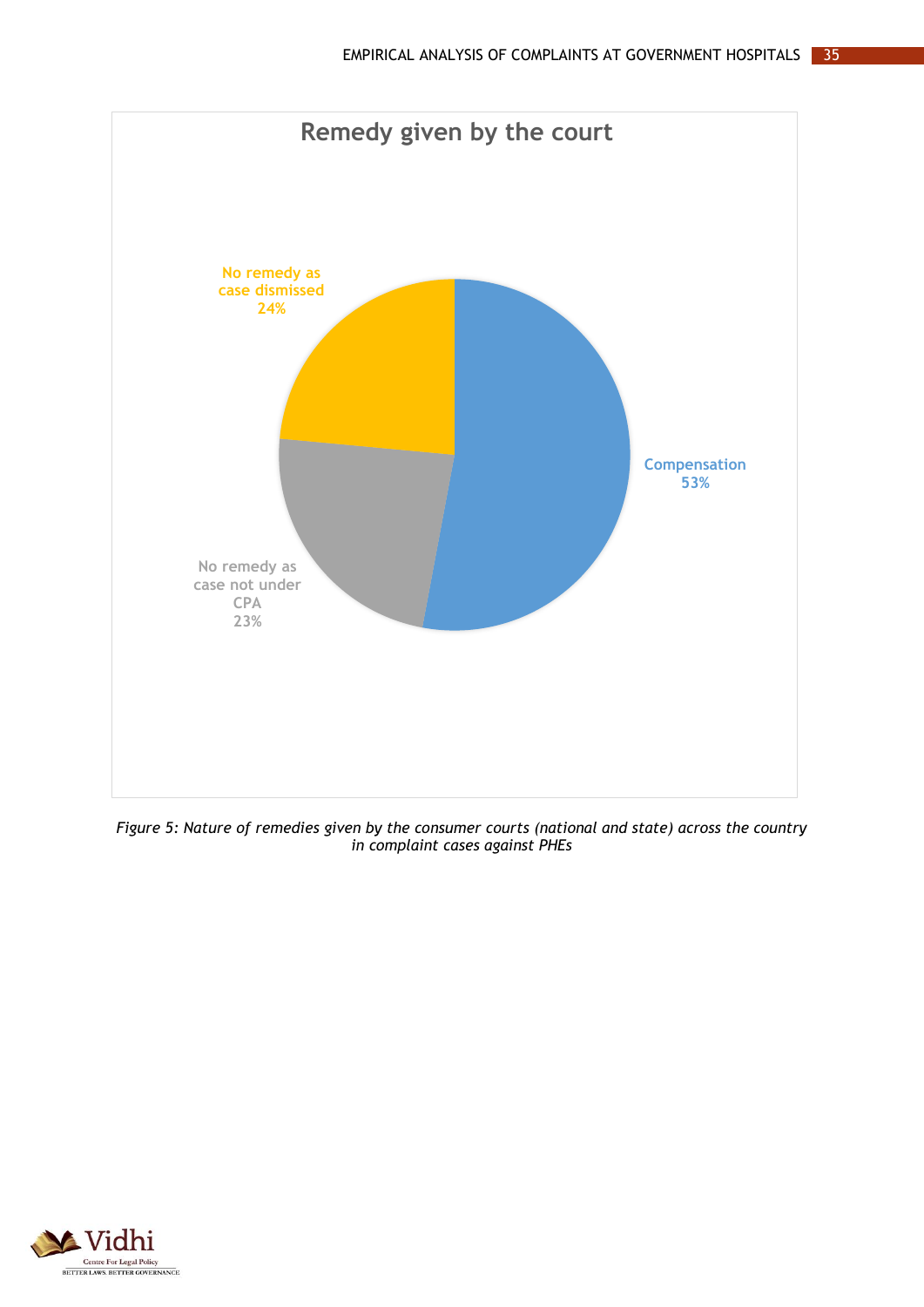

<span id="page-40-1"></span>*Figure 6: Year-wise number of complaints against PHEs in consumer courts across the country* The following conclusions can be drawn from the data -

- (i) The total number of cases in the consumer courts (national and state) across the country is 17, which, like the number before the High Courts, is very low. The number could be indicative of the uncertainty in the application of CPA to PHEs; it might also be due to many cases going to the district consumer courts because of the pecuniary limit.
- (ii) Other than medical negligence, the maximum number of cases are in relation to 'denial of treatment', followed by unhygienic facility and delay in treatment. This follows the pattern of complaints brought before the High Courts.
- (iii) Given the powers conferred on them by the CPA, the consumer courts mostly handed out compensation orders.

#### 3. NHRC

<span id="page-40-0"></span>We analyzed complaints against PHEs made to the NHRC from the year 2005 till March, 2016. The volume of cases filed with the NHRC or taken up by the NHRC is quite high, and therefore, undertaking a similar analysis of SHRC cases was beyond the scope of this report.

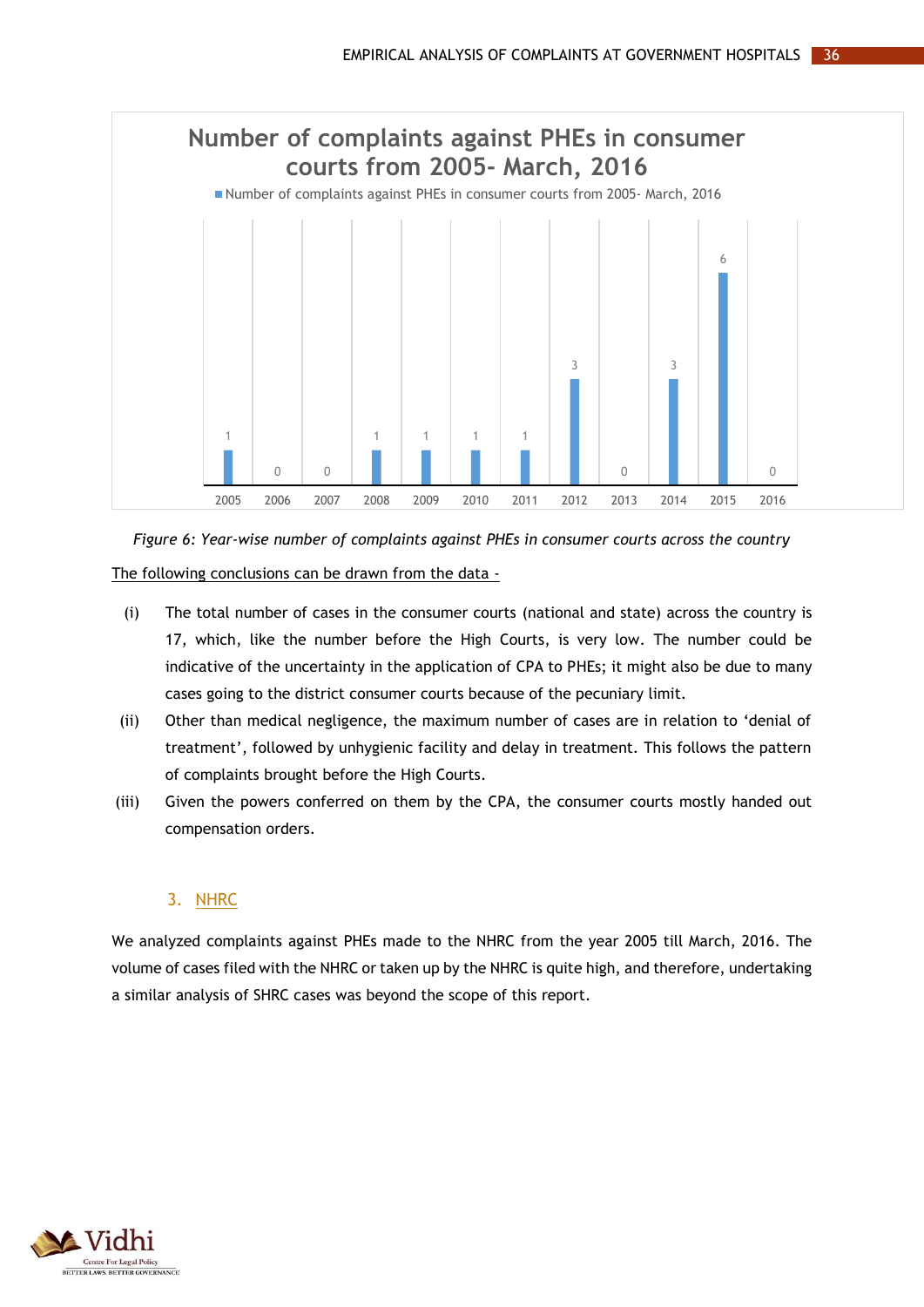

*Figure 7: Kinds of complaints against PHEs with the NHRC*

<span id="page-41-0"></span>A variety of cases came up before the NHRC, of which the delay in treatment cases included road accident victims not being attended to in time, and the occurrence of deaths due to excessive patient load. There were also instances of women delivering while standing in queue. A few cases relating to the denial of treatment were of AIDS patients being denied treatment. Treatment was also denied due to the non-availability of beds and women being forced to deliver on the floor of the hospital. There were many cases relating to the lack of infrastructure and hygiene issues, including a case where 17 infants died due to improper disinfection; in another case, the lack of infrastructure related to a shortage of ventilators. There were several other cases where PHCs, CHCs and district hospitals were not functioning, some because of the lack of an electricity connection and others due to the lack of staff.

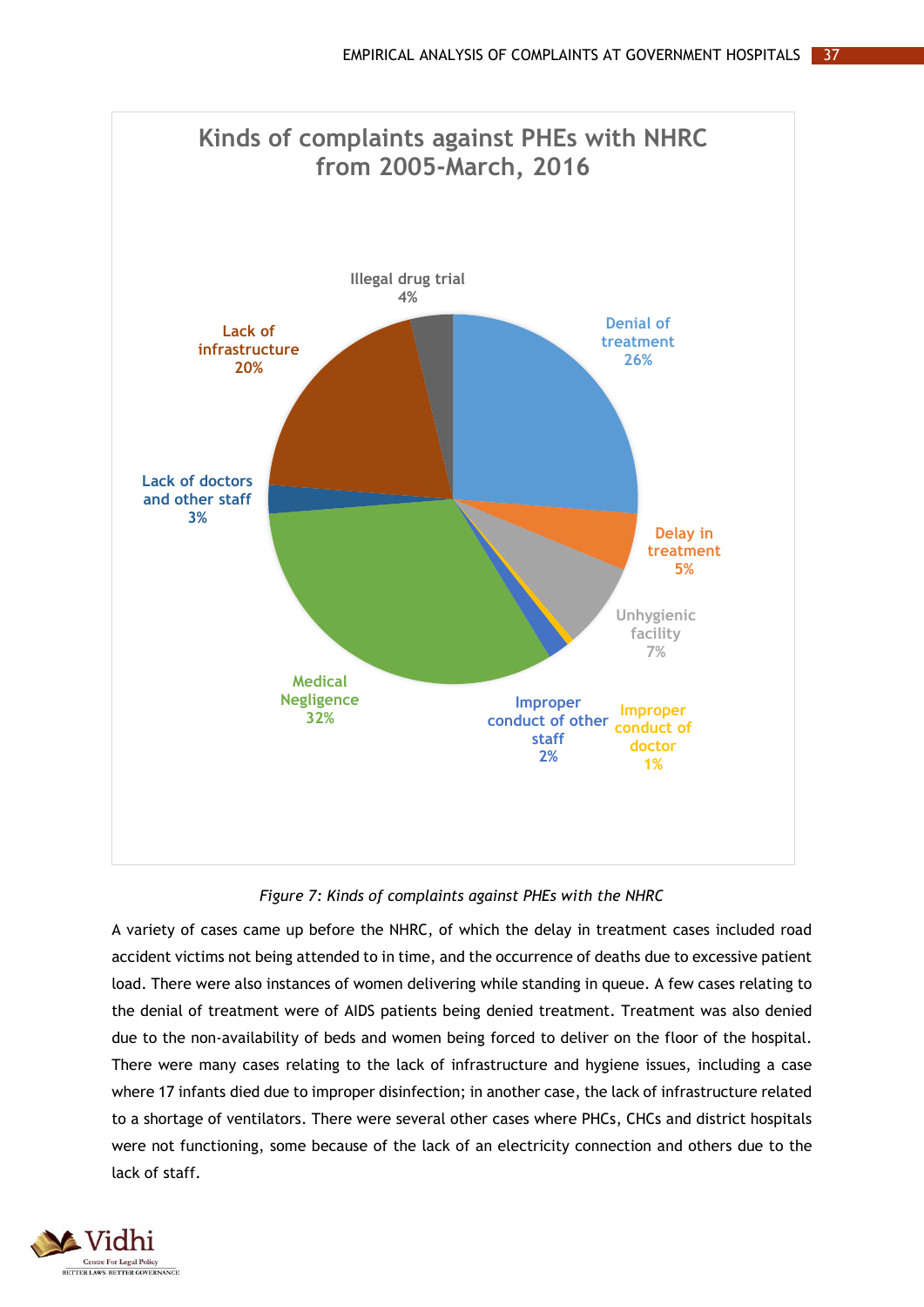

*Figure 8: Nature of remedies given by the NHRC in complaint cases against PHEs*

<span id="page-42-0"></span>

<span id="page-42-1"></span>*Figure 9: Year-wise number of complaints against PHEs in NHRC*

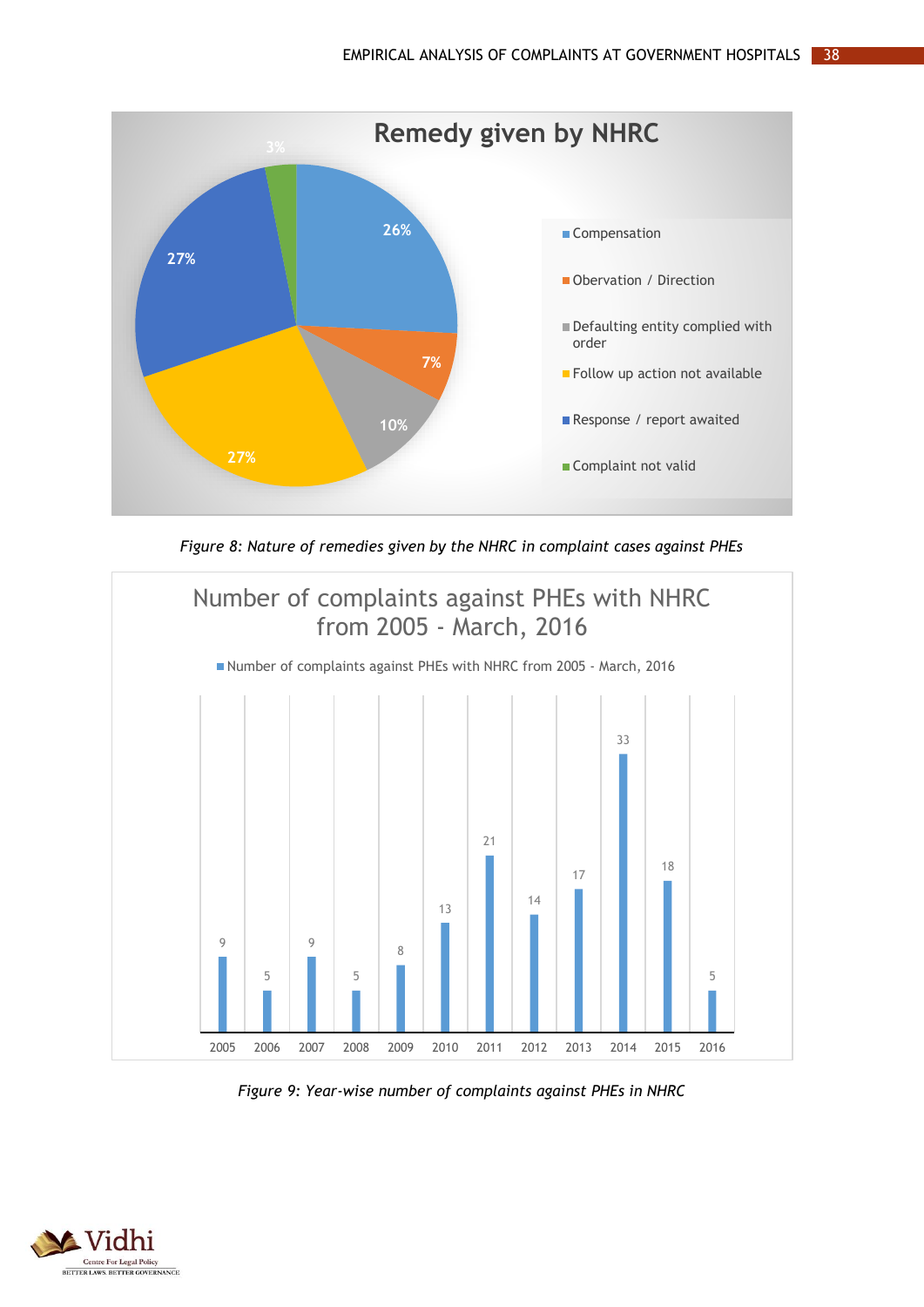#### The following conclusions can be drawn from the data above -

- (i) The number of complaints with the NHRC are 157 for a period of ten years, and represent the highest number of complaints made before any of the three forums analyzed in this report.
- (ii) Other than medical negligence, the maximum number of cases is in relation to 'denial of treatment', followed by lack of infrastructure and unhygienic facilities.
- <span id="page-43-0"></span>(iii) The NHRC also mostly handed down compensation orders.

## B. Case Studies

We conducted two case studies, where we studied the complaints against a tertiary government hospital in New Delhi, and complaints against a primary health centre in Mewat, Haryana. We chose two PHEs at different levels in the hierarchy, one tertiary and one primary, to detect the differences in the issues that are faced by them.

#### <span id="page-43-1"></span>1. Case Study I: AIIMS

AIIMS is a tertiary government hospital located in various parts of the country. We conducted an inspection of the grievances filed against the hospital in New Delhi for the years 2013 and 2014.<sup>87</sup> A total of 100 complaints were made available to us for inspection, 75 in the year 2013 and 25 in the year 2014.

The process for making a complaint or filing a grievance with AIIMS is through the Medical Superintendent (MS). However, there were some applications that were addressed to the Chief Minister's office as well, which are referred to the hospital. Minor complaints are handled at the MS level, and a reply is sent to the complainant. Such complaints could be related to long queues at the medicine counter, or rude behaviour by the hospital staff. However, in some very minor cases, replies are sent only if the complainant asks for a response. In most of the complaints that were inspected, the complaint was filed with the MS, forwarded to the concerned head of department, who responded to the MS, and a copy of this response was sent to the complainant.

The action taken is generally a departmental inquiry, resulting in a warning to the defaulter, counseling of the defaulter, requiring the defaulter to tender an apology, issuing of office memorandum or circular for policy changes, keeping the complaint for future references etc. There were cases that were filed with the Delhi Medical Council as well. They were usually serious cases of medical negligence dealing with individual doctors at the hospital. In very grave cases, an inquiry committee is also set up and a hearing process is undertaken. In one serious case, the matter was

<sup>&</sup>lt;sup>87</sup> We picked these years because the staff at AIIMS provided the data regarding these years, and their inspection could be completed within the allotted time of 3 days. They are only intended to be representative of the kind of complaints usually made at AIIIMS.

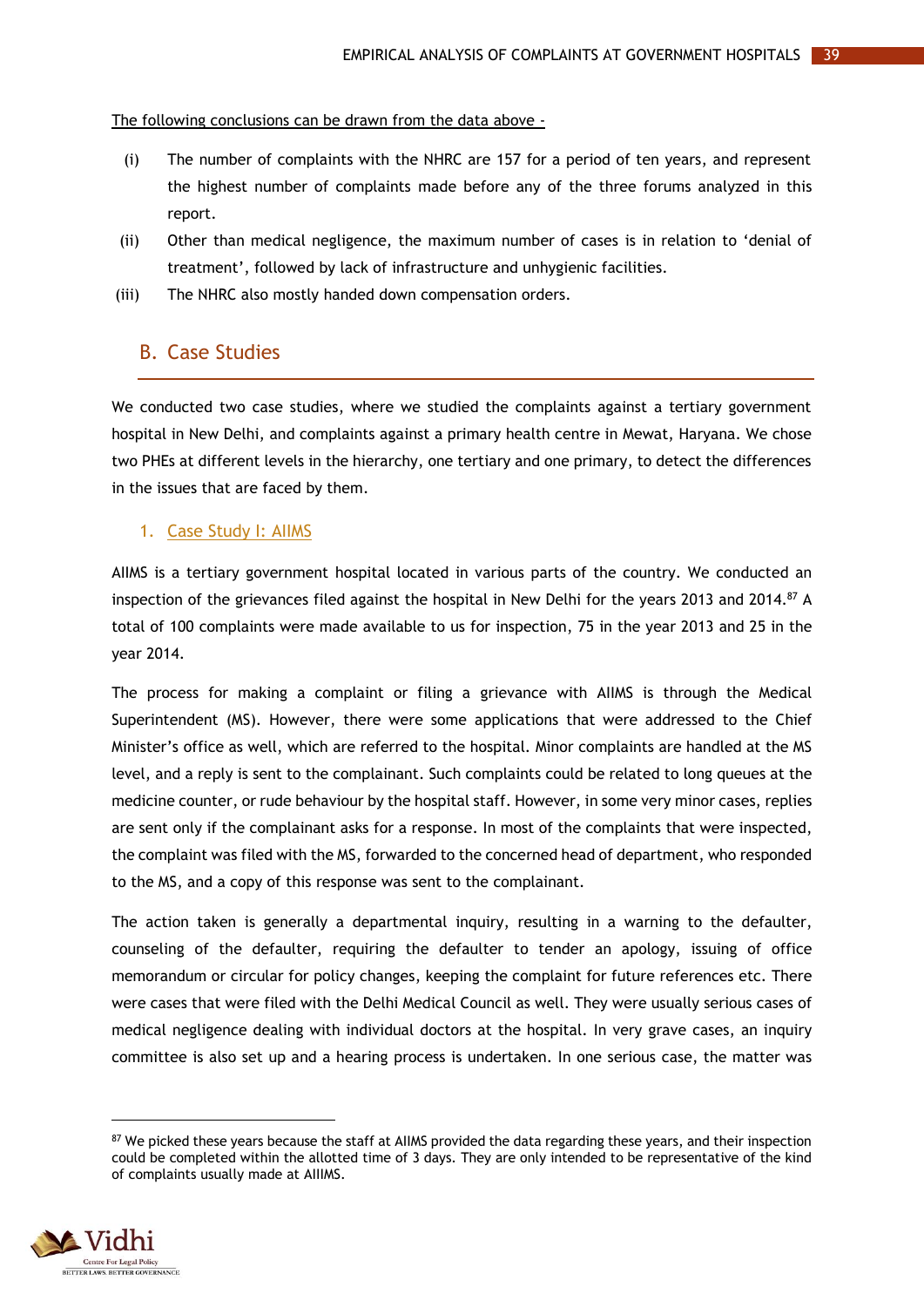escalated to the vigilance cell and directions were given by the cell to study the functioning of AIIMS, the hygiene conditions, resources etc.

Out of the 100 applications, the grievances (other than medical negligence) that predominantly arose related to: (i) misbehaviour of the hospital staff, which includes nurses, lab technicians, compounders and doctors, and (ii) delay in treatment. Specifically, these grievances related to (including the two categories mentioned): complaining against wrong information on the hospital website regarding the timings of the medical staff, blood being drawn without the consent of patients for research, sexual harassment by hospital staff, destruction of medical records by the doctor, administration of wrong medicines, denial of treatment to an HIV patient, standing in long queues, and delay in treatment due to the absence of medical staff.

On an overview of the applications as well as the actions taken in response to them, it appears that there is an established grievance redressal mechanism in place in AIIMS which deals with minor complaints like incorrect information on the website relating to timing of doctors, to more serious cases relating to denial and delay of treatment due to lack of infrastructure and doctors. It is likely that administrative and managerial complaints can be resolved by the internal grievance redressal cell; however serious complaints, which might require compensation or other actions for the delay or denial of treatment cannot be expected to be dealt with by internal grievance redressal authorities that lack the power to award the required remedies. This demonstrates the need to have in place a more formal institutionalized process to refer serious complaints to appropriate authorities, and monitor the action taken on such complaints, especially when they require systemic changes.

#### <span id="page-44-0"></span>2. Case Study II: Mewat, Haryana

We visited and interacted with the locals in Mewat, Haryana to assess the problems being faced by them as regards their public health care facilities. From the interaction, it emerged that the locals do not rely on the PHCs or other government healthcare facilities in Mewat, as the staff is usually absent and the doctor is also not available.

The biggest problem seemed to be that there are no facilities for doctors to stay in Mewat, which results in them making sporadic day visits, despite being paid INR 50,000 per month. The locals prefer to visit hospitals in larger towns and cities like Nuh, Alwar, Gurgaon or Delhi, or even visit local private doctors, as they have no confidence in the competence of the local government doctors who show up at the PHCs. Further, there are no female gynecologists in the area, resulting in gynecological problems remaining unaddressed unless the affected persons travel a long distance to visit a private hospital in the city. Also, the infrastructure in terms of electricity and water in the PHC is lacking.

The locals mentioned that there are monthly meetings with the district health authority, which have the potential to be used as a forum to escalate their grievances regarding the health care delivery system in Mewat. However, these meetings have a pre-decided agenda, where concerned members

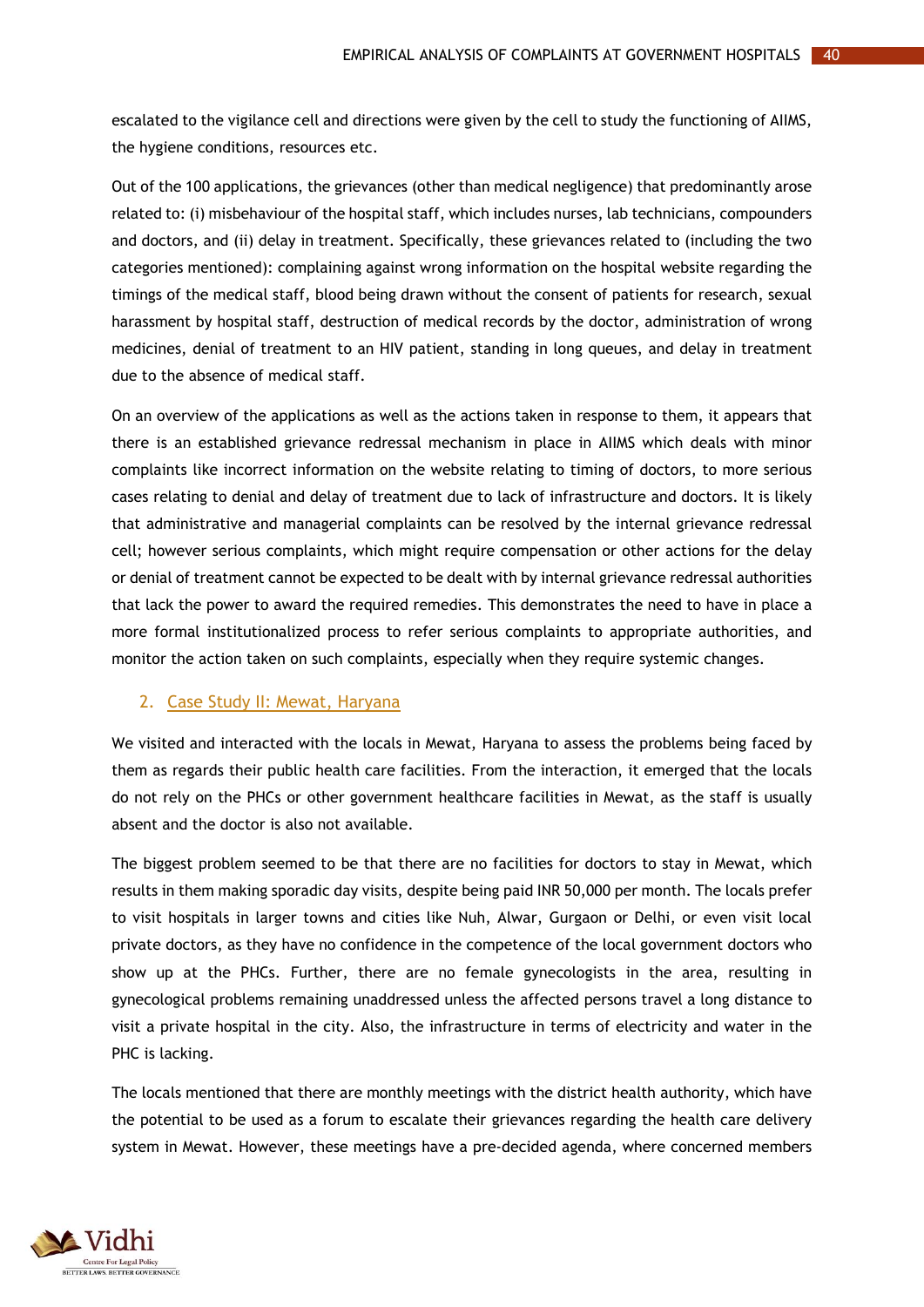of civil society are not permitted to raise the grievances of the locals. Far from a functioning grievance redressal system, there is no functioning healthcare delivery to speak of.

On being asked about the existence of RKS, it emerged that the locals were unaware of such an institution as a concept, or of its existence in the PHC and other government health care facilities in the Mewat region. The VHSNC is functioning, and the Aanganwadi worker is the minute keeper for the monthly meetings of the VHSNC. However, these committees are responsible only for vaccinations and the perception is that they cannot function as grievance redressal forums, although the NRHM policy states otherwise. (An order of the MoHFW<sup>88</sup> broadened the mandate of the VHSNC in July, 2011 to include it serving as a grievance redressal forum on 'health and nutrition' issues.)

From the interaction with the locals in Mewat, the stark contrast in the impact of the issues faced by a tertiary government hospital and a primary health center is evident. Both Mewat and AIIMS face the problem of a lack of doctors and staff. However, the impact of this issue makes the PHC defunct, and results in the locals turning to private health care facilities or health care facilities in nearby cities. Therefore, while at AIIMS this issue may be resolved by the internal grievance redressal cell, at the PHC level, the issue goes to the root of its functioning. In such a scenario, the best that a grievance redressal cell at a PHC might do is to be used as a tool by the patients to draw the attention of the concerned authorities in respect of the lack of doctors, staff and infrastructure.

 $88$  MoHFW Order No. Z 18015/8/2011-NRHM-II, dated  $25$ <sup>th</sup> July 2011, <ttp://nrhm.gov.in/images/pdf/communitisation/vhsnc/order-guidelines/order\_vhsnc.pdf> accessed 30 March 2017

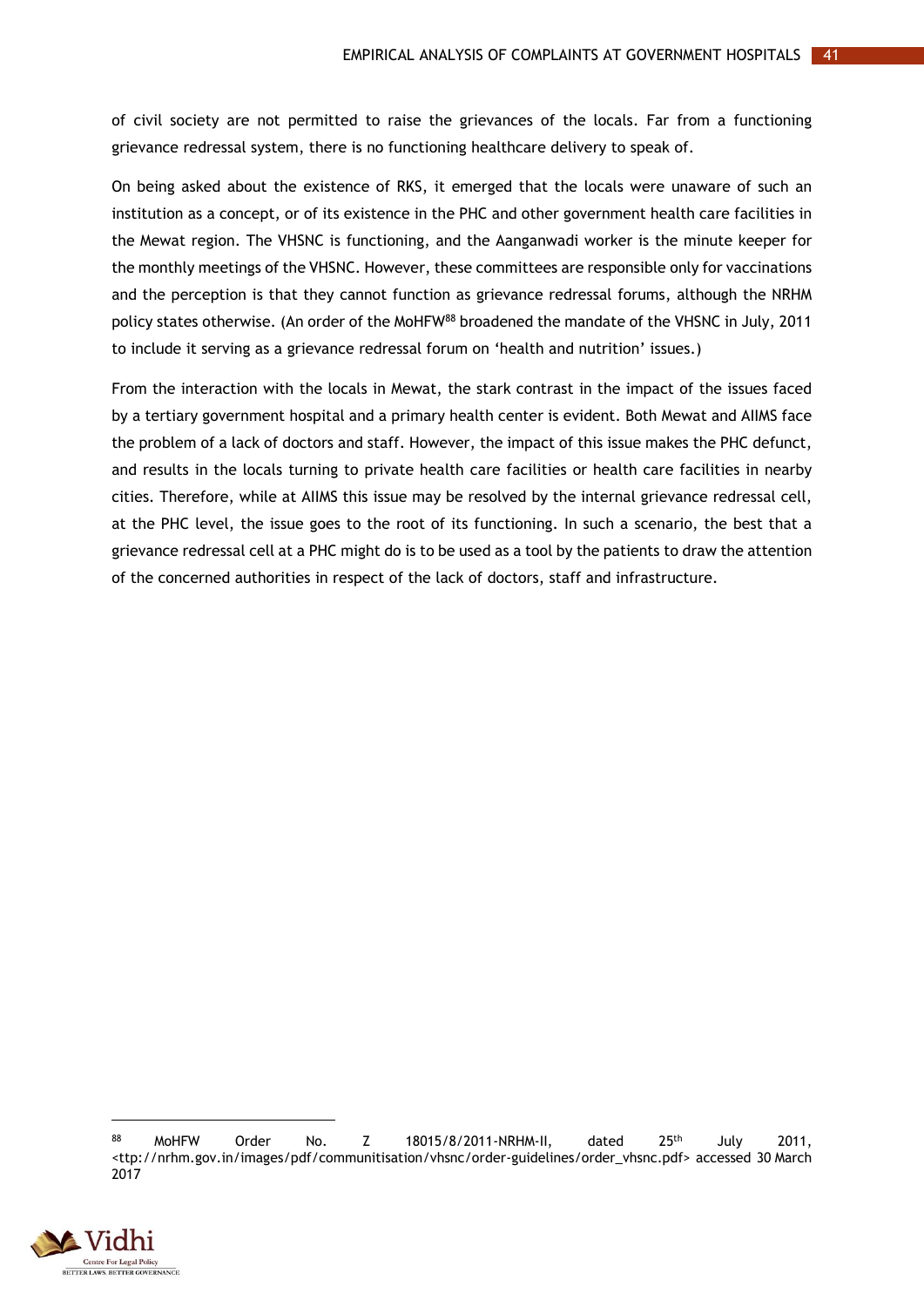#### <span id="page-46-0"></span> $V_{\star}$ RECOMMENDATIONS

PHEs in India vary vastly in terms of size, infrastructure and staff. As Part IV of this report demonstrates, problems with healthcare delivery at such establishments also range widely from matters related to hospital management to the denial of important components of the right to health—access, availability and quality. The urban or rural location of the establishment might also play a role in determining the nature of health rights violations.

What remains uniform, however, is the absence of an effective enforcement mechanism across all kinds of PHEs. The main weaknesses that this report has identified are: the uncertain applicability of the CPA to PHEs; the limited applicability of the CEA and the absence of standards on grievance redressal under the Act; the non-binding nature of the requirement to have grievance redressal mechanisms under the IPHS and QAP; the multiplicity of local authorities responsible for monitoring the delivery of health goods and services; the lack of awareness and poor functioning of RKS; and the inadequate reach and powers of institutions like the NHRC and SHRCs as well as the MCI and State Medical Councils. The only comprehensive enforcement machinery exists in the form of draft legislation. This report demonstrates that the legal and regulatory framework is clearly insufficient to meet the requirements of Article 2, paragraph 1 of the ICESCR, which recognises remedies as integral components of the rights guaranteed under the Covenant.

It appears unlikely that a legislatively guaranteed right to health will remedy this in the foreseeable future. The NHP 2017, which was approved by the Union Cabinet on 16 March, 2017 states that a rights-based approach to health may not currently be suitable, given the low levels of finance and infrastructure. As far as grievance redressal is concerned, it recommends setting up a 'separate, empowered medical tribunal for speedy resolution to address disputes/complaints regarding standards of care, prices of services, negligence and unfair practices.' Complaints related to the access and availability of services appear to have pointedly been excluded from the jurisdiction of this tribunal. The result is that we have a judicially recognised right to health under Article 21 of the Indian Constitution for which the only avenues of enforcement, at least as far as access and availability are concerned, lie in the form of writ petitions in the High Courts and the SC or less effectively through the recommendations of the NHRC and SHRCs. For quality-related violations, there is a patchwork of laws, regulations and non-binding standards that are of uncertain applicability and limited effectiveness.

Given these shortcomings, we suggest the following measures as a starting point to thinking strategically about addressing health rights violations in PHEs:

### <span id="page-46-1"></span>A. Categorization of violations that occur in PHEs

First, it might be useful to categorise the different kinds of violations that occur at PHEs, since different violations might require different remedies and correspondingly, different forums. Our

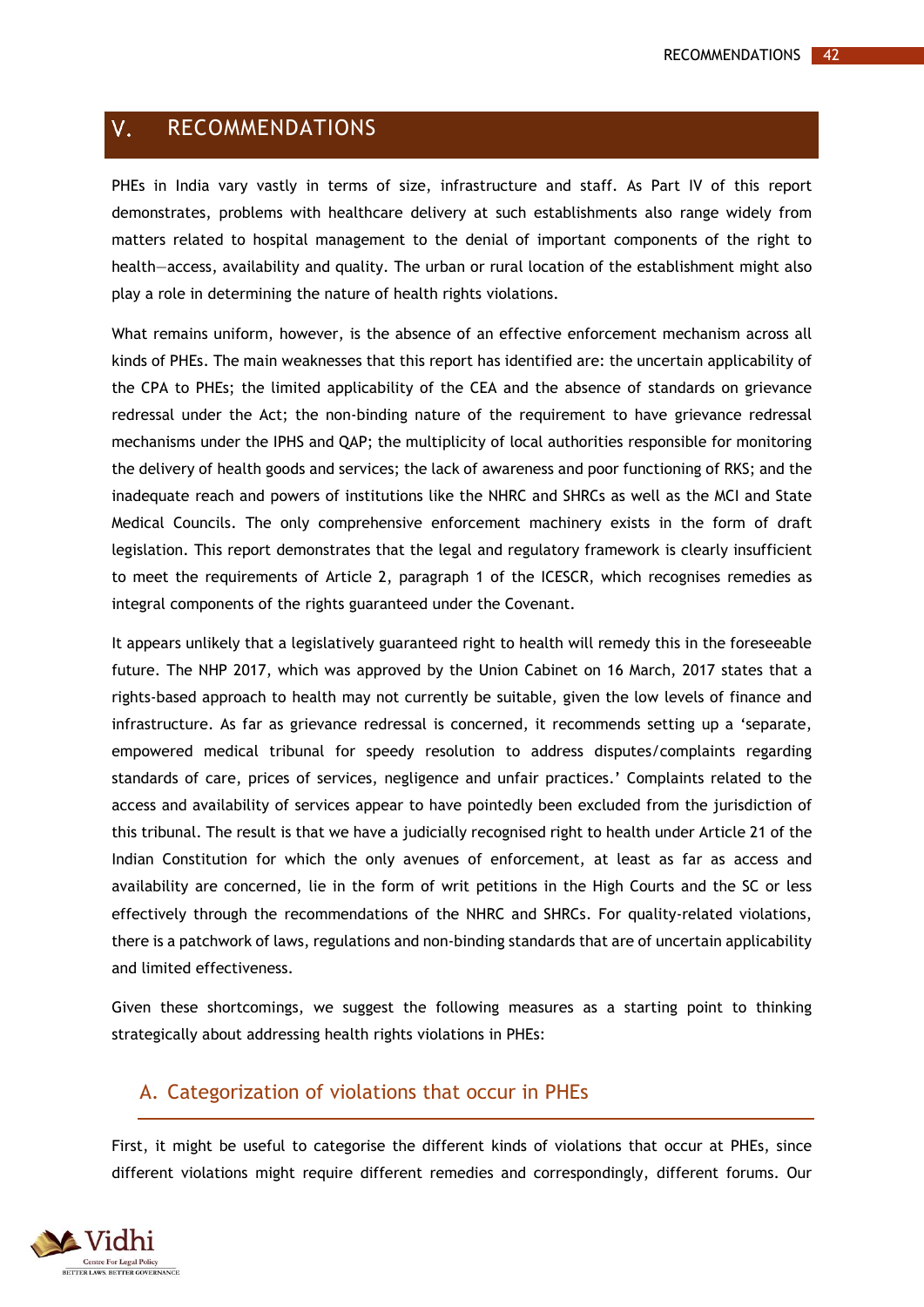report has taken a small step in this direction, although we make no claims that the data analysed in Part IV is representative of the violations at PHEs across the country. Violations may be categorized as 'administrative' and 'serious'. The former would include violations relating to the administration of the PHE, such as those which relate to the hygiene of the PHE, the behaviour or conduct of doctors and hospital staff, the attendance of hospital staff and information on the hospital website. These violations might themselves be grave, but are likely to be resolved best at the level of the internal grievance redressal forum alone, and are hence classified as administrative. Serious violations would include violations like denial of treatment, delay in treatment, lack of infrastructure, doctors and staff, medical negligence, illegal drug trials etc. There may be some overlap between these two categories of violations. For instance, if poor hygiene caused by poor administration of the PHE causes life-threatening infections, then it will be a serious violation.

## <span id="page-47-0"></span>B. Setting up of an authority $89$  to streamline the handling of grievances

While administrative complaints may be addressed speedily through internal complaint forums, serious complaints require more stringent action than grievance redressal authorities are empowered to direct. For instance, medical negligence ought to be accompanied by the award of compensation and disciplinary action against the practitioner in question; the lack of infrastructure, doctors and staff ought to attract suspension and cancellation (for subsequent violations) of the hospital's registration or civil penalties, at the very least. Given that grievance redressal mechanisms usually comprise members of the establishment's own staff, and cannot therefore be independent and impartial arbiters, we suggest two mechanisms through which external monitoring and control can be introduced over the functioning of these internal authorities. The first option can be implemented using the existing framework, while the second option requires setting up a statutory authority. However, it must be noted that for any of the mechanisms to function, an internal grievance redressal system is required, and the steps to be taken to make their establishment mandatory are set out in Recommendation C below.

#### <span id="page-47-1"></span>1. Option 1

The first mechanism will require the internal grievance redressal authority to: a) compulsorily report action taken in respect of administrative complaints, and b) to compulsorily refer complaints which *prima facie* appear to be serious complaints to a 'monitoring and referral authority'. Consider, for example, a complaint of denial of treatment brought by a patient to a PHE's grievance redressal authority. The authority ought to make a *prima facie* determination on the merits of the complaint,

<sup>89</sup> The recommendations in this part of the report are intended to be in the nature of broad policy directions, and specific details regarding their operationalization, such as the composition or constitution of authorities require further consultation.



 $\overline{a}$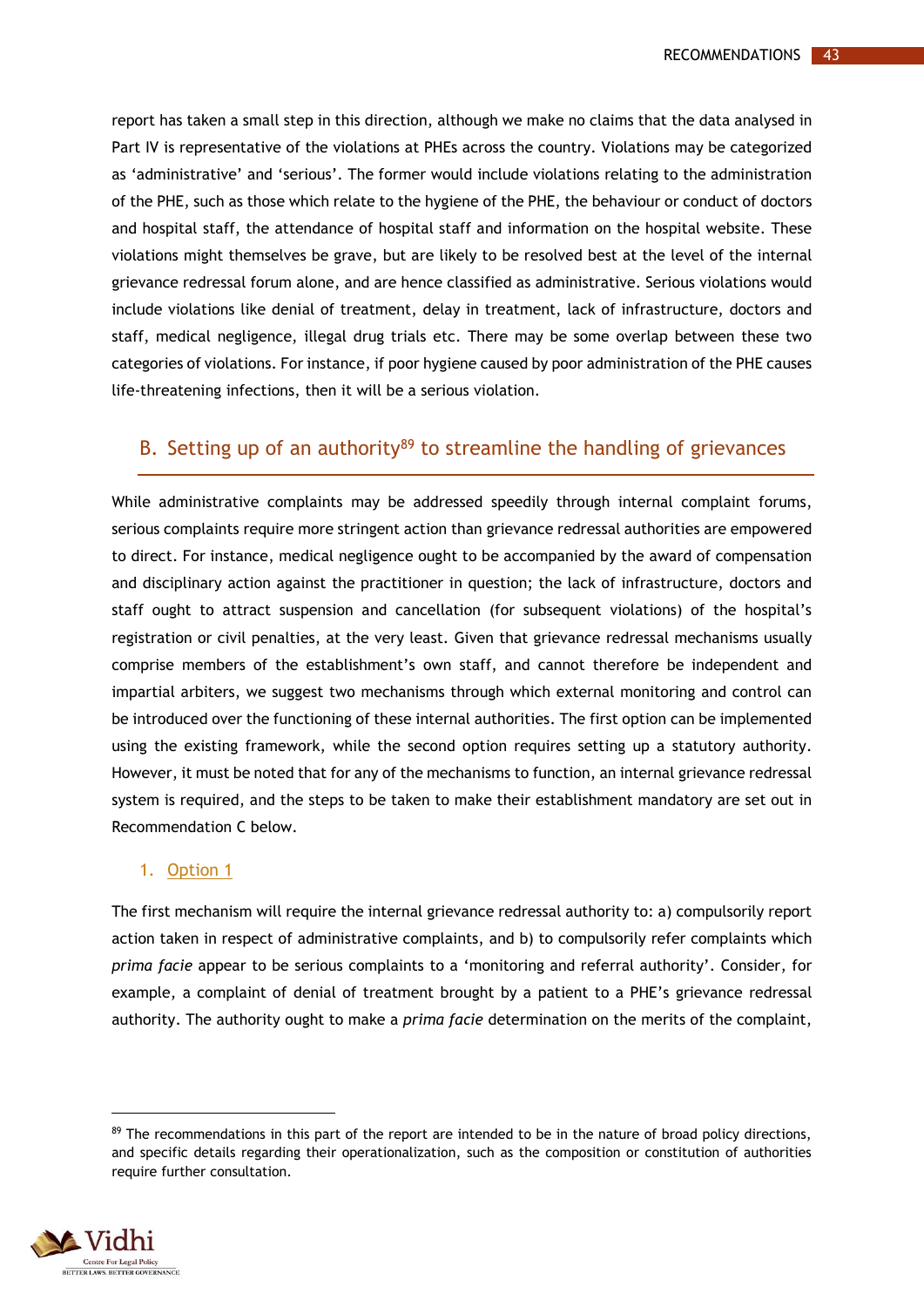on the basis of which it may be referred to a 'monitoring and referral authority'. Existing government departments responsible for PHEs may be designated to act as such authorities.

Such authorities could then determine the appropriate forum for the serious complaint, and refer it accordingly, for example, to the concerned District CDRC for the award of compensation, or to the State Medical Council for disciplinary action against the medical practitioner, or to the district registering authority under the CEA (where applicable) or to the NABH, where the establishment in question has received accreditation from this board. If the internal grievance redressal authority miscategorises serious complaints as administrative ones, then monitoring and referral authority could step in to correct this and refer the complaint accordingly. Given that this authority will be designated from within existing government authorities responsible for PHEs, it will also be in a position to take note of systemic issues that will be apparent from the pattern of individual grievances made before internal grievance redressal authorities. It may then recommend policy changes to tackle such issues, ensuring a feedback mechanism for individual complaints into broader health policy. The potential obstacles to the referral recommended in this option might be the lack of clarity in the application of the CPA to PHEs as well as the fact that State Medical Councils have not proved to be effective at taking action against erring medical practitioners.

*Figure 10: Flowchart for Option 1*

<span id="page-48-1"></span>

#### <span id="page-48-0"></span>2. Option 2

Given that the NHP 2017 has recommended setting up a separate medical tribunal, it might simply be more effective to set up a new authority under the CEA. This authority could serve both as an appellate forum for patients in the case of complaints that might not have been satisfactorily addressed by internal grievance redressal authorities and as the original forum of redressal for more

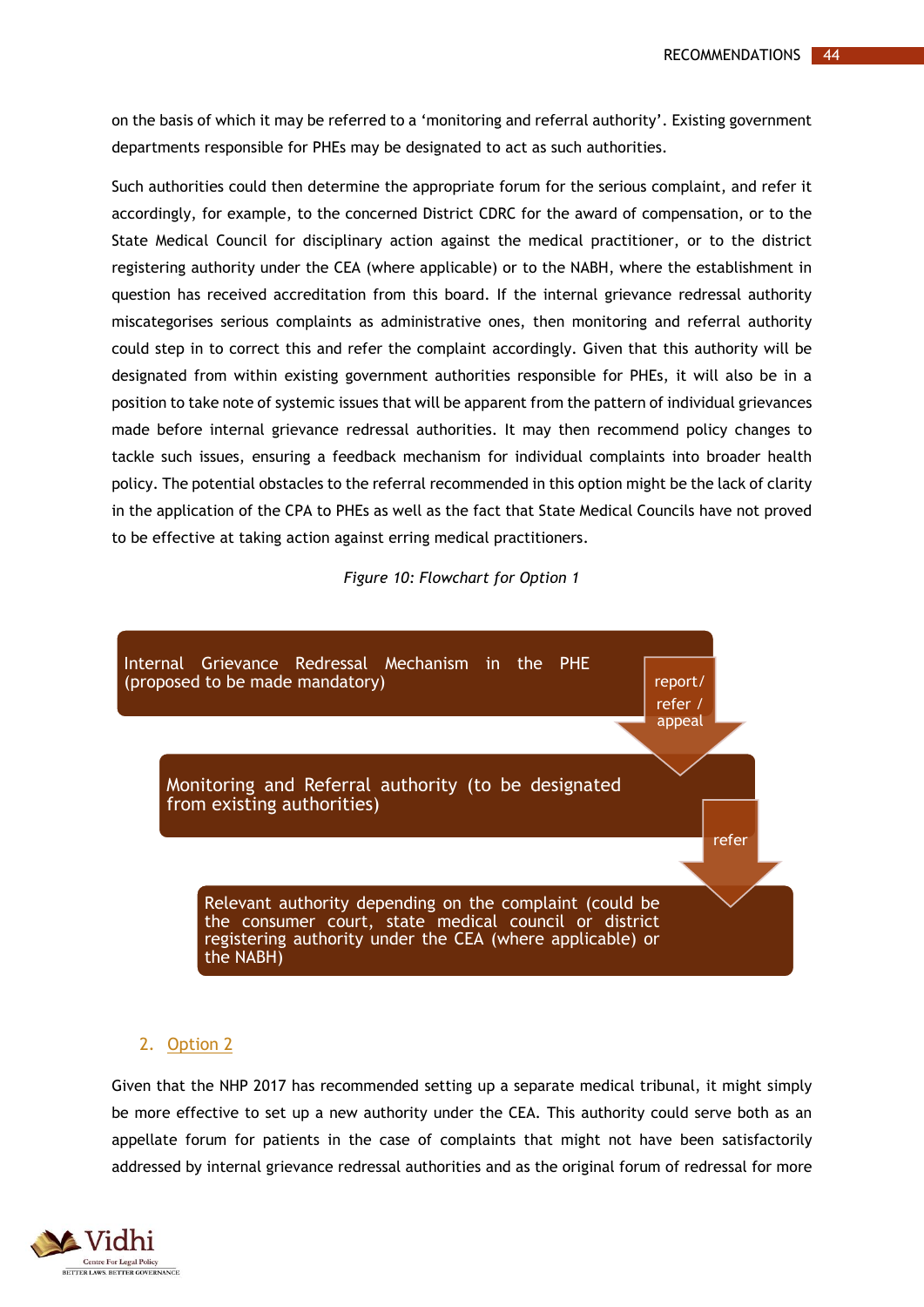serious complaints that internal grievance redressal authorities might not be capable of dealing with. It also ought to regularly communicate systemic issues with healthcare delivery, apparent from the individual complaints brought before it, to the concerned district or municipal or state authority responsible for PHEs within its jurisdiction. The objective is to ensure that grievances are fed into the health policy-making process on a regular basis.

Like the district registering authority under the CEA, $^{90}$  this proposed authority also ought to have the following powers: issuing directions to any person; holding an inquiry for not following the directions issued; imposition of a monetary penalty; causing an inspection to be made; entry and search of premises; and cancellation of registration.

#### *Figure 11: Flowchart for Option 2*

<span id="page-49-1"></span>

Recommendations A and B may be effected by amending the CEA. The categorisation of complaints, the requirement to compulsorily refer serious complaints to the designated monitoring and referral authority or the setting up of a new authority under the CEA, may be included through a separate chapter in the CEA.

# <span id="page-49-0"></span>C. Mandatory requirement of an internal grievance redressal mechanism in PHEs

As discussed above, the pre-condition for Recommendation B to work is the existence of an internal grievance redressal mechanism. The most obvious route of implementation of this requirement is through the CEA, although a concerted effort must first be made to ensure the Act's adoption and implementation by all States. The CEA empowers the Central Government to prescribe minimum standards for clinical establishments that are a requisite for obtaining permanent registration under the Act. Failure to comply with these standards may result in cancellation of the registration by the district registering authority (comprising the District Collector, District Health Officer, and three other members). One of these standards ought to relate to the constitution and functioning of

<sup>90</sup> Section 33, CEA

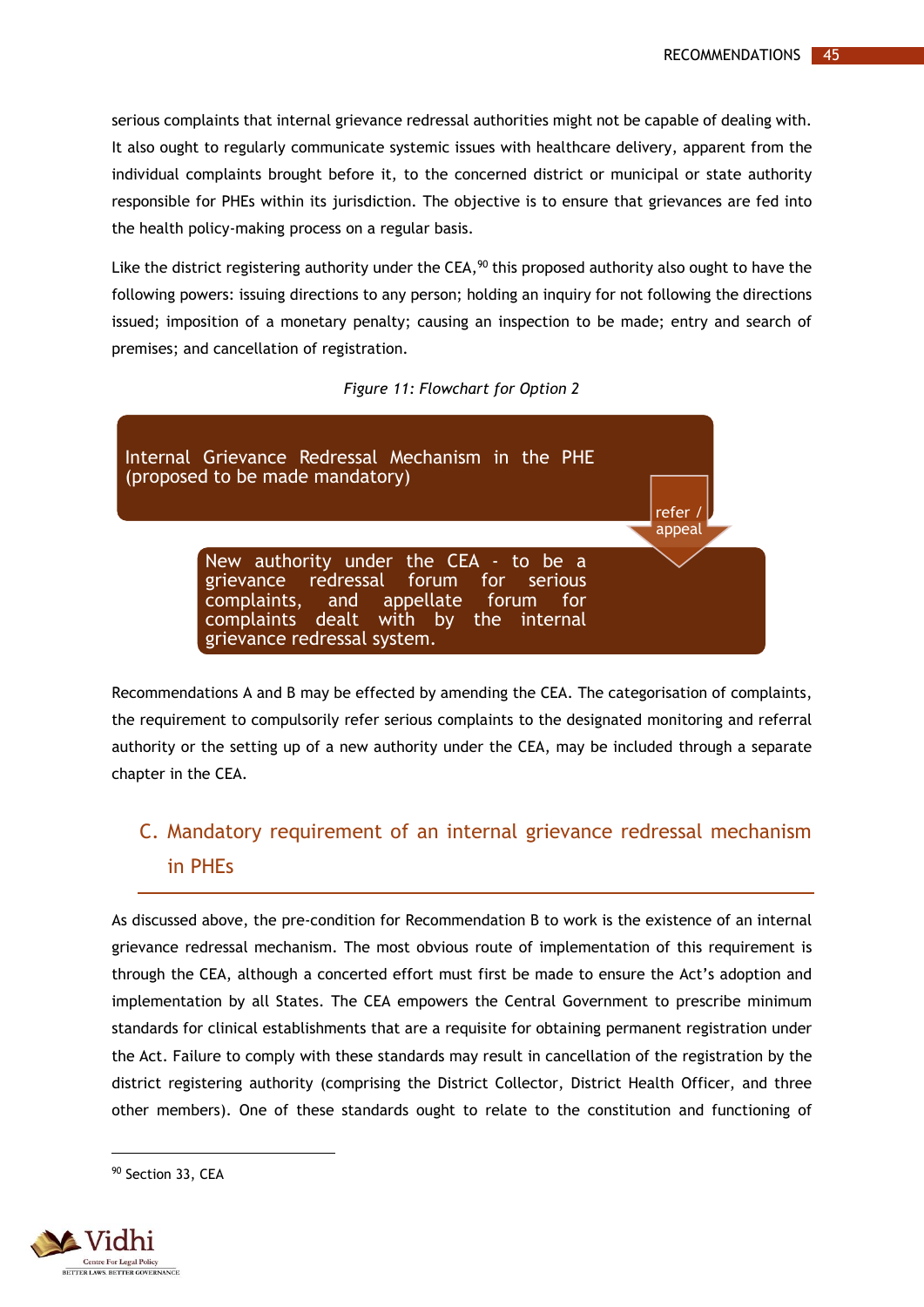grievance redressal mechanisms, without which registration under the Act cannot be obtained. In fact, regulations under the CEA present the ideal opportunity to consolidate the existing fragmented framework of standards and guidelines on grievance redressal: standards prescribed by the BIS, IPHS, QAP and guidelines by the MoHFW. Further, standards on grievance redressal mechanisms ought to be framed under the CEA, keeping in mind the different sizes and functions of the various PHEs described in Part II. For instance, VHSNCs might be the appropriate grievance redressal authority at the level of a PHC (the NHP 2017 recommends strengthening VHSNCs in general), while an internal complaints forum might be more appropriate for larger tertiary care hospitals. These standards ought to prescribe the composition, procedure, powers and functions of grievance redressal authorities, tailored to the kind of PHE. Where such authorities are primarily composed of the staff of the PHE in question, at least one external member also ought to be included.

### <span id="page-50-0"></span>D. Clarification on the application of the CPA to PHEs

The CPA is an important legal tool for consumers to obtain a remedy for a deficiency in any service provided by a service provider. As this report has discussed, health care services fall within the ambit of the CPA only if they are provided for a consideration. As can be seen from Fig 5, 23% of the cases filed between 2005 and 2016 were dismissed by consumer courts as they did not fall within the CPA, and many of these were based on a doubtful interpretation of the CPA in respect of what constitutes consideration in respect of PHEs. Therefore, it is recommended that the CPA be amended to clarify and settle the meaning of 'consideration' in relation to PHEs, such that there is no ambiguity in the application of the CPA to PHEs.

The statutory recognition of a right to health would have made it easier to craft corresponding enforcement machinery. Since the NHP 2017 has shelved this proposal for the moment, other regulatory avenues must instead be found to ensure that health rights violations are addressed speedily and effectively. Next steps must include more comprehensive studies on the working of existing institutions like consumer courts, State Medical Councils, accreditation boards, and local authorities responsible for the delivery of healthcare services. Only a holistic understanding of existing authorities will help design an accountable system of grievance redressal, specific to the needs of different kinds of PHEs.

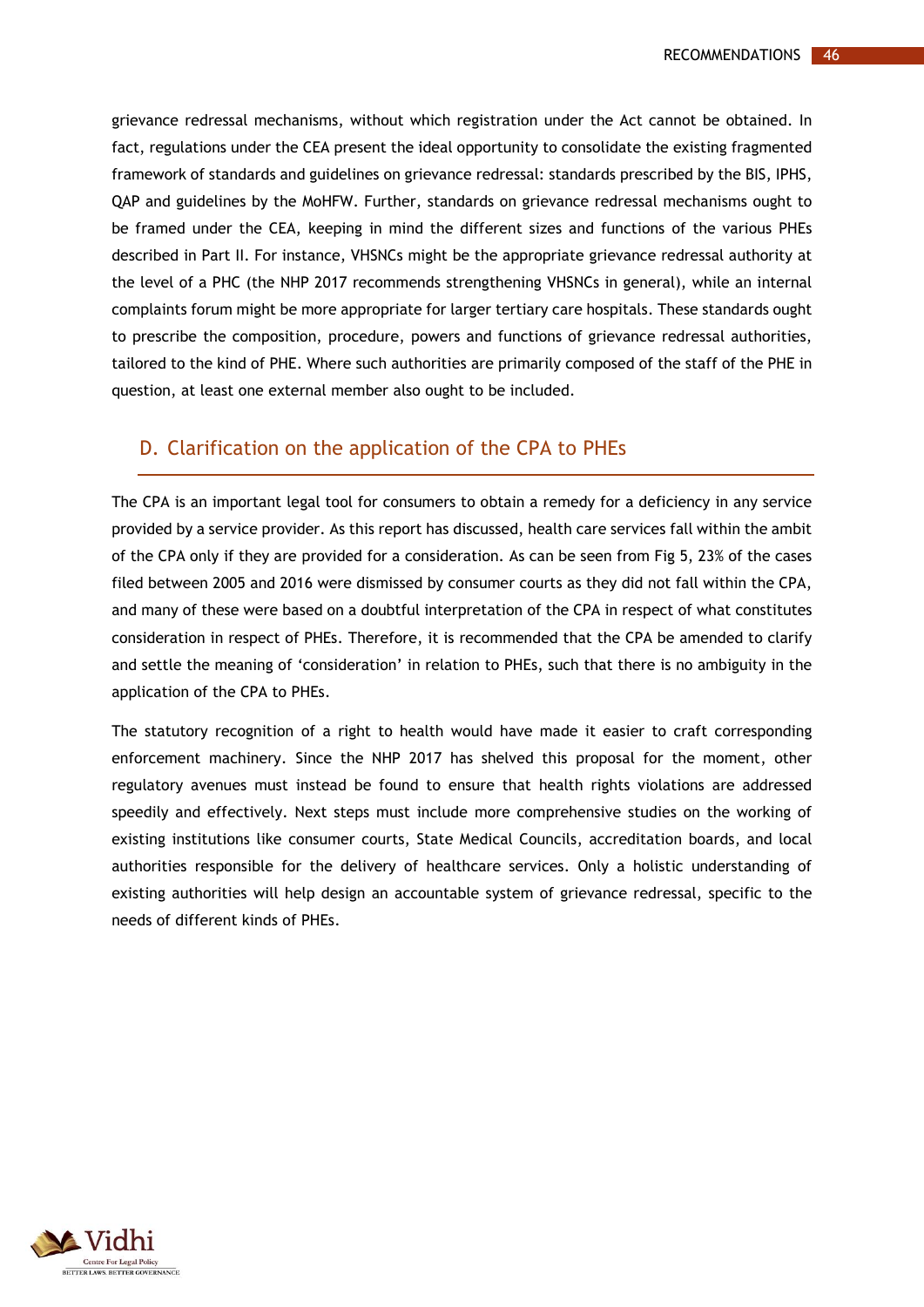# <span id="page-51-0"></span>ANNEXURE

# <span id="page-51-1"></span>A. Questions posed in RTI applications to government hospitals in Delhi

- (i) Is there a grievance redressal cell in AIIMS? If yes, when was it first constituted?
- (ii) Is the functioning of the grievance redressal cell governed by any internal guidelines or rules or regulations? If yes, please provide the latest copy of the same.
- (iii) What is the composition of the grievance redressal cell?
- (iv) Does the grievance redressal cell have regular meetings to deal with the complaints filed? How often does the cell meet?
- (v) Is there information, such as a charter or guidelines, that guides patients at the hospitals regarding the procedure for filing complaints with the grievance redressal cell of AIIMS? If yes, please provide the latest copy of the same.
- (vi) Please provide complete data on the number of complaints that have been filed with the grievance redressal cell or otherwise with the hospital from the year 2005 till date, in relation to the health care provided by the hospital.
- (vii) Please provide complete data from the year 2005 till date on the number of complaints filed with the hospital that relate to –
	- a) Delay in treatment in the hospital;
	- b) Denial of treatment in the hospital;
	- c) Hygiene of the hospital;
	- d) Medical negligence by doctors, nurses and other staff of the hospital;
	- e) Behaviour / conduct of the hospital staff including doctors, nurses etc.;
	- f) Unsatisfactory functioning or non-responsiveness of the grievance redressal cell of the hospital;
	- g) Any other issue relating to the healthcare facilities provided by the hospital.
- (viii) Is a record of the complaints filed against the hospital maintained? If yes, for how many years is the record retained?
- (ix) Are the records relating to the complaints filed against the hospital publicly available?
- (x) Do the records of the complaints include the decision or action or recommendation by the grievance redressal cell, in relation to such complaints? If yes, please provide data from the year 2005 till date.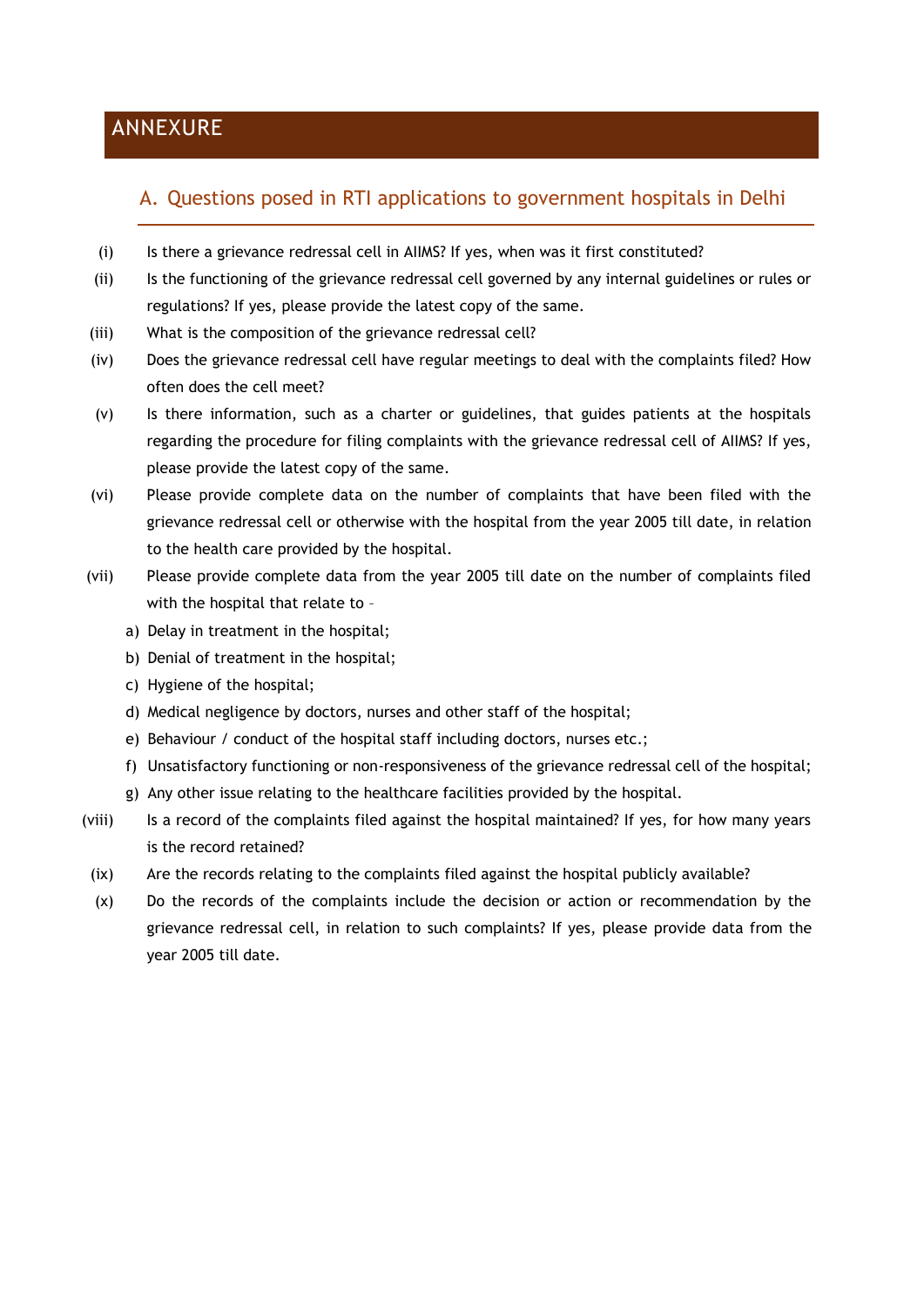# <span id="page-52-0"></span>B. Interview questions for government officers

(i) Is there a difference in the kind of problems faced by PHEs depending on the tier of the PHE or the location (urban / rural) of the PHE?

#### (ii) How are the problems in PHEs dealt with?

- a) What are the existing mechanisms for handling complaints by consumers in PHEs? Are they governed by any law, rules or regulations? How are they monitored, and who do the concerned persons report to?
- b) Do PHEs take up issues / complaints suo motu?
- c) Do PHEs have a Rogi Kalyan Samiti? Are they functioning? If yes, how do they function and do they follow the guidelines prescribed by the MoHFW under the NHM?
- d) Who monitors the RKS at different tiers, and what is their accountability?
- e) What is the preferred mode and mechanism used by consumers to sort out complaints?
- f) What is the preferred mode and mechanism used by the hospital administration for sorting out complaints? Do you think it is effective or any changes need to be made to make it work better?
- g) What would be the design of the ideal redressal mechanism?
- h) Is the hospital grievance redressal system or RKS adequate for addressing their reliefs, or the consumers have to approach the courts in any case? If the latter, what is the actual role of the grievance redressal cells?
- i) In NHRC cases, when notices are sent to them, how are they responded to? Is any follow up action taken?
- j) Is there any budgetary allocation to hospitals for grievance redressal mechanisms?
- k) Are you aware or has there been any follow up on the Delhi High Court orders (2008) which required medical superintendent to set up grievance redressal cells in public hospitals?
- l) The centre and state secretary were directed by the Delhi high court to constitute committees to hold public hearings and suggest remedial actions to the court OR redressal measures to the concerned functionary of the hospitals in the year 2005 - was this done? What was the outcome?

#### (iii) What are the outcomes of consumer complaints against PHEs?

- a) What are the follow up actions that are taken by hospital authorities in response to complaints received by them, in respect of improvement of health care services?
- b) What is the process for formulating the health policies for improvement?
- c) Are the follow up actions documented or publicised?
- d) Are they effective in improvement of the health care delivery services in hospitals etc.?
- e) How is the improvement (or the absence of it) measured?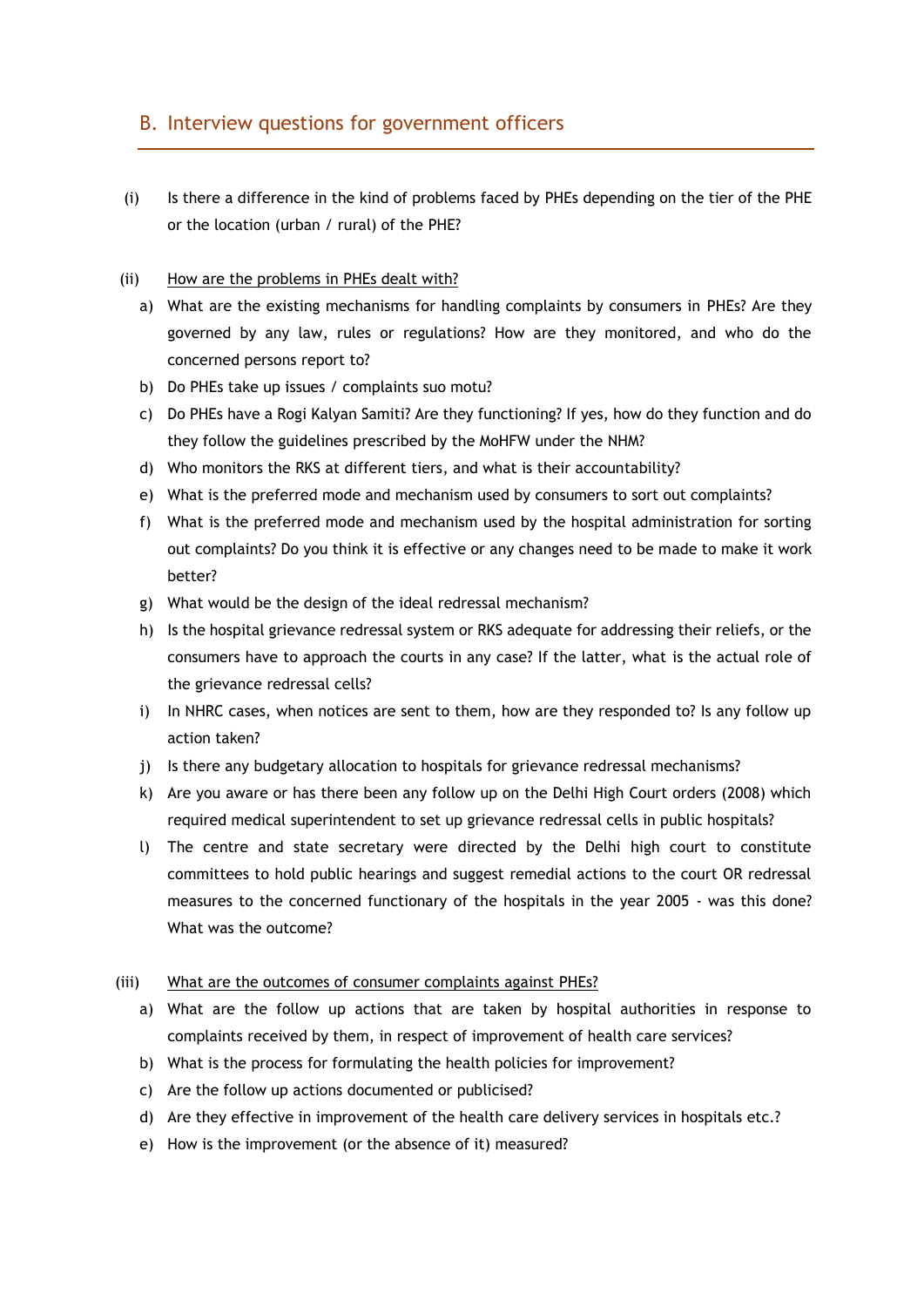# <span id="page-53-0"></span>C. Interview questions for civil societies

- (i) What are the kinds of problems faced by PHEs in general?
	- a) How do PHEs keep a tab on the problems being faced by them?
	- b) Is there a difference in the kind of problems faced by public hospitals depending on the tier of the hospital or the location (urban / rural) of the hospital?

#### (ii) How are the problems in PHEs dealt with?

- a) What are the existing mechanisms for handling complaints by consumers in PHEs? Are they governed by any law, rules or regulations? How are they monitored, and who do the concerned persons report to?
- b) Do PHEs take up issues / complaints suo motu?
- c) Do PHEs have a Rogi Kalyan Samiti? Are they functioning and do they follow the guidelines prescribed by the MoHFW under the national health mission?
- d) What is the preferred mode and mechanism used by consumers to sort out complaints?
- e) What is the preferred mode and mechanism used by the hospital administration for sorting out complaints? Do you think it is effective or any changes need to be made to make it work better?
- f) What would be the design of the ideal redressal mechanism?
- g) What are the kinds of reliefs that the consumers ask for in their complaints to public hospitals?
- h) Is the hospital grievance redressal system or RKS adequate for addressing their reliefs, or the consumers have to approach the courts in any case? If the latter, what is the actual role of the grievance redressal cells?

#### (iii) What are the outcomes of consumer complaints against PHEs?

- a) What are the follow up actions that are taken by hospital authorities in response to complaints received by them, in respect of improvement of health care services?
- b) What is the process for formulating the health policies for improvement?
- c) Are the follow up actions documented or publicised?
- d) Have such actions contributed in the improvement of the health care delivery services in the hospital?
- e) How is the improvement (or the absence of it) measured?

### (iv) Experience of the civil society

- a) What actions have been take up by you in respect of the problems faced by PHEs?
- b) How has the government responded to their efforts?
- c) How successful do you think the NHRC has been in highlighting the problems of PHEs? Do you think they can play a greater role?
- d) What are the challenges faced by patients / consumers when filing for complaints?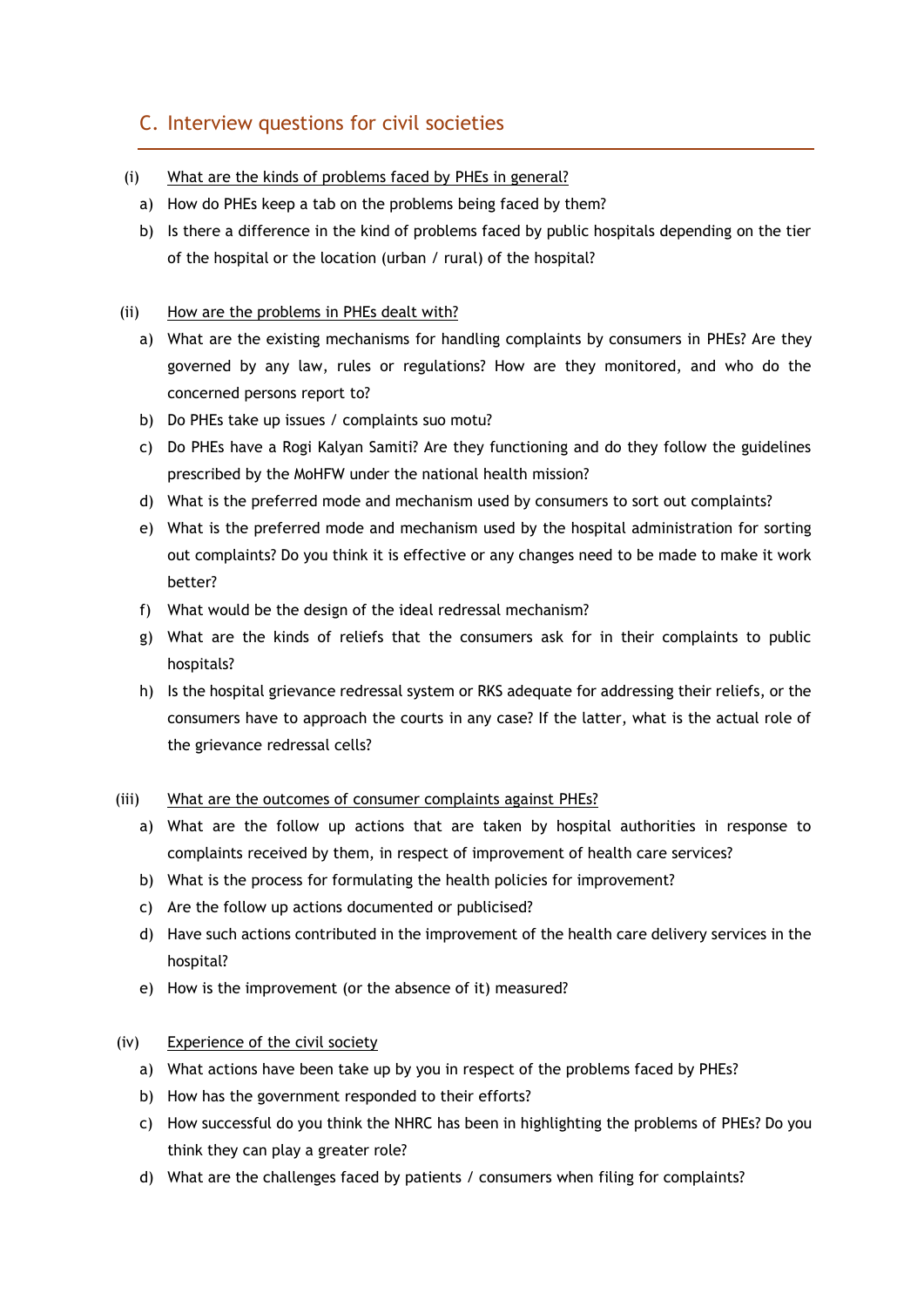e) Do you think a public interest litigation in this regard would be helpful?